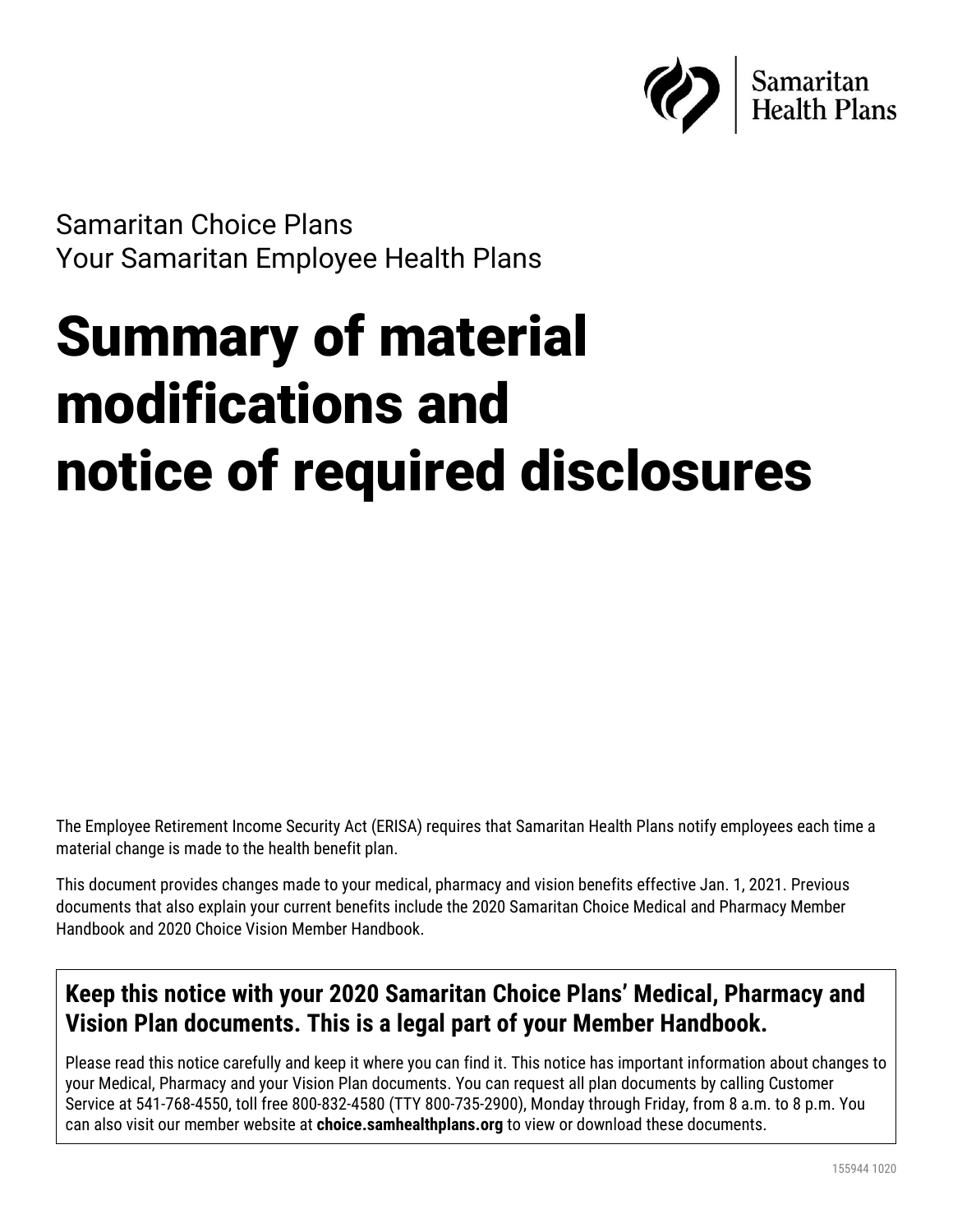# Member resources

The Samaritan Health Plans office in Corvallis, Oregon is maintained to meet your needs. We look forward to serving you!

### Come see us:

• **In person**

8 a.m. to 5 p.m., at 2300 NW Walnut Blvd., Corvallis, Oregon 97330, Monday through Friday.

### Contact us:

For questions, Customer Service is available to assist you, Monday through Friday:

• **By phone**

8 a.m. to 8 p.m., at 541-768-4550 or toll free 800-832-4580 (TTY 800-735-2900).

- **By email** 8 a.m. to 5 p.m., at SHSChoicePlansTeam@samhealth.org
- **By mail** PO Box 1310, Corvallis, OR 97339

# Member website offers 24/7 access to Plan details:

Go to **choice.samhealthplans.org** to take advantage of your online tools:

- Find Care: Search In-Network for doctors and specialties near you.
- Search Drug List: Search for your drug coverage and costs.
- Member Materials: Look at the Plan materials.

## Member portal offers 24/7 access to Claims information:

Go to **MyHealthPlan.samhealthplans.org** to take advantage of the following online tools:

- View Claims processed by your health Plan.
- View details about your eligibility with the health Plan, including the amount you have met toward your Deductibles and your Plan limits.

## Member ID card:

Your new member ID card(s) will be mailed to you within 14 days of your enrollment into the Plan. In the meantime, you may contact Customer Service to inquire about your member ID number when receiving Services. If you need additional member ID card(s) for additional members in the household, please contact Customer Service to request additional cards.

Here's an example of what your ID card looks like:

| Samaritan<br>$\varphi$<br><b>Health Services</b>                                                                                                                    | <b>SAMARITAN CHOICE PLANS</b>                             |
|---------------------------------------------------------------------------------------------------------------------------------------------------------------------|-----------------------------------------------------------|
| PLAN SAMARITAN CHOICE WELLNESS<br><b>GROUP NUMBER [88888888]</b><br>HEALTH PLAN (80840) 756-84657-94<br><b>SUBSCRIBER ID</b><br><b>SUFFIX</b><br>[99999999]<br>[01] | [610011]<br>RxBIN<br>RxPCN [88888888]<br>RxGRP [88888888] |
| <b>SUBSCRIBER</b>                                                                                                                                                   | <b>VISION</b><br>MED/Rx                                   |
| [Member1 - 22 Characters]                                                                                                                                           | IY N1                                                     |
| SUFFIX DEPENDENT(S)                                                                                                                                                 | <b>IY NI</b>                                              |
| [Member2 - 18 Characters]                                                                                                                                           | [Y N]                                                     |
| [2]                                                                                                                                                                 | IY NI                                                     |
| $[3]$                                                                                                                                                               | [Y N]                                                     |
| [Member3 - 18 Characters]                                                                                                                                           | IY NI                                                     |
| $[4]$                                                                                                                                                               | IY N1                                                     |
| [Member4 - 18 Characters]                                                                                                                                           | IY NI                                                     |
| [Member5 - 18 Characters]                                                                                                                                           | IY NI                                                     |
| [5]                                                                                                                                                                 | IY N1                                                     |
| [6]                                                                                                                                                                 | IY NI                                                     |
| [Member6 - 18 Characters]                                                                                                                                           | IY NI                                                     |

| This card does not quarantee eligibility or authorization.                                                                                                        |
|-------------------------------------------------------------------------------------------------------------------------------------------------------------------|
| <b>FOR MEMBERS</b><br>Monday - Friday, 8 a.m. to 8 p.m. PT                                                                                                        |
| 541-768-4550 · 800-832-4580 · TTY 800-735-2900<br>HealthPlanResponse@samhealth.org · choice.samhealthplans.org                                                    |
| <b>FOR PROVIDERS</b><br>Monday - Friday, 8 a.m. to 8 p.m. PT · 541-768-5207 · 888-435-2396<br>HealthPlanResponse@samhealth.org · providers.samhealthplans.org     |
| FOR PHARMACIES Call 24/7: 541-768-5207 · 888-435-2396                                                                                                             |
| <b>FOR CLAIMS</b><br>Go to samhealthplans.org/claims for instructions on how to submit claims<br>for all networks including First Choice Health and First Health. |
| First Choice Health.<br>AV, (8) MT N3, 64, 53, 801, 87                                                                                                            |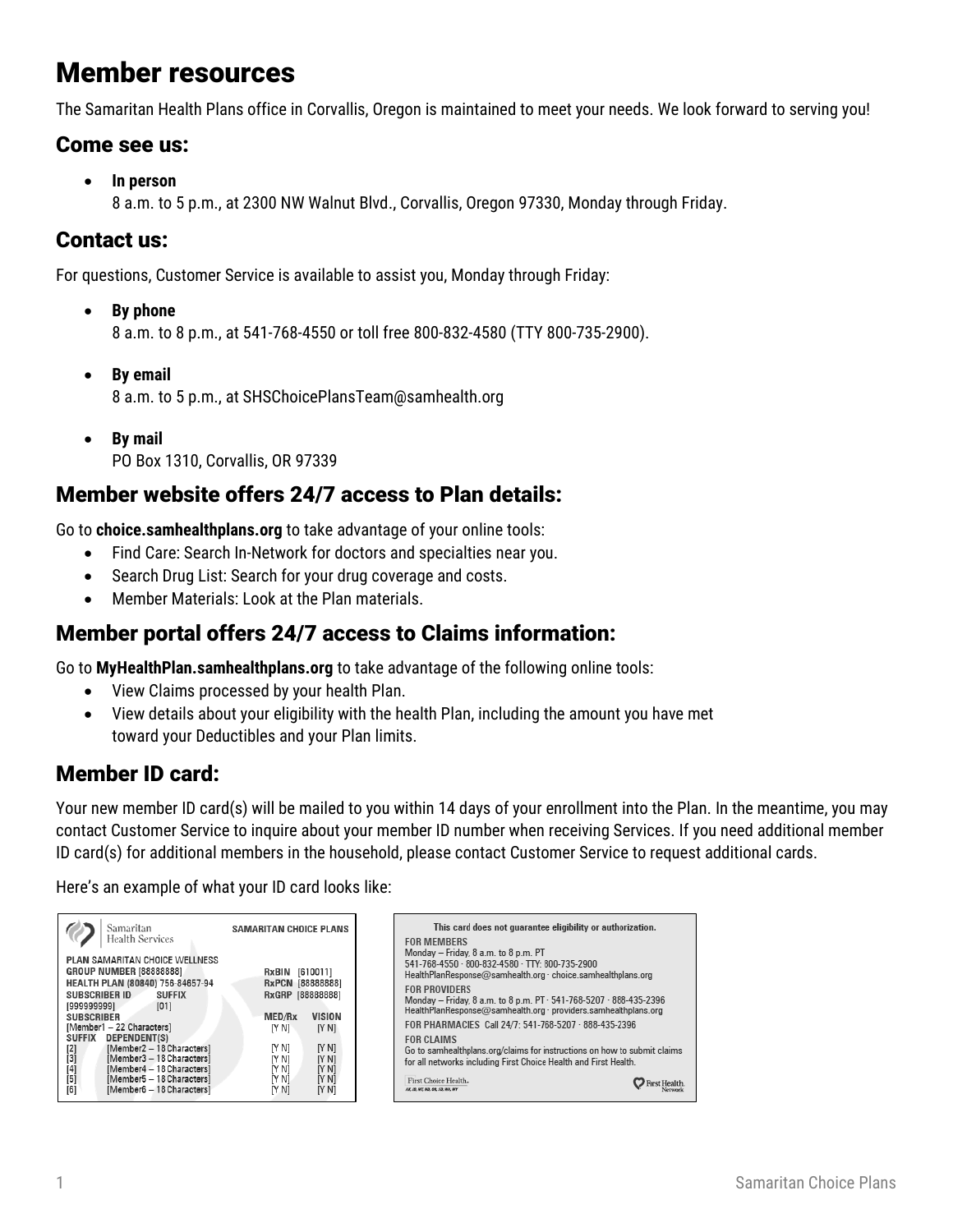**This section replaces language in the Out-of-Pocket Limits and Deductibles section on pages 2-3 in your Samaritan Choice Plans' 2020 Medical and Pharmacy Benefits Member Handbook.**

# Out-of-Pocket Limits and Deductibles

Please refer to the additional information throughout this document for further explanations of your benefits including limitations and exclusions.

# Your annual Out-of-Pocket Limit

This Plan has an Out-of-Pocket Limit to protect you from excessive medical expenses. The Schedule of Benefits shows your Plan's annual Out-of-Pocket Limit. If you Incur covered expenses over that amount, this Plan will pay 100% of Eligible Charges for the rest of the Calendar Year. Those Services that do not apply to your Out-of-Pocket Limit will not be covered at 100% after your Out-of-Pocket Limit has been met. Regular Cost Sharing will apply to these benefits.

Samaritan Choice Wellness Plan: Integrated Medical and Pharmacy Out-of-Pocket Limit:

- In-Network Providers: \$7,200 per person / \$14,400 per family per Calendar Year.
- Out-of-Network Providers: Unlimited.
- Once the applicable In-Network Out-of-Pocket Limit has been met, this Plan will pay 100% of the Allowed Amount for Covered Services at the applicable In-Network benefit level, for the rest of that Calendar Year.
- The Pharmacy benefit has an integrated Out-of-Pocket Limit with the medical Plan.

Samaritan Choice HSA Eligible High-Deductible Plan: Integrated Medical and Pharmacy Out-of-Pocket Limit:

- In-Network Providers: \$5,000 per person / \$10,000 per family per Calendar Year.
- Out-of-Network Providers: Unlimited.
- Once the applicable In-Network Out-of-Pocket Limit has been met, this Plan will pay 100% of the Allowed Amount for Covered Services at the applicable In-Network benefit level, for the rest of that Calendar Year.
- The Pharmacy benefit has an integrated Out-of-Pocket Limit with the medical Plan.

#### **Expenses for the following DO NOT count toward your Out-of-Pocket Limit:**

Samaritan Choice Wellness Plan:

- Air ambulance.
- Bariatric surgery Copays.
- Benefits paid in full by the Plan (for example, vision hardware).
- Charges in excess of the Maximum Plan Allowable (MPA).
- Incurred charges that exceed Allowed Amounts under this Plan.
- Non-Covered Services, including those where a third-party is responsible (COB, settlements, motor vehicle Claims).
- Non-Medically Necessary Services, such as Excluded Services or those deemed to be not Medically Necessary by the Plan.
- Panniculectomies.
- Value-Based Service Copays.
- Other Services that are specifically called out in this document.

Samaritan Choice HSA Eligible High-Deductible Plan:

- Benefits paid in full by the Plan (for example, vision hardware).
- Charges in excess of the Maximum Plan Allowable (MPA).
- Incurred charges that exceed Allowed Amounts under this Plan.
- Non-Covered Services, including those where a third-party is responsible (COB, settlements, motor vehicle Claims).
- Non-Medically Necessary Services, such as Excluded Services or those deemed to be not Medically Necessary by the Plan.
- Other Services that are specifically called out in this document.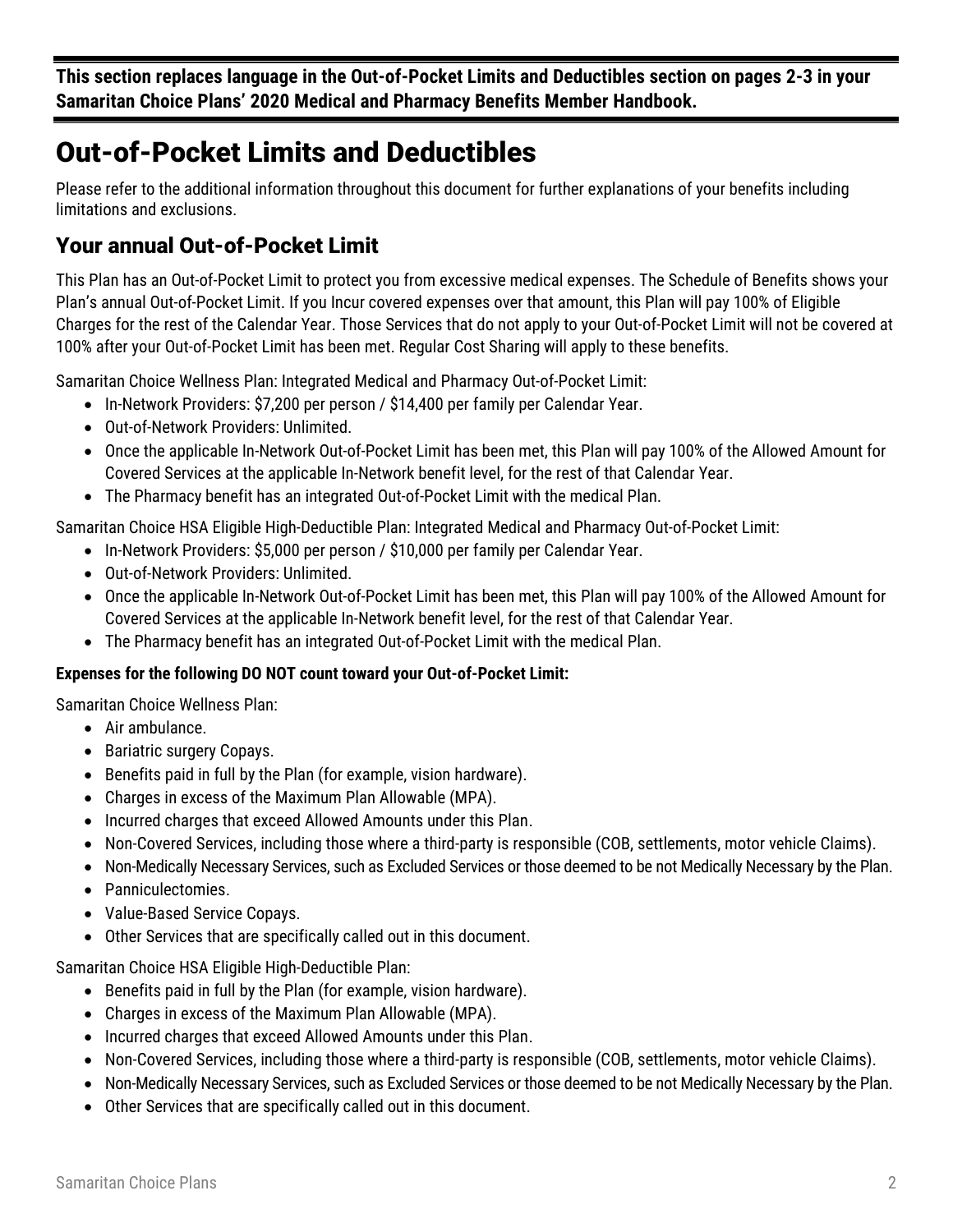# Information about your Deductible

The Deductible amount for individuals and families is listed in the Schedule of Benefits. No family will have to satisfy more than the annual Family Deductible each Calendar Year.

#### **The following DO NOT count towards the Deductible:**

Samaritan Choice Wellness Plan:

- SOME Preventive Services do not apply to your Deductible obligation.
- Bariatric surgery Copays.
- Value-Based Service Copays.
- Panniculectomies.
- Other Services outlined in this document.

Samaritan Choice HSA Eligible High-Deductible Plan:

• SOME Preventive Services do not apply to your Deductible obligation.

**This section replaces language in the Schedule of Benefits section on pages 3-8 in your Samaritan Choice Plans' 2020 Medical and Pharmacy Benefits Member Handbook.**

# Schedule of Benefits: Samaritan Choice Wellness Plan

The table below summarizes the medical benefits for the Samaritan Choice Wellness Plan. Please refer to other sections of this document for a detailed description of your benefits. This schedule does not replace your Summary of Benefits and Coverage (SBC) document. **Please note: You will pay the most if you use an Out-of-Network Provider, and you might receive a bill from a Provider for the difference between the Provider's charge and what your Plan pays (Balance Billing).**

|                                                                                                                                 | <b>In-Network: Member pays</b>       | <b>Out-of-Network: Member pays</b>                                                                                                 |
|---------------------------------------------------------------------------------------------------------------------------------|--------------------------------------|------------------------------------------------------------------------------------------------------------------------------------|
| <b>Deductible</b><br><b>Per Calendar Year</b><br>Medical<br>Some Services do not apply to the<br>Deductible, as indicated below | \$450/individual; \$1,350/family     | Amounts assessed for In-Network and<br>Out-of-Network Services apply toward<br>the same Deductible, when the<br>Deductible applies |
| <b>Out-of-Pocket Limit</b>                                                                                                      | \$7,200/individual; \$14,400/family  | <b>Unlimited</b>                                                                                                                   |
| Per Calendar Year<br>Medical and pharmacy                                                                                       |                                      |                                                                                                                                    |
| All Copay costs shown in this chart are after your Deductible has been met, if a Deductible applies.                            |                                      |                                                                                                                                    |
| <b>Preventive Services</b>                                                                                                      |                                      |                                                                                                                                    |
| Well baby care                                                                                                                  | No charge, deductible does not apply | 30%, deductible does not apply                                                                                                     |
| Routine physicals                                                                                                               | No charge, deductible does not apply | 30%, deductible does not apply                                                                                                     |
| Routine gynecological exams                                                                                                     | No charge, deductible does not apply | 30%, deductible does not apply                                                                                                     |
| <b>Immunizations</b>                                                                                                            | No charge, deductible does not apply | 30%, deductible does not apply                                                                                                     |
| Colorectal screening                                                                                                            | No charge, deductible does not apply | 30%, deductible does not apply                                                                                                     |
| <b>Professional Services</b>                                                                                                    |                                      |                                                                                                                                    |
| Primary care visits <sup>1</sup>                                                                                                | \$25, deductible applies             | 30%, deductible applies                                                                                                            |
| In-office procedures                                                                                                            | \$25, deductible applies             | 30%, deductible applies                                                                                                            |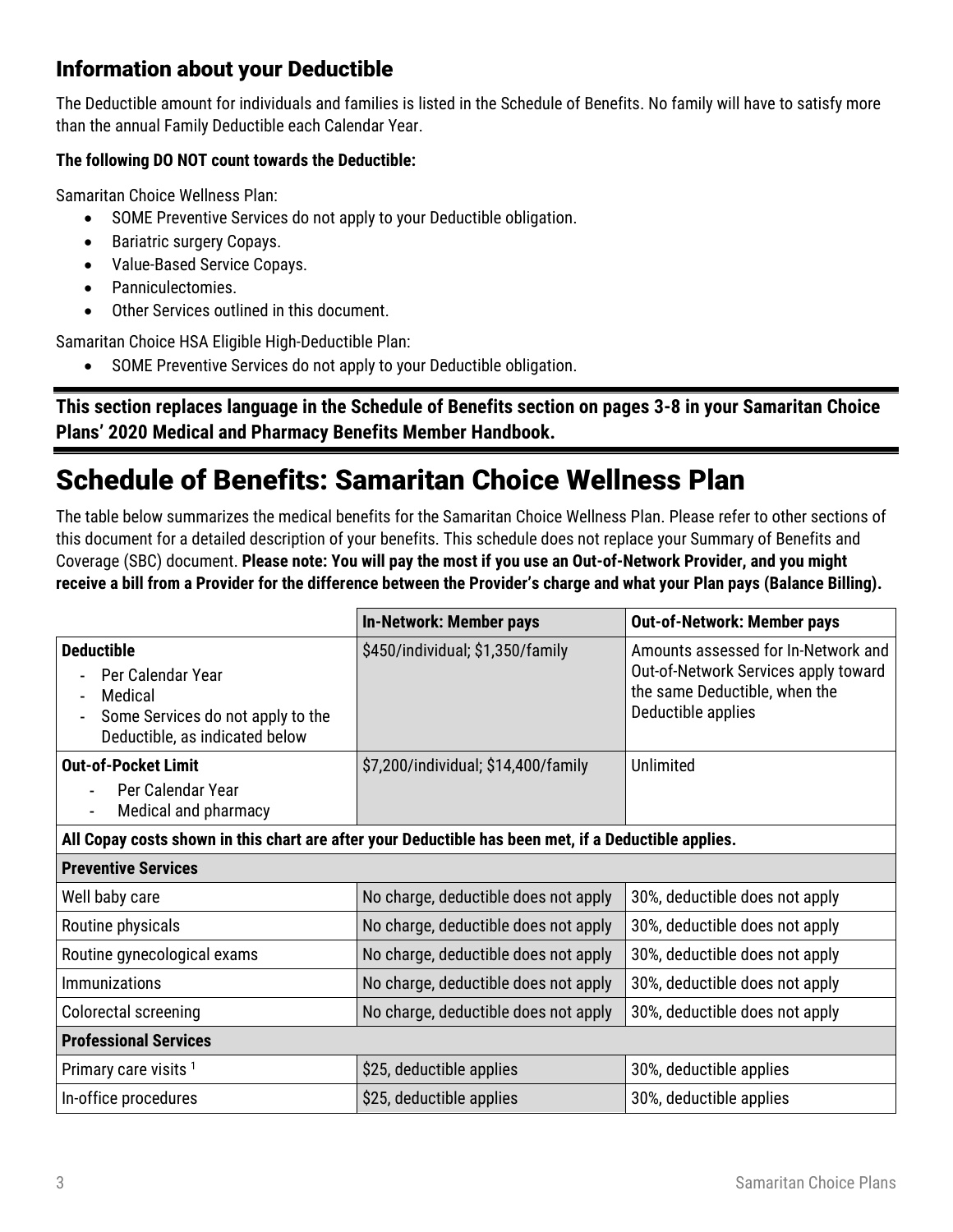# Schedule of Benefits: Samaritan Choice Wellness Plan

The table below summarizes the medical benefits for the Samaritan Choice Wellness Plan. Please refer to other sections of this document for a detailed description of your benefits. This schedule does not replace your Summary of Benefits and Coverage (SBC) document. **Please note: You will pay the most if you use an Out-of-Network Provider, and you might receive a bill from a Provider for the difference between the Provider's charge and what your Plan pays (Balance Billing).**

| <b>Service</b>                                                                                                                                                    | <b>In-Network: Member pays</b>                                      | <b>Out-of-Network: Member pays</b> |
|-------------------------------------------------------------------------------------------------------------------------------------------------------------------|---------------------------------------------------------------------|------------------------------------|
| All Copay costs shown in this chart are after your Deductible has been met, if a Deductible applies.                                                              |                                                                     |                                    |
| <b>Professional Services (continued)</b>                                                                                                                          |                                                                     |                                    |
| <b>Specialist visits</b>                                                                                                                                          | \$40, deductible applies                                            | 30%, deductible applies            |
| In-office procedures                                                                                                                                              | \$40, deductible applies                                            | 30%, deductible applies            |
| Telehealth visit                                                                                                                                                  | No charge, deductible does not apply                                | 30%, deductible applies            |
| Urgent care center visits                                                                                                                                         | \$40, deductible applies                                            | \$40, deductible applies           |
| Surgery professional (at hospital or ASC)                                                                                                                         | \$60, deductible applies                                            | 30%, deductible applies            |
| Care Coordination Services: For asthma, diabetes, congestive heart failure (CHF), coronary artery disease (CAD),<br>chronic obstructive pulmonary disease (COPD). |                                                                     |                                    |
| Office visit                                                                                                                                                      | No charge, deductible applies                                       | 30%, deductible applies            |
| <b>Education services</b>                                                                                                                                         |                                                                     |                                    |
| Office visit for specified education services                                                                                                                     | No charge, deductible applies                                       | 30%, deductible applies            |
| Hospital / Inpatient services                                                                                                                                     |                                                                     |                                    |
| Inpatient room and board (SHS facility)                                                                                                                           | \$175/day, up to \$875 maximum per<br>stay, deductible applies      | N/A                                |
| Inpatient room and board (non-SHS facility)                                                                                                                       | \$300/day, up to \$1,500 maximum per<br>stay, deductible applies    | 30%, deductible applies            |
| Inpatient rehabilitative care (SHS facility)                                                                                                                      | \$175/day, up to \$875 maximum per<br>stay, deductible applies      | N/A                                |
| Inpatient rehabilitative care (non-SHS facility)                                                                                                                  | \$300/day, up to \$1,500 maximum per<br>stay, deductible applies    | 30%, deductible applies            |
| Skilled nursing facility care<br>No charge, deductible applies                                                                                                    |                                                                     | 30%, deductible applies            |
| Bariatric surgery <sup>2</sup>                                                                                                                                    | \$5,000, deductible does not apply<br>(Does not apply to OOP limit) | Not covered                        |
| <b>Outpatient services</b>                                                                                                                                        |                                                                     |                                    |
| Outpatient surgery (does not include in-office<br>procedures) (SHS designated facilities)                                                                         | \$150, deductible applies                                           | N/A                                |
| Outpatient surgery (does not include in-<br>office procedures) (non-SHS facility)                                                                                 | \$250, deductible applies                                           | 30%, deductible applies            |
| Emergency department visits (unless<br>admitted to hospital)                                                                                                      | \$150, deductible applies                                           | \$150, deductible applies          |
| Radiology                                                                                                                                                         | \$25, deductible applies                                            | 30%, deductible applies            |
| Electrocardiogram (ECG/EKG)                                                                                                                                       | \$25, deductible applies                                            | 30%, deductible applies            |
| Lab                                                                                                                                                               | No charge, deductible applies                                       | 30%, deductible applies            |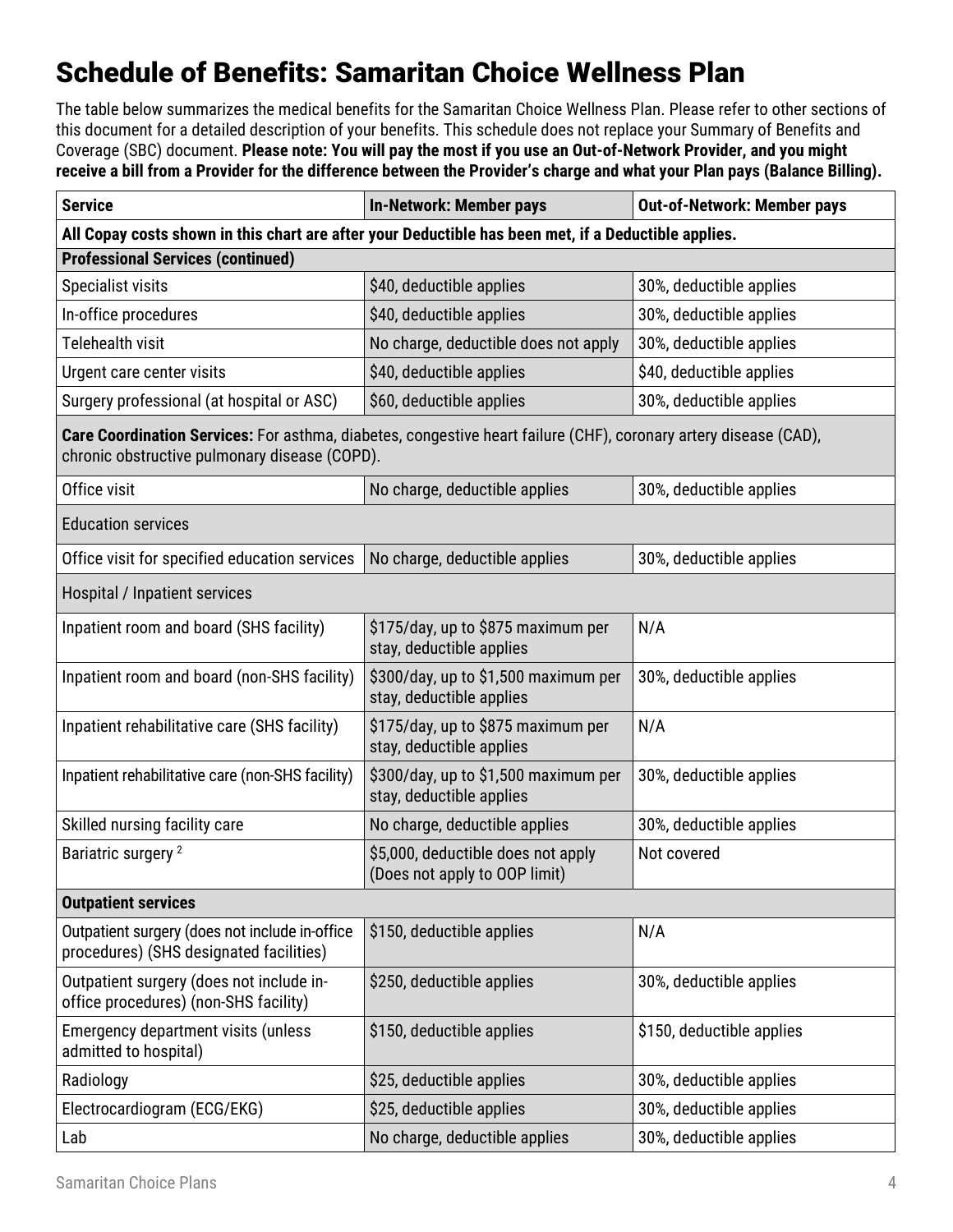# Schedule of Benefits: Samaritan Choice Wellness Plan

The table below summarizes the medical benefits for the Samaritan Choice Wellness Plan. Please refer to other sections of this document for a detailed description of your benefits. This schedule does not replace your Summary of Benefits and Coverage (SBC) document. **Please note: You will pay the most if you use an Out-of-Network Provider, and you might receive a bill from a Provider for the difference between the Provider's charge and what your Plan pays (Balance Billing).**

| <b>Service</b>                                                                                                         | <b>In-Network: Member pays</b>                                    | <b>Out-of-Network: Member pays</b>                              |
|------------------------------------------------------------------------------------------------------------------------|-------------------------------------------------------------------|-----------------------------------------------------------------|
| All Copay costs shown in this chart are after your Deductible has been met, if a Deductible applies.                   |                                                                   |                                                                 |
| <b>Value-Based Services</b>                                                                                            |                                                                   |                                                                 |
| Specified surgical procedures (spine<br>surgery for pain, arthroscopies, shoulder<br>surgery for osteoarthritis) $3,4$ | \$400, deductible does not apply<br>(Does not apply to OOP limit) | 30%, deductible does not apply<br>(Does not apply to OOP limit) |
| High-tech imaging services 3, 4<br>(CT scans, MRIs and PET scans)                                                      | \$200, deductible does not apply<br>(Does not apply to OOP limit) | 30%, deductible does not apply<br>(Does not apply to OOP limit) |
| <b>Substance Use Disorder</b>                                                                                          |                                                                   |                                                                 |
| Office visits                                                                                                          | \$40, deductible applies                                          | 30%, deductible applies                                         |
| Inpatient care (SHS facility)                                                                                          | \$175/day, up to \$875 maximum per<br>stay, deductible applies    | N/A                                                             |
| Inpatient care (non-SHS facility)                                                                                      | \$300/day, up to \$1,500 maximum<br>per stay, deductible applies  | 30%, deductible applies                                         |
| Outpatient intensive services and<br>programs (including partial hospitalization)<br>for Substance Use Disorder        | 30%, deductible applies                                           | Not covered                                                     |
| Residential programs                                                                                                   | 30%, deductible applies                                           | 30%, deductible applies                                         |
| <b>Mental health</b>                                                                                                   |                                                                   |                                                                 |
| Office visits                                                                                                          | \$25, deductible applies                                          | 30%, deductible applies                                         |
| Inpatient care (SHS facility)                                                                                          | \$175/day, up to \$875 maximum per<br>stay, deductible applies    | N/A                                                             |
| Inpatient care (non-SHS facility)                                                                                      | \$300/day, up to \$1,500 maximum<br>per stay, deductible applies  | 30%, deductible applies                                         |
| Partial hospitalization                                                                                                | 30%, deductible applies                                           | 30%, deductible applies                                         |
| Residential programs                                                                                                   | 30%, deductible applies                                           | 30%, deductible applies                                         |
| <b>Other Covered Services</b>                                                                                          |                                                                   |                                                                 |
| Physical therapy (SHS physical therapy<br>providers)                                                                   | \$30, deductible applies                                          | N/A                                                             |
| Physical therapy (non-SHS physical<br>therapy providers)                                                               | \$35, deductible applies                                          | 30%, deductible applies                                         |
| Occupational therapy                                                                                                   | \$35, deductible applies                                          | 30%, deductible applies                                         |
| Speech therapy                                                                                                         | \$35, deductible applies                                          | 30%, deductible applies                                         |
| Allergy injections (most) <sup>5</sup>                                                                                 | \$15, deductible applies                                          | 30%, deductible applies                                         |
| Injectables and other drugs administered in<br>the office (other than oral medications) <sup>5</sup>                   | 20%, deductible applies                                           | 20%, deductible applies                                         |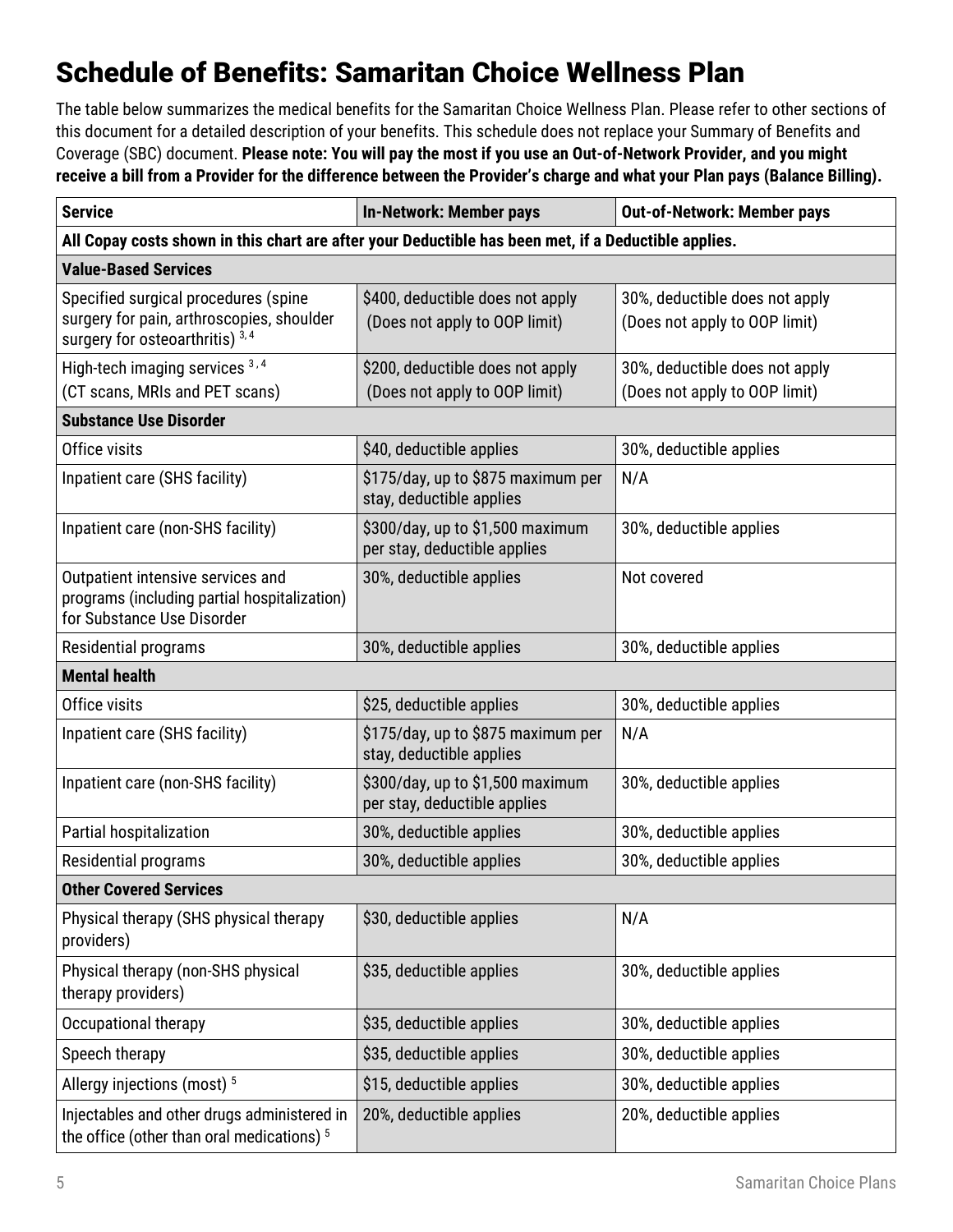# Schedule of Benefits: Samaritan Choice Wellness Plan

The table below summarizes the medical benefits for the Samaritan Choice Wellness Plan. Please refer to other sections of this document for a detailed description of your benefits. This schedule does not replace your Summary of Benefits and Coverage (SBC) document. **Please note: You will pay the most if you use an Out-of-Network Provider, and you might receive a bill from a Provider for the difference between the Provider's charge and what your Plan pays (Balance Billing).**

| <b>Service</b>                                                                      | <b>In-Network: Member pays</b>                                                                       | <b>Out-of-Network: Member pays</b>                                                           |
|-------------------------------------------------------------------------------------|------------------------------------------------------------------------------------------------------|----------------------------------------------------------------------------------------------|
|                                                                                     | All Copay costs shown in this chart are after your Deductible has been met, if a Deductible applies. |                                                                                              |
| <b>Other Covered Services (continued)</b>                                           |                                                                                                      |                                                                                              |
| Ambulance, ground                                                                   | 30% after \$100 copay,<br>deductible applies                                                         | 30% after \$100 copay,<br>deductible applies                                                 |
| Ambulance, air                                                                      | 30%, deductible applies<br>(Does not apply to OOP limit)                                             | 30%, deductible applies, plus, any<br>balance billing<br>(Does not apply to OOP limit)       |
| Durable Medical Equipment (DME),<br>prosthetics, orthotics, and<br>medical supplies | 30%, deductible applies                                                                              | 50%, deductible applies                                                                      |
| Continuous glucose monitors <sup>6</sup>                                            | No charge, deductible applies                                                                        | 50%, deductible applies                                                                      |
| Home health care                                                                    | \$30, deductible applies                                                                             | 30%, deductible applies                                                                      |
| Hospice                                                                             | No charge, deductible applies                                                                        | 30%, deductible applies                                                                      |
| Hearing aids                                                                        | Covered up to \$1,000/year,<br>deductible applies<br>No limit for children ages 20 and under         | Covered up to \$1,000/year,<br>deductible applies<br>No limit for children ages 20 and under |
| Acupuncture                                                                         | \$35, deductible applies                                                                             | 35%, deductible applies                                                                      |
| Chiropractic <sup>7</sup>                                                           | \$25, deductible applies<br>Covered up to \$850/year                                                 | 30%, deductible applies<br>Covered up to \$850/year                                          |
| Panniculectomy <sup>8</sup>                                                         | 50%, deductible does not apply<br>(Does not apply to OOP limit)                                      | Not covered                                                                                  |

<sup>1</sup> Primary care provider visit is defined as services provided by a pediatric, family medicine, and internal medicine or OB-GYN provider.

<sup>2</sup> Bariatric surgery is covered only at in-network/designated facilities and subject to its policies and surgical criteria.

<sup>3</sup> Value-based copays do not apply if coded as emergency room services. Cost shares will default to normal benefit for emergency room services.

- <sup>4</sup> Value-based copays do not count towards annual deductibles and out-of-pocket (OOP) limits. Other applicable copay or coinsurance must be separately paid as applicable (e.g., office visits, lab, services, etc.).
- <sup>5</sup>Contact Customer Service to determine your copay or coinsurance levels and applicable services. Please refer to the **Member Resources section** for contact information.

<sup>6</sup> Procedure codes that apply to the continuous glucose monitor benefit are as follows: A9276, A9277, A9278, K0553, and K0554.

<sup>7</sup> Chiropractic benefit only includes manipulations and exams. This benefit does not include x-rays, labs, radiology or other services that are not considered to be a manipulation treatment.

<sup>8</sup> Panniculectomy coinsurance does not apply to the out-of-pocket limit or deductible. Services will only be covered when bariatric surgery has been performed at an in-network provider facility and will only be allowed after bariatric surgery has been authorized and performed by an in-network/designated facility.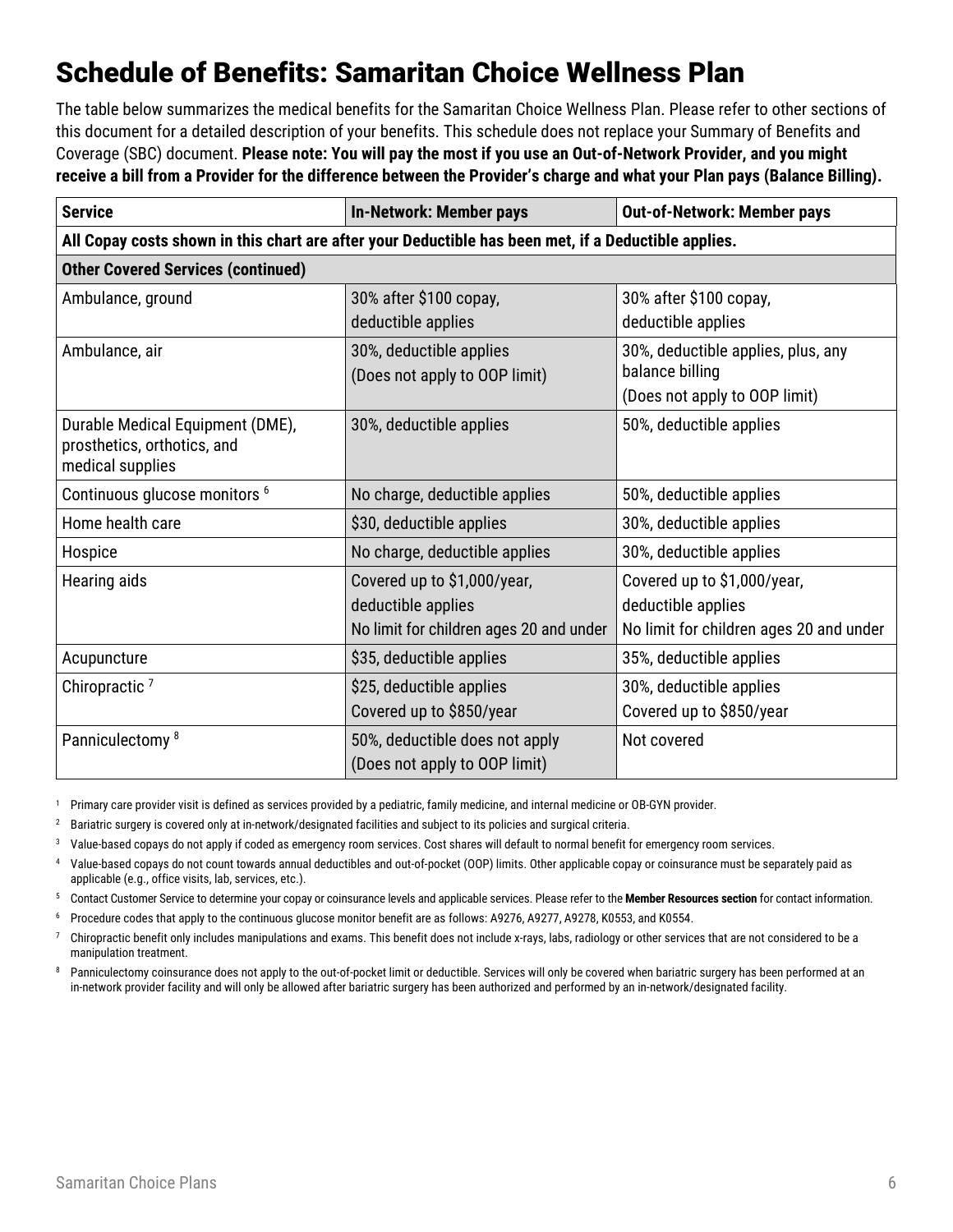# Schedule of Benefits: Samaritan Choice HSA Eligible High-Deductible Plan

The table below summarizes the medical benefits for the Samaritan Choice HSA Eligible High-Deductible Plan. Please refer to other sections of this document for a detailed description of your benefits. This schedule does not replace your Summary of Benefits and Coverage (SBC) document. **Please note: You will pay the most if you use an Out-of-Network Provider, and you might receive a bill from a Provider for the difference between the Provider's charge and what your Plan pays (Balance Billing).**

|                                                                                                                                                                   | <b>In-Network: Member pays</b>                                   | <b>Out-of-Network: Member pays</b>                                                                                                 |
|-------------------------------------------------------------------------------------------------------------------------------------------------------------------|------------------------------------------------------------------|------------------------------------------------------------------------------------------------------------------------------------|
| <b>Deductible</b><br>Per Calendar Year<br>Medical and pharmacy<br>$\blacksquare$<br>Some Services do not apply to the<br>Deductible, as indicated below           | \$2,800/individual; \$5,600/family                               | Amounts assessed for In-Network<br>and Out-of-Network Services apply<br>toward the same Deductible, when<br>the Deductible applies |
| <b>Out-of-Pocket Limit</b><br>Per Calendar Year<br>Medical and pharmacy                                                                                           | \$5,000/individual/ \$10,000/family                              | <b>Unlimited</b>                                                                                                                   |
| All Copay costs shown in this chart are after your Deductible has been met, if a Deductible applies.                                                              |                                                                  |                                                                                                                                    |
| <b>Preventive Services</b>                                                                                                                                        |                                                                  |                                                                                                                                    |
| Well baby care                                                                                                                                                    | No charge, deductible does not apply                             | 30%, deductible does not apply                                                                                                     |
| Routine physicals                                                                                                                                                 | No charge, deductible does not apply                             | 30%, deductible does not apply                                                                                                     |
| Routine gynecological exams                                                                                                                                       | No charge, deductible does not apply                             | 30%, deductible does not apply                                                                                                     |
| <b>Immunizations</b>                                                                                                                                              | No charge, deductible does not apply                             | 30%, deductible does not apply                                                                                                     |
| Colorectal screening                                                                                                                                              | No charge, deductible does not apply                             | 30%, deductible does not apply                                                                                                     |
| <b>Professional Services</b>                                                                                                                                      |                                                                  |                                                                                                                                    |
| Primary care visits <sup>1</sup>                                                                                                                                  | \$25, deductible applies                                         | 30%, deductible applies                                                                                                            |
| In-office procedures                                                                                                                                              | \$25, deductible applies                                         | 30%, deductible applies                                                                                                            |
| <b>Specialist visits</b>                                                                                                                                          | \$40, deductible applies                                         | 30%, deductible applies                                                                                                            |
| In-office procedures                                                                                                                                              | \$40, deductible applies                                         | 30%, deductible applies                                                                                                            |
| Telehealth visit                                                                                                                                                  | No charge, deductible applies                                    | 30%, deductible applies                                                                                                            |
| Urgent care center visits                                                                                                                                         | \$40, deductible applies                                         | \$40, deductible applies                                                                                                           |
| Surgery professional (at hospital or ASC)                                                                                                                         | \$60, deductible applies                                         | 30%, deductible applies                                                                                                            |
| Care Coordination Services: For asthma, diabetes, congestive heart failure (CHF), coronary artery disease (CAD), chronic<br>obstructive pulmonary disease (COPD). |                                                                  |                                                                                                                                    |
| Office visit                                                                                                                                                      | No charge, deductible applies                                    | 30%, deductible applies                                                                                                            |
| <b>Education services</b>                                                                                                                                         |                                                                  |                                                                                                                                    |
| Office visit for specified education services                                                                                                                     | No charge, deductible applies                                    | 30%, deductible applies                                                                                                            |
| <b>Hospital / Inpatient services</b>                                                                                                                              |                                                                  |                                                                                                                                    |
| Inpatient room and board (SHS facility)                                                                                                                           | \$175/day, up to \$875 maximum per<br>stay, deductible applies   | N/A                                                                                                                                |
| Inpatient room and board (non-SHS facility)                                                                                                                       | \$300/day, up to \$1,500 maximum per<br>stay, deductible applies | 30%, deductible applies                                                                                                            |
| Inpatient rehabilitative care (SHS facility)                                                                                                                      | \$175/day, up to \$875 maximum per<br>stay, deductible applies   | N/A                                                                                                                                |
| Inpatient rehabilitative care (non-SHS facility)                                                                                                                  | \$300/day, up to \$1,500 maximum per<br>stay, deductible applies | 30%, deductible applies                                                                                                            |
| Skilled nursing facility care                                                                                                                                     | No charge, deductible applies                                    | 30%, deductible applies                                                                                                            |
| Bariatric surgery <sup>2</sup>                                                                                                                                    | \$5,000, deductible applies                                      | Not covered                                                                                                                        |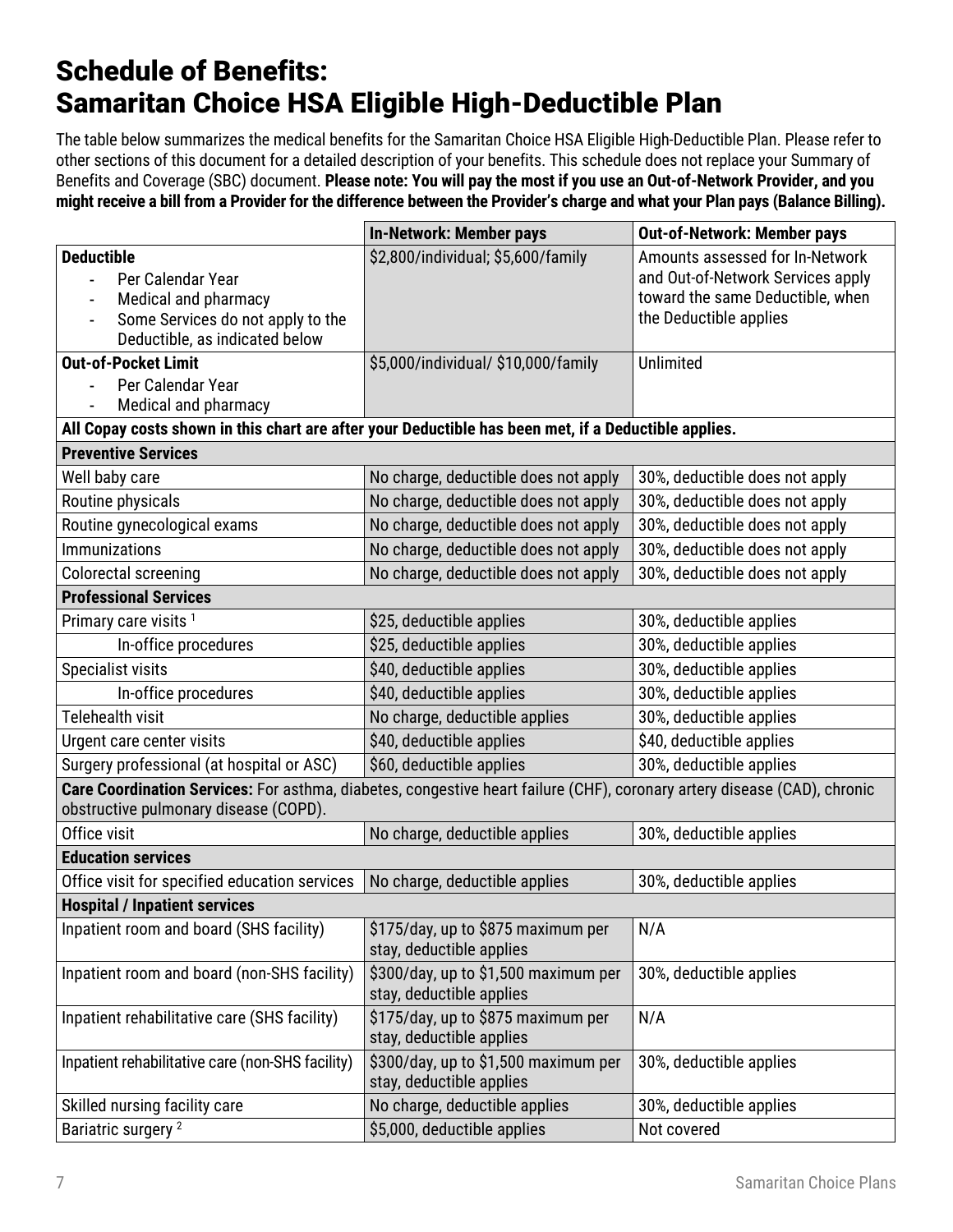# Schedule of Benefits: Samaritan Choice HSA Eligible High-Deductible Plan

The table below summarizes the medical benefits for the Samaritan Choice HSA Eligible High-Deductible Plan. Please refer to other sections of this document for a detailed description of your benefits. This schedule does not replace your Summary of Benefits and Coverage (SBC) document. **Please note: You will pay the most if you use an Out-of-Network Provider, and you might receive a bill from a Provider for the difference between the Provider's charge and what your Plan pays (Balance Billing).**

| <b>Service</b>                                                                                                         | <b>In-Network: Member pays</b>                                   | <b>Out-of-Network: Member pays</b> |
|------------------------------------------------------------------------------------------------------------------------|------------------------------------------------------------------|------------------------------------|
| All Copay costs shown in this chart are after your Deductible has been met, if a Deductible applies.                   |                                                                  |                                    |
| <b>Outpatient services</b>                                                                                             |                                                                  |                                    |
| Outpatient surgery (does not include in-office<br>procedures) (SHS designated facilities)                              | \$150, deductible applies                                        | N/A                                |
| Outpatient surgery (does not include in-office<br>procedures) (non-SHS facility)                                       | \$250, deductible applies                                        | 30%, deductible applies            |
| <b>Emergency department visits (unless</b><br>admitted to hospital)                                                    | \$150, deductible applies                                        | \$150, deductible applies          |
| Radiology                                                                                                              | \$25, deductible applies                                         | 30%, deductible applies            |
| Electrocardiogram (ECG/EKG)                                                                                            | \$25, deductible applies                                         | 30%, deductible applies            |
| Lab                                                                                                                    | No charge, deductible applies                                    | 30%, deductible applies            |
| <b>Value-Based Services</b>                                                                                            |                                                                  |                                    |
| Specified surgical procedures (spine<br>surgery for pain, arthroscopies, shoulder<br>surgery for osteoarthritis)       | \$400, deductible applies                                        | 30%, deductible applies            |
| High-tech imaging services<br>(CT scans, MRIs and PET scans)                                                           | \$400, deductible applies                                        | 30%, deductible applies            |
| <b>Substance Use Disorder</b>                                                                                          |                                                                  |                                    |
| Office visits                                                                                                          | \$40, deductible applies                                         | 30%, deductible applies            |
| Inpatient care (SHS facility)                                                                                          | \$175/day, up to \$875 maximum per<br>stay, deductible applies   | N/A                                |
| Inpatient care (non-SHS facility)                                                                                      | \$300/day, up to \$1,500 maximum per<br>stay, deductible applies | 30%, deductible applies            |
| Outpatient intensive services and programs<br>(including partial hospitalization) for<br><b>Substance Use Disorder</b> | 30%, deductible applies                                          | Not covered                        |
| Residential programs                                                                                                   | 30%, deductible applies                                          | 30%, deductible applies            |
| <b>Mental health</b>                                                                                                   |                                                                  |                                    |
| Office visits                                                                                                          | \$40, deductible applies                                         | 30%, deductible applies            |
| Inpatient care (SHS facility)                                                                                          | \$175/day, up to \$875 maximum per<br>stay, deductible applies   | N/A                                |
| Inpatient care (non-SHS facility)                                                                                      | \$300/day, up to \$1,500 maximum per<br>stay, deductible applies | 30%, deductible applies            |
| Partial hospitalization                                                                                                | 30%, deductible applies                                          | 30%, deductible applies            |
| Residential programs                                                                                                   | 30%, deductible applies                                          | 30%, deductible applies            |
| <b>Other Covered Services</b>                                                                                          |                                                                  |                                    |
| Physical therapy<br>(SHS physical therapy providers)                                                                   | \$30, deductible applies                                         | N/A                                |
| Physical therapy<br>(non-SHS physical therapy providers)                                                               | \$35, deductible applies                                         | 30%, deductible applies            |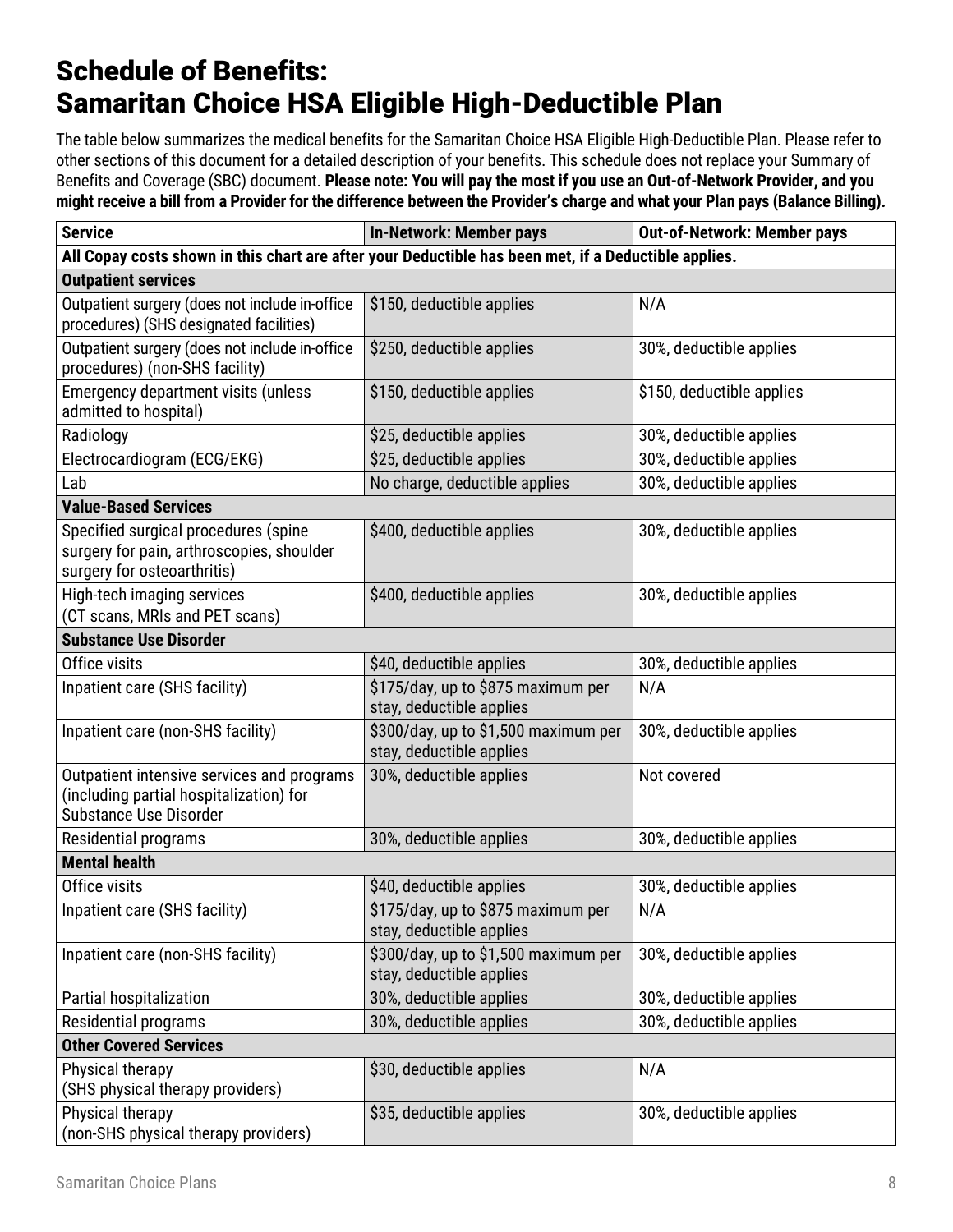# Schedule of Benefits: Samaritan Choice HSA Eligible High-Deductible Plan

The table below summarizes the medical benefits for the Samaritan Choice HSA Eligible High-Deductible Plan. Please refer to other sections of this document for a detailed description of your benefits. This schedule does not replace your Summary of Benefits and Coverage (SBC) document. **Please note: You will pay the most if you use an Out-of-Network Provider, and you might receive a bill from a Provider for the difference between the Provider's charge and what your Plan pays (Balance Billing).**

| <b>Service</b>                                                                              | <b>In-Network: Member pays</b>                                                                       | <b>Out-of-Network: Member pays</b>                                                           |  |
|---------------------------------------------------------------------------------------------|------------------------------------------------------------------------------------------------------|----------------------------------------------------------------------------------------------|--|
|                                                                                             | All Copay costs shown in this chart are after your Deductible has been met, if a Deductible applies. |                                                                                              |  |
| <b>Other Covered Services (continued)</b>                                                   |                                                                                                      |                                                                                              |  |
| Occupational therapy                                                                        | \$35, deductible applies                                                                             | 30%, deductible applies                                                                      |  |
| Speech therapy                                                                              | \$35, deductible applies                                                                             | 30%, deductible applies                                                                      |  |
| Allergy injections (most) $3$                                                               | \$15, deductible applies                                                                             | 30%, deductible applies                                                                      |  |
| Injectables and other drugs administered<br>in the office (other than oral medications) $3$ | 20%, deductible applies                                                                              | 20%, deductible applies                                                                      |  |
| Ambulance, ground                                                                           | 30% after \$100 copay,<br>deductible applies                                                         | 30% after \$100 copay,<br>deductible applies                                                 |  |
| Ambulance, air                                                                              | 30%, deductible applies                                                                              | 30%, deductible applies, plus, any<br>balance billing                                        |  |
| Durable Medical Equipment (DME),<br>prosthetics, orthotics, and<br>medical supplies         | 30%, deductible applies                                                                              | 50%, deductible applies                                                                      |  |
| Continuous glucose monitors <sup>4</sup>                                                    | No charge, deductible applies                                                                        | 50%, deductible applies                                                                      |  |
| Home health care                                                                            | \$30, deductible applies                                                                             | 30%, deductible applies                                                                      |  |
| Hospice                                                                                     | No charge, deductible applies                                                                        | 30%, deductible applies                                                                      |  |
| <b>Hearing aids</b>                                                                         | Covered up to \$1,000/year,<br>deductible applies<br>No limit for children ages 20 and<br>under      | Covered up to \$1,000/year,<br>deductible applies<br>No limit for children ages 20 and under |  |
| Acupuncture                                                                                 | \$35, deductible applies                                                                             | 35%, deductible applies                                                                      |  |
| Chiropractic <sup>5</sup>                                                                   | \$25, deductible applies<br>Covered up to \$850/year                                                 | 30%, deductible applies<br>Covered up to \$850/year                                          |  |
| Panniculectomy <sup>6</sup>                                                                 | 50%, deductible applies                                                                              | Not covered                                                                                  |  |

**<sup>1</sup>** Primary care provider visit is defined as services provided by a pediatric, family medicine, and internal medicine or OB-GYN provider.

<sup>2</sup> Bariatric surgery is covered only at in-network/designated facilities and subject to its policies and surgical criteria.

<sup>3</sup> Contact Customer Service to determine your copay or coinsurance levels and applicable services. Please refer to the **Member Resources section** for contact information.

<sup>4</sup> Procedure codes that apply to the continuous glucose monitor benefit are as follows: A9276, A9277, A9278, K0553, and K0554.

<sup>5</sup> Chiropractic benefit only includes manipulations and exams. This benefit does not include x-rays, labs, radiology, or other services that are not considered to be a manipulation treatment.

<sup>6</sup> Panniculectomy services will only be covered when bariatric surgery has been performed at an in-network provider facility and will only be allowed after bariatric surgery has been authorized and performed by an in-network/designated facility.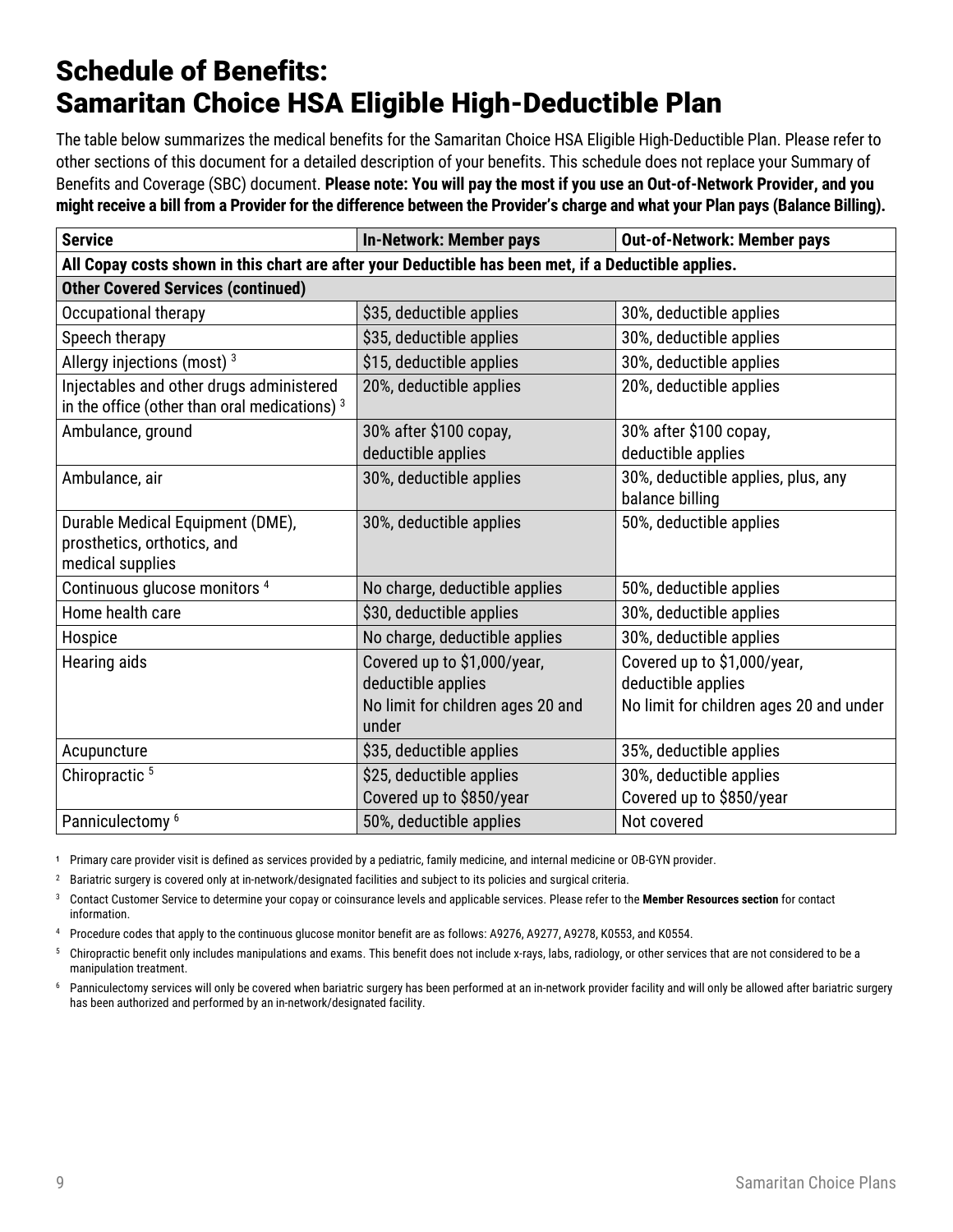# Schedule of Benefits: Prescription Drug

The table below summarizes the pharmacy benefits for the Samaritan Choice Wellness and HSA Eligible High-Deductible Plans. Please refer to other sections of this document for a detailed description of your benefits.

| <b>Drug tiers</b>                  | <b>Samaritan Choice Wellness Plan</b><br><b>Pharmacy Benefits</b> | Samaritan Choice HSA Eligible High-Deductible Plan<br><b>Pharmacy Benefits</b> |
|------------------------------------|-------------------------------------------------------------------|--------------------------------------------------------------------------------|
| <b>Tier 1: Preventive</b>          | No charge, deductible does not apply                              | No charge, deductible does not apply                                           |
| Tier 2: Low-cost therapeutic       | No charge, deductible does not apply                              | No charge, deductible applies                                                  |
| <b>Tier 3: Preferred</b>           | \$7 or 20% (whichever is greater),<br>deductible does not apply   | \$7 or 20% (whichever is greater), deductible applies                          |
| <b>Tier 4: High-cost preferred</b> | \$25 or 25% (whichever is greater),<br>deductible does not apply  | \$25 or 25% (whichever is greater), deductible applies                         |
| <b>Tier 5: Non-preferred</b>       | 50%, deductible does not apply                                    | 50%, deductible applies                                                        |
| <b>Tier 6: High-cost specialty</b> | 15%, deductible does not apply                                    | 15%, deductible applies                                                        |

Please refer to the Pharmacy Plan Benefits section of this document for additional information.

**Tier 1: Preventive** offers select preventive drugs.

**Tier 2: Low-cost therapeutic** offers select therapeutic drugs at a low cost.

**Tier 3: Preferred** provides the same high quality medicinal and therapeutic benefits without the high cost (mostly generics, some Brand Name Drugs).

**Tier 4: High-cost preferred** consists of medium cost Prescription Drugs that provide high quality, effective benefits to Samaritan Choice Plans' members and are less costly than other alternative drugs not included on the preferred drug list (both Brand Name and Generic Drugs).

**Tier 5: Non-preferred** are drugs that are non-preferred by the Plan (mostly Brand Name, some Generic Drugs). You may choose to receive non-preferred drugs rather than the therapeutic equivalent, which may be on a lower Cost Sharing tier. If your drug is categorized as a Tier 5 drug on the Formulary and does not have an equivalent preferred drug available, you may request a tier exception for your drug to be paid at Tier 4.

**Tier 6: High-cost specialty** includes high cost brand and generic specialty drugs, which may require special handling and/or close monitoring. You may be charged a high-cost specialty Coinsurance if the drug is received in another setting (for example, infusion).

**Note**: If a Generic Drug is released for a Brand Name Drug, the Plan automatically adds the generic equivalent to the Formulary and removes the Brand Name Drug. Drugs on the Formulary are subject to change throughout the year, upon review by the SCP Pharmacy and Therapeutics Committee.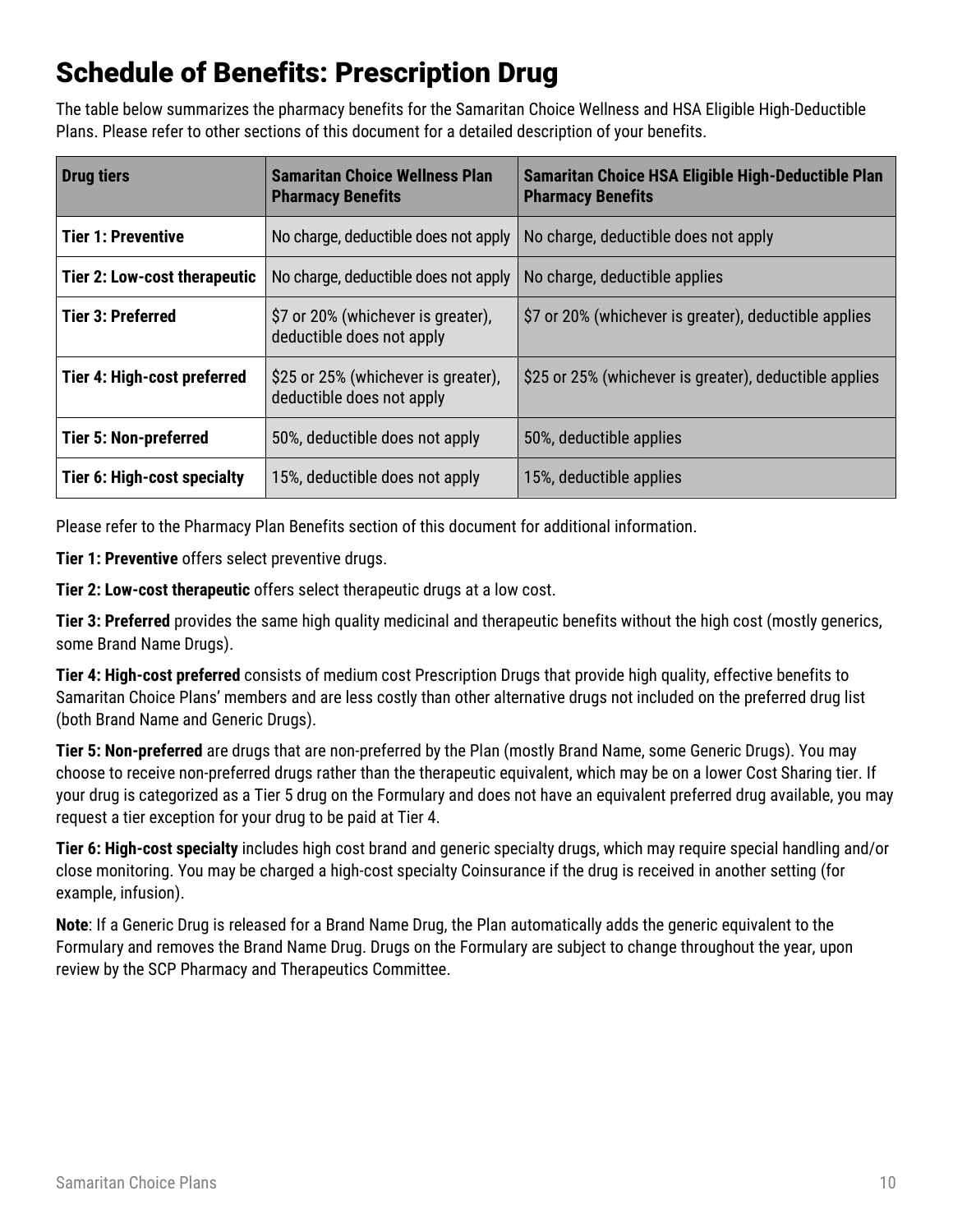**This section replaces language in the Prior Authorization section on pages 16-18 in your Samaritan Choice Plans' 2020 Medical and Pharmacy Benefits Member Handbook.**

# 2021 Prior Authorization list

Coverage of certain medical Services, procedures, supplies and equipment require Samaritan Choice Plans' (SCP) written authorization before being performed or supplied. Your Provider may request Prior Authorization by phone, fax, or mail. If for any reason your Provider will not, or does not, request Prior Authorization for you, you must contact SCP yourself. This requirement applies to both In-Network and Out-of-Network Providers. In some cases, SCP may require you to provide additional information or seek a second opinion before authorizing coverage.

**Samaritan Choice Plans reserves the right to review or otherwise deny Services that are not found to be Medically Necessary<sup>3</sup> . Failure to obtain a Prior Authorization may result in your claim being denied, either in whole or in part. Prior Authorization is not a guarantee of payment.**

**Prior Authorization by Samaritan Choice Plans is required for the following medical services and surgical procedures:**

- Bariatric surgery (benefit is for in-network/designated facilities only).
- Capsule/wireless endoscopies and motility monitoring studies.
- Chimeric antigen receptor (CAR) T-cell therapy.
- Durable Medical Equipment (DME), prosthetics, orthotics and medical supplies with billed amount greater than \$1,000 for purchase. Rental items with rental fee greater than \$1,000 per month or rental length greater than three months.
	- o **Exception**: Diabetic and positive airway pressure (PAP) supplies.
- Elective coronary angioplasty.
- Genetic testing.
	- o **Exception**: Standard prenatal testing.
- Hospitalization for dental procedures including Ambulatory Surgical Center (ASC).
- Hyaluronic acid or viscosupplementation, intra-articular injection (i.e. Orthovisc, Synvisc, etc.).
- Hyperbaric oxygen therapy.
- Infused/injected drugs (see attached list).
- Inpatient hospital care (including mental health and Substance Use Disorder). 1
	- o **Exception**: Labor & Delivery stays less than 96 hours.
	- o **Exception**: Newborn stays less than 96 hours.
- Inpatient rehabilitation care.
- Panniculectomy.
- Parenteral and enteral nutrition (related supplies follow DME prior authorization requirements).
- Potentially cosmetic, experimental or reconstructive surgery and services, including new and emerging technologies and infused/injected drugs, and clinical trials. 2
- Radiological services (for the following):
	- o Magnetic Resonance Imaging (MRI).
	- o Positron Emission Tomography (PET) scans.
	- o Virtual colonoscopy.
- Residential services for mental health and Substance Use Disorder.
- Skilled Nursing Facility (SNF).
- Skin substitute-tissue engineered.
- Spinal injections for pain management (including inoffice procedures).
	- o **Exception**: Myelography.
	- o **Exception**: Nerve blocks as part of covered surgery.
- Spinal surgeries.
- Transplants.
	- o **Exception**: Corneal transplants.
- Urine drug tests (prior authorization required after 12 units per year).
- Uvulopalatopharyngoplasty.
- <sup>1</sup> Emergency Services will not require Prior Authorization in accordance with Patient Protection and Affordability Care Act. We request notification of all emergency admissions and post-emergency observation stays that exceed 48 hours in order to ensure that all the member's care is appropriately coordinated.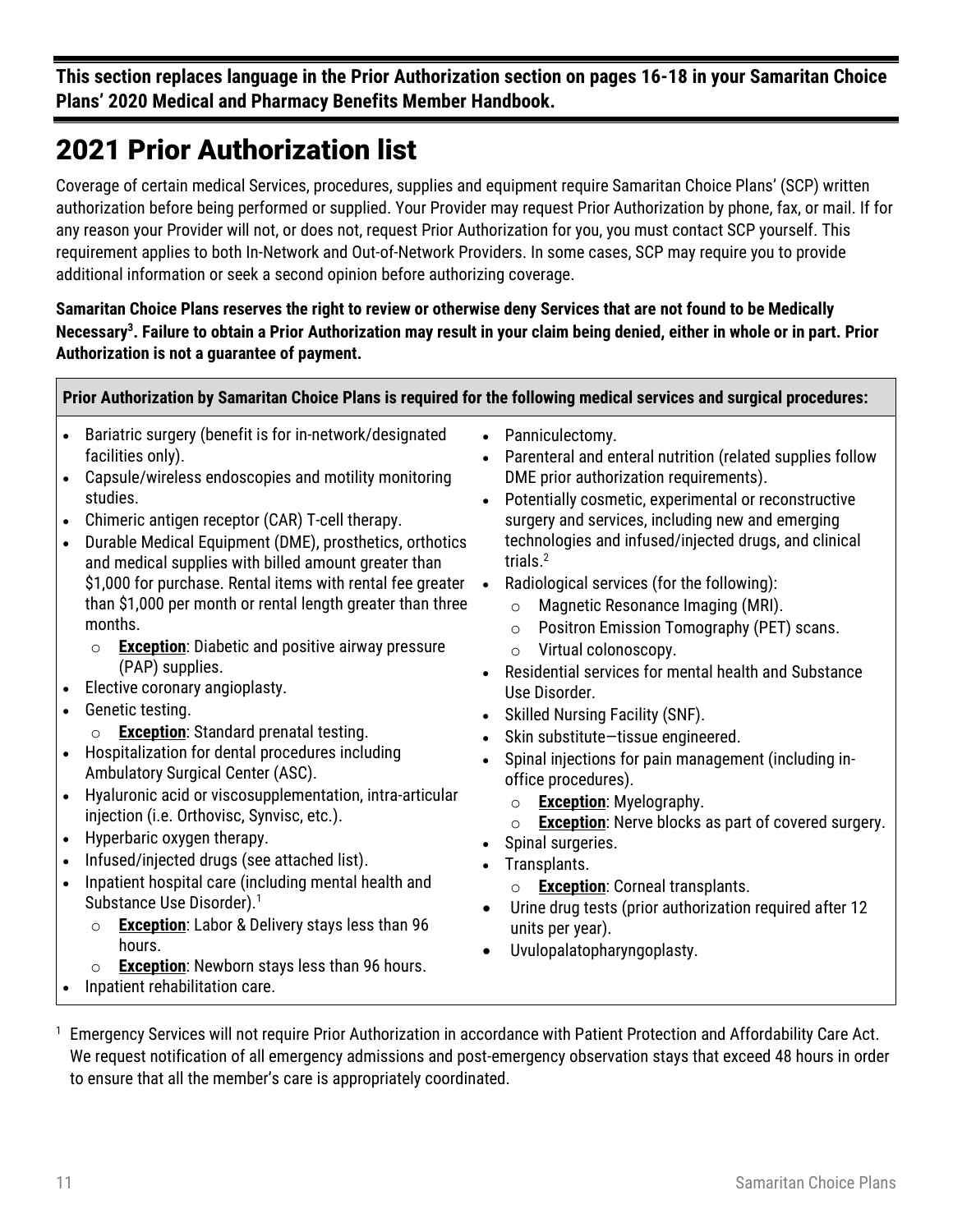- $2$  Potentially Cosmetic, Experimental or Reconstructive surgery and Services, including new and emerging technologies and infused/injected drugs, and clinical trials have the following requirements and considerations:
	- Cosmetic and Experimental Services, which may include new and emerging technologies, often do not meet medical necessity and are generally not covered.
	- Services which may be considered Reconstructive will require Prior Authorization to demonstrate medical necessity regardless of dollar amounts or codes billed.
	- Prior Authorization for new and emerging technologies and infused/injected drugs is required to ensure that the Service meets current accepted standards of care.
	- Potentially Experimental, new and emerging infused/injected drugs include those which are not approved by the Food and Drug Administration (FDA), or have been FDA approved within the last three years.
- <sup>3</sup> **Medically Necessary**: Health care Services or supplies that a Provider, exercising prudent clinical judgment, would provide to a patient for the purpose of preventing, evaluating, diagnosing, or treating an Illness, Injury, Disease, or its symptoms, and that are:
	- In accordance with generally accepted standards of medical practice.
	- Clinically appropriate, in terms of type, frequency, extent, site and duration, and considered effective for the patient's illness, injury, or disease; and
	- Not primarily for the convenience of the patient, physician, or other health care Provider, and not more costly than an alternative Service or sequence of Services at least as likely to produce equivalent therapeutic or diagnostic results as to the diagnosis or treatment of that patient's Illness, Injury, or Disease.

For these purposes, "generally accepted standards of medical practice" means standards that are based on credible scientific evidence published in peer-reviewed medical literature generally recognized by the relevant medical community, Physician Specialty Society recommendations and the views of physicians practicing in relevant clinical areas and any other relevant factors.

#### **Prior Authorization by Samaritan Choice Plans is required for the following drugs when paid under the medical plan. Any other brand name equivalents of the drugs below also require Prior Authorization:**

- Alemtuzumab (Campath, Lemtrada).
- Belimumab (Benlysta).
- Bevacizumab (Avastin).
- Buprenorphine extended release injection (Sublocade).
- Certolizumab (Cimzia).
- Cetuximab (Erbitux).
- Daratumumab (Darzalex).
- Deflazacort (Emflaza).
- Denosumab (Prolia, Xgeva).
- Eculizumab (Soliris).
- Elotuzumab (Empliciti).
- Epoetin and Darbepoetin (Epogen, Procrit, Aranesp).
- Golimumab (Simponi, Simponi Aria).
- Infliximab (Remicade, Inflectra, Renflexis).
- Ipilimumab (Yervoy).
- Lanreotide (Somatuline).
- Laronidase (Aldurazyme).
- Mecasermin (Increlex).
- Mepolizumab (Nucala).
- Natalizumab (Tysabri).
- Nivolumab (Opdivo).
- Octreotide (Sandostatin).
- Ocrelizumab (Ocrevus).
- Omalizumab (Xolair).
- OnabotulinumtoxinA (Botox).
- Palivizumab (Synagis).
- Panitumumab (Vectibix).
- Pembrolizumab (Keytruda).
- Pemetrexed (Alimta).
- Pertuzumab (Perjeta).
- Ranibizumab (Lucentis).
- Ravulizumab-cwvz (Ultomiris).
- RimabotulinumtoxinB (Myobloc).
- Rituximab (Rituxan).
- Rituximab/hyaluronidase (Rituxan Hycela).
- Secukinumab (Cosentyx).
- Tocilizumab (Actemra).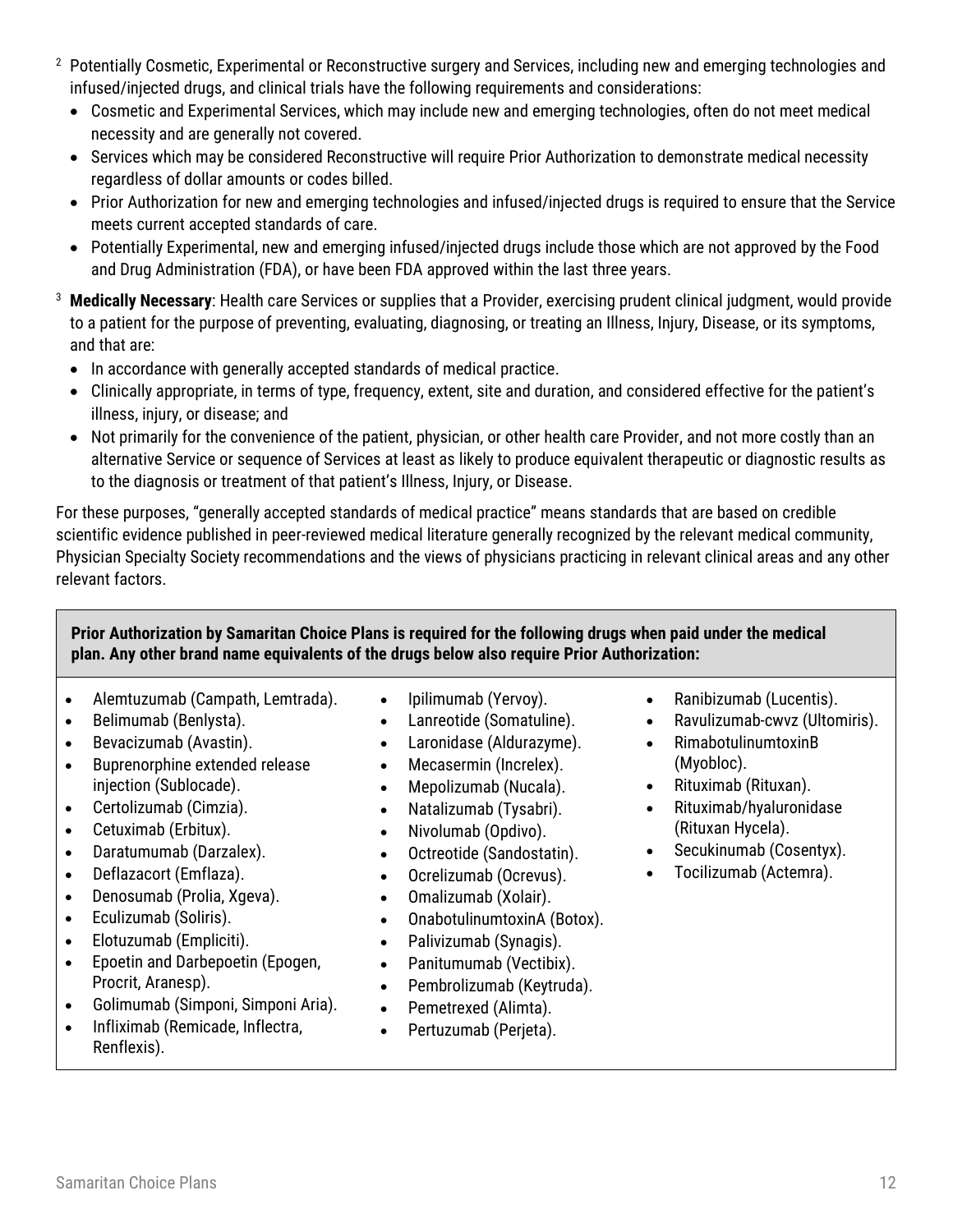# Prior Authorization determination timeframes

Samaritan Choice Plans will decide and notify you of your authorization determination in accordance with reasonable timeframes, as required by Employee Retirement Income Security Act (ERISA).

| Type of Claim             | <b>Authorization determination</b>                                    |
|---------------------------|-----------------------------------------------------------------------|
| <b>Expedited requests</b> | As your health status requires, but no later than 72 hours of request |
| Preservice requests       | Within 15 days                                                        |

### **The language in these benefits replaces the applicable language in the Medical Plan Benefits section on pages 9 and 13 in your Samaritan Choice Plans' 2020 Medical and Pharmacy Benefits Member Handbook.**

**Ambulance:** Urgent and emergent Services of a state-certified ambulance are covered. Air transportation is also covered, but only to the nearest Hospital capable of treatment when ground transportation is inappropriate, and when Medically Necessary. The allowable for any medically appropriate air ambulance Service received from an Out-of-Network Provider will be reimbursed at up to 250% of the Medicare allowable. Please be aware that Services provided by any Out-of-Network Provider will cost more than those you would receive from an In-Network Provider, and your cost share may be higher. The Out-of-Network Provider may also choose to Balance Bill you for any amount not paid by this Plan. For the Wellness Plan, cost shares for air ambulance Services do not apply to the Out-of-Pocket Limit.

**Mental health\*:** This Plan covers Medically Necessary crisis intervention, diagnosis, and short-term treatment subject to the following:

- Assessment and evaluation to diagnose a mental disorder or determine if a mental disorder exists.
- Treatment of mental Illness or disorders which are subject to significant improvement through evidence-based therapeutics.
- Treatment provided in health care facilities, residential programs or facilities.
- Treatment provided in day or Partial Hospitalization programs, or outpatient Services.

Please refer to the **Benefit Exclusions section** of this document for more information on Services not covered by this Plan.

**Substance Use Disorder Services\*:** This Plan covers Medically Necessary crisis intervention, diagnosis, and short-term treatment, subject to the following:

- Assessment and evaluation to diagnose or determine if a Substance Use Disorder exists.
- Treatment of Substance Use Disorders which are subject to significant improvement through evidence-based therapeutics.
- Treatment provided in health care facilities, residential programs or facilities.
- Treatment provided in day or Partial Hospitalization programs, or outpatient Services.

Please refer to the **Benefit Exclusions section** of this document for more information on Services not covered by this Plan.

#### **This section replaces the applicable language in the Benefits Exclusion section on page 22 in your Samaritan Choice Plans' 2020 Medical and Pharmacy Benefits Member Handbook.**

#### **This Plan does not cover the following Services:**

- Any mental health Services unrelated to the treatment or diagnosis of a mental disorder.
- Educational programs, including court-ordered programs.
- Counseling in the absence of Illness.
- Long-term psychiatric care, which includes the following:
	- o Applied Behavioral Analysis (ABA).
		- o State Hospital care.
		- o Secure Children's Inpatient (SCIP) care.
		- o Secure Adolescent Inpatient (SAIP) care.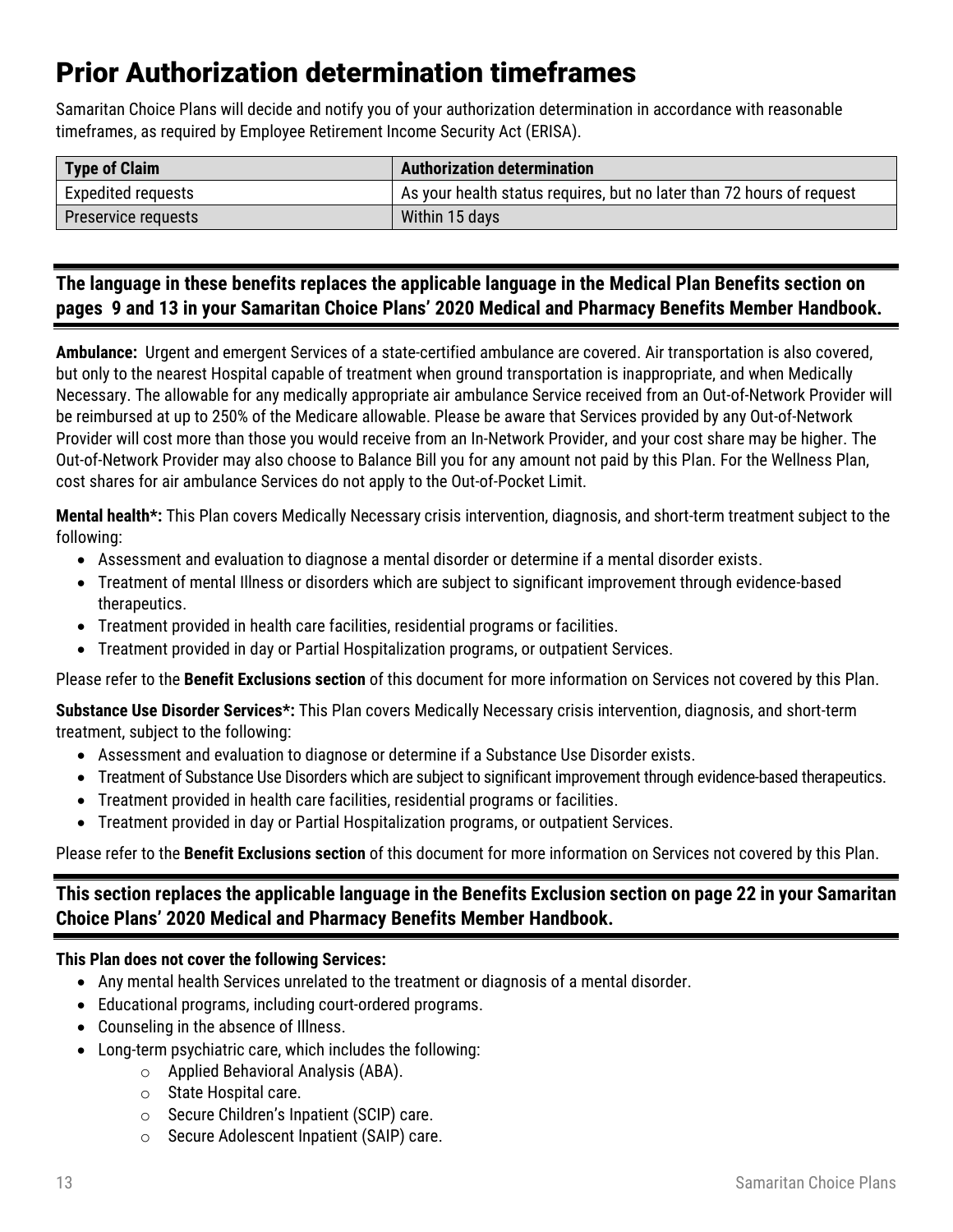- Marital, family, career or personal growth counseling, unless it is part of an individual's treatment plan and billed specifically for the individual.
- Mental health treatment, advice or counseling, except as stated in the **Medical Plan Benefits section.**
- Mental or psychological evaluation for sexual dysfunction or inadequacy.
- Out-of-Network Outpatient Intensive Services and programs (including Partial Hospitalization) for Substance Use Disorder Services.
- Psychological testing that is not Medically Necessary.
- Treatment of dementia (such as Alzheimer's disease), including any organic psychotic manifestations.
- Treatment that is Experimental, investigational or unproven to treat a disorder.
- Treatment for intellectual disability, defined as below normal intellectual function with impaired learning, social adjustment and maturation.
- Treatment provided at a Joint Commission-accredited wilderness therapy program.

#### **This Plan does not cover the following medical equipment and devices**:

- Eyeglasses or contact lenses, vision therapy, orthoptics and visual appliances (colored lenses, prisms and special glasses) for reading, learning or behavioral disabilities, or dyslexia. These Services may be covered under your Samaritan Choice Vision Plan when enrolled and eligible.
- Hearing aid batteries.
- Implantable neurostimulators.
- Power-assisted Prosthetics.
- Routine supplies and equipment used for comfort, convenience, Cosmetic purposes or environmental control. This includes appliances like air conditioners, air filters, whirlpools, hot tubs, heat lamps or tanning lights. It also includes personal items like telephones, radios and televisions, or for guest meals and other personal items, maintenance supplies or equipment commonly used for purposes other than medical care.

**This language replaces the applicable language in the 2020 Samaritan Choice Vision Plan Benefits section on page 2 in your Samaritan Choice Plans' 2020 Vision Benefits Member Handbook.**

# Covered Benefits

**Eye examinations**: One comprehensive eye exam (including eye refraction) per Calendar Year is covered 100% after a \$25 Copay for In-Network vision Providers and 70% after a \$25 Copay for Out-of-Network vision Providers. In addition, Visual Acuity Screening in children (ages 0-21 years) is covered and the Copay does not apply. The U.S. Preventive Services Task Force (USPTF) recommends Screening to detect amblyopia, strabismus, and defects in visual acuity in children in accordance with Bright Futures. Frequency per benefit period is covered in compliance with Bright Futures recommendations.

**Vision hardware and/or lenses**: The following hardware and/or lenses are covered on a Calendar Year basis at a **combined benefit maximum limit of \$300 per Calendar Year**:

- Lenses are covered when eyeglasses are first acquired or when acquired by a change in prescription.
- Prescription lenses.
- Contact lenses.
- Frames.

## **Limitations**

The vision benefit will only pay for the items listed above, up to the Allowed Amount per individual per Calendar Year.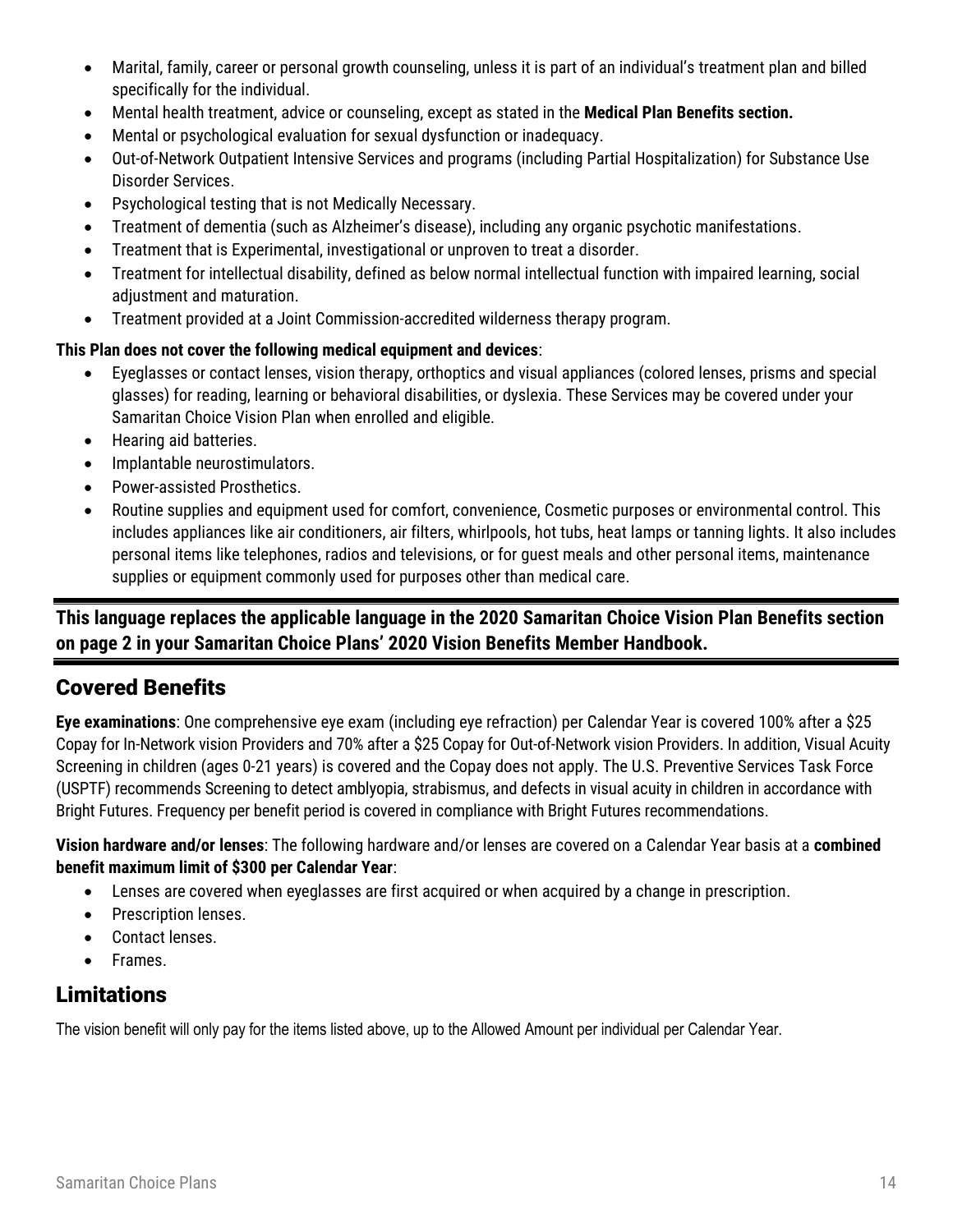# **Exclusions**

The following are not covered benefits under this Plan:

- Hardware repairs.
- Fitting fees for contact lenses or eyeglasses.
- Medical or surgical treatment of the eyes.
- Visual fields testing.
- Non-prescription lenses.
- Extra charges for fashion eyewear such as blended, coated, glass, oversize lenses or extra charges for special frames.
- Subnormal vision aids.
- Orthoptics or vision training.
- Any expense which is in excess of the maximum Plan allowance.
- An eye examination required as a condition of employment.
- Any expenses which result from an act of declared or undeclared war or armed aggression.
- Any expense paid in whole or in part by any other provision of the Group Health Insurance Plan provided by the policyholder.
- Services and supplies that are payable under a workers' compensation or occupational disease law.

#### **This language replaces the applicable language in the General Provisions section on pages 33-37 in your Samaritan Choice Plans' 2020 Medical and Pharmacy Benefits Member Handbook and on pages 13-18 in your Samaritan Choice Plans' 2020 Vision Benefits Member Handbook.**

# Quality of medical care

The Plan is not responsible for the quality of medical care the Covered Person receives. The Plan cannot be held liable for any Claims or damages connected with injuries suffered by the Covered Person while receiving medical Services and supplies. The Covered Person has the right to choose his or her own Hospital or physician; however, selecting an In-Network Provider will maximize benefits while minimizing out-of-pocket expenses. Whenever the Covered Person receives Services of an Out-of-Network Provider, it will likely result in greater out-of-pocket expense in the form of higher Deductibles, Copayments, and/or additional Coinsurance. Payments to Out-of-Network Providers are based on Maximum Plan Allowable as determined by the Plan, which may be significantly less than the Out-of-Network Provider's actual billed amount. The Covered Person may be responsible for any difference between the Maximum Plan Allowable and the actual billed amount. We are here to help you maximize your benefits and encourage you to call or e-mail us, so we may help you find an In-Network Provider whenever possible.

## Coordination of Benefits

#### **1. Coordination of this group contract's benefits with other benefits**

This Coordination of Benefits (COB) section applies when a Covered Person has health care coverage under more than one plan. The term "Plan" is defined below for the purposes of this COB section. The order of benefit determination rules govern the order in which each plan will pay a Claim for benefits. The plan that pays first is called the primary plan. The primary plan must pay benefits in accordance with its policy terms, without regard to the possibility that another plan may cover some expenses. The plan that pays after the primary plan is the secondary plan. The secondary plan may reduce the benefits it pays so that payments from all plans do not exceed 100% of the total allowable expense.

#### **2. Definitions relating to Coordination of Benefits**

**Plan:** Plan means any of the following that provide benefits or Services for medical, pharmacy, or routine vision Services. If separate contracts are used to provide coordinated coverage for members of a group, the separate contracts are considered parts of the same plan and there is no Coordination of Benefits (COB) among those separate contracts.

2.1 **Plan includes:** Group insurance contracts, health maintenance organization (HMO) contracts, closed panel plans, or other forms of group or group-type coverage (whether insured or uninsured); medical care components of group long-term care contracts, such as Skilled Nursing Care; and Medicare or any other federal governmental plan, as permitted by law.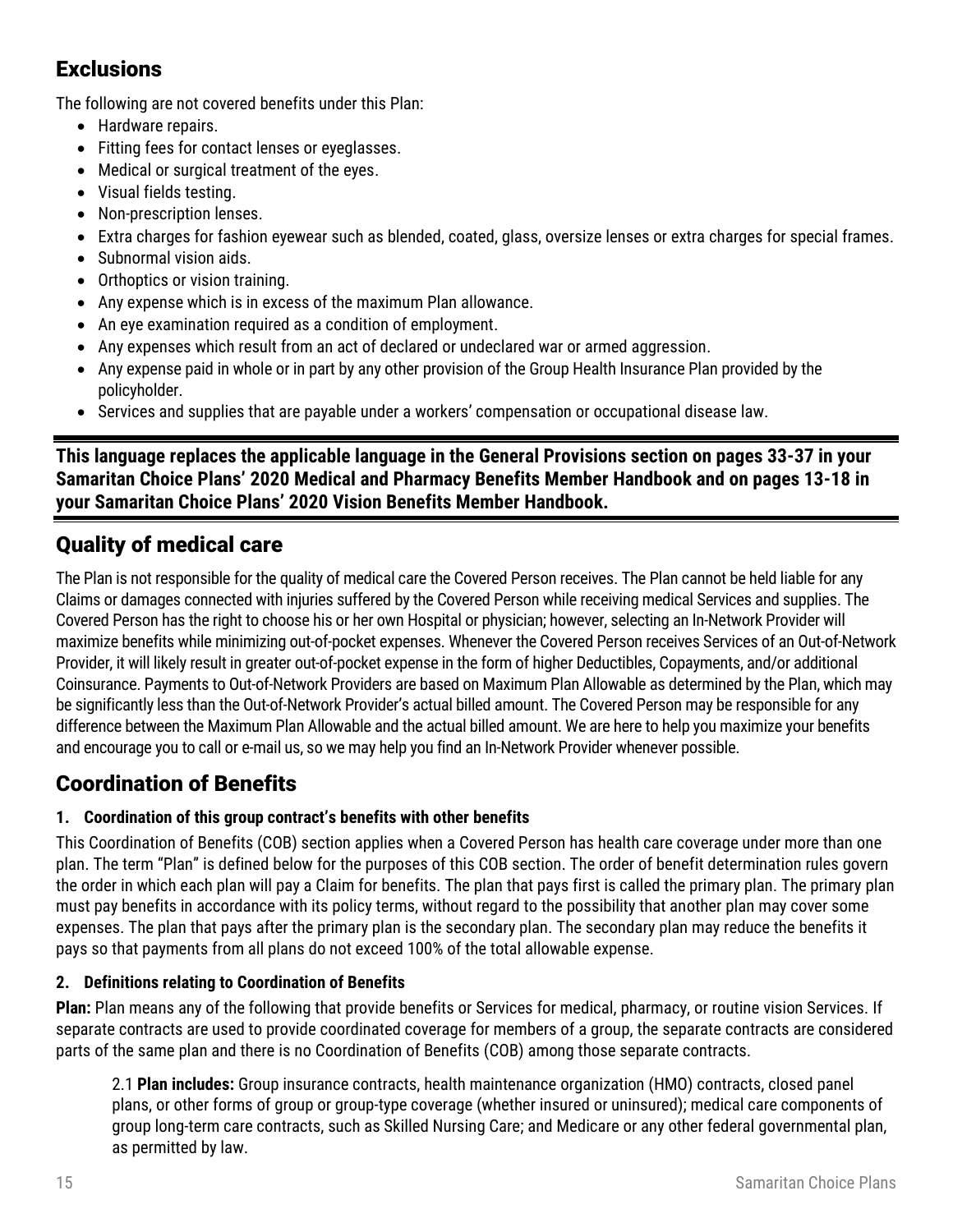2.2 **Plan does not include:** Hospital indemnity coverage or other fixed indemnity coverage; Accident only coverage; specified Disease or specified Accident coverage; school Accident type coverage; benefits for non-medical components of group long-term care policies; Medicare supplement policies; Medicaid policies; or coverage under other federal governmental plans, unless permitted by law.

Each contract for coverage listed under 2.1 and 2.2 above is a separate plan. If a plan has two parts and COB rules apply only to one of the two, each of the parts is treated as a separate plan.

**The Plan:** The Plan means, as used in this COB section, the part of this contract to which this COB section applies, and which may be reduced because of the benefits of other plans. Any other part of this contract providing health care benefits is separate from the Plan. A contract may apply one COB provision to certain benefits, such as dental benefits, coordinating only with similar benefits, and may apply another COB provision to coordinate other benefits.

The order of benefit determination rules listed in section 3 determines whether the Plan is a primary plan or secondary plan when a Covered Person has health care coverage under more than one plan.

When primary, Samaritan Choice Plans determines payment for its benefits first before those of any other plan, without considering any other plan's benefits. When secondary, Samaritan Choice Plans determines its benefits after those of another plan and may reduce the benefits Samaritan Choice Plans pays so that all plan benefits do not exceed 100% of the total allowable expense.

**Allowable expense:** A health care expense, including Deductibles, Coinsurance and Copayments, which are covered at least in part by any plan covering a Covered Person.

SCP members are expected to pay for their cost shares (Copays, Coinsurances, and Deductibles), and SCP will only pay for benefits after satisfaction of member Deductibles and other eligibility requirements, even when SCP is in the secondary position. When a plan provides benefits in the form of Services, the reasonable cash value of each Service will be considered an allowable expense and a benefit paid. An expense that is not covered by any plan covering a Covered Person is not an allowable expense. In addition, any expense that a Provider, by law or in accordance with a contractual agreement, is prohibited from charging a Covered Person is not an allowable expense.

The difference between the cost of a semi-private Hospital room and a private Hospital room is not an allowable expense unless, one of the plans provides coverage for private Hospital room expenses.

If you are covered by two or more plans that compute their benefit payments on the basis of Maximum Plan Allowable or relative value schedule reimbursement methodology or other similar reimbursement methodology, any amount in excess of the highest reimbursement amount for a specific benefit is not an allowable expense.

**Allowable expense regarding Medicare:** When this Plan pays secondary to Medicare, the Medicare approved amount will be the allowable expense for this Plan, as long as the Provider accepts Medicare. When the Provider does not accept Medicare, the Medicare limiting charge (the most that the Provider can charge you for the Service when they do not accept Medicare), will be the allowable expense. The Medicare payment combined with the payment from this Plan will not exceed 100% of the total allowable expense.

If you are covered by two or more plans that provide benefits or Services on the basis of negotiated fees, an amount in excess of the highest of the negotiated fees is not an allowable expense.

If you are covered by one plan that calculates its benefits or Services on the basis of Maximum Plan Allowable or relative value schedule reimbursement methodology or other similar reimbursement methodology and another plan that provides its benefits or Services on the basis of negotiated fees, the primary plan's payment arrangement shall be the allowable expense for all plans. However, if the Provider has contracted with the secondary plan to provide the benefit or Service for a specific negotiated fee or payment amount that is different than the primary plan's payment arrangement and if the Provider's contract permits, the negotiated fee or payment shall be the allowable expense used by the secondary plan to determine its benefits.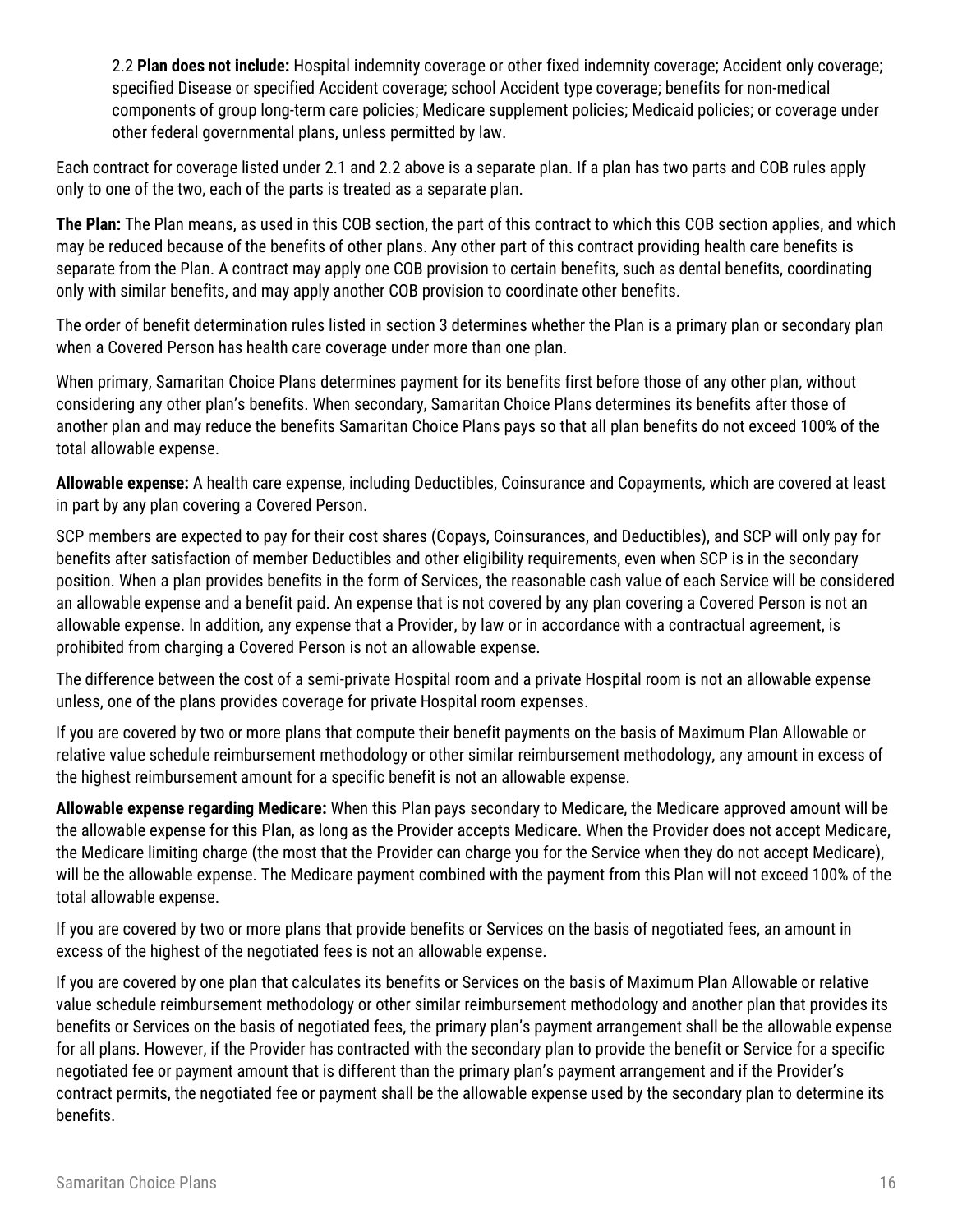The amount of any benefit reduction by the primary plan because the Covered Person has failed to comply with the provisions is not an allowable expense. Examples of these types of plan provisions include second surgical opinions, precertification of admissions, and In-Network Provider arrangements.

**Closed panel plan:** A closed panel plan is a plan that provides health care benefits to Covered Persons, primarily in the form of Service through a panel of Providers that has contracted with or is employed by the plan, and that excludes coverage for Services provided by other Providers, except in case of emergency or referral by a panel member. If the primary plan is a closed panel plan and the secondary plan is not a closed panel plan, the secondary plan shall pay or provide benefits as if it were the primary plan when a Covered Person uses a non-panel Provider, except for Emergency Services or authorized referrals that are paid or provided by the primary plan.

**Custodial parent:** A custodial parent is the parent awarded custody by a court decree or, in the absence of a court decree, is the parent with whom the dependent child resides more than one-half of the Calendar Year excluding any temporary visitation.

#### **3. Order of benefit determination rules**

When a Covered Person is covered by two or more plans, the rules for determining the order of benefit payments are as follows:

- A. The primary plan pays or provides its benefits according to its terms of coverage, and without regard to the benefits of any other plan.
- B. Except as provided in paragraph (1) below, a plan that does not contain a COB provision that is consistent with the State of Oregon's COB regulations is always primary unless the provisions of both plans state that the complying plan is primary.
	- 1. Coverage that is obtained by virtue of membership in a group that is designed to supplement a part of a basic package of benefits and provides that this supplementary coverage shall be excess to any other parts of the plan provided by the contract holder. Examples of these types of situations are major medical coverages that are superimposed over base plan Hospital and surgical benefits, and insurance type coverages that are written in connection with a closed panel plan to provide Out-of-Network benefits.
- C. A plan may consider the benefits paid or provided by another plan in calculating payment of its benefits only when it is secondary to that other plan.
- D. Each plan determines its order of benefits using the first of the following rules that apply. Rules are applied in a sequential order:
	- 1. **Non-dependent or dependent:** The plan that covers a member other than as a dependent, for example as an employee, subscriber or retiree, is the primary plan; and the plan that covers the member as a dependent is the secondary plan. However, if the member is a Medicare beneficiary and, as a result of federal law, Medicare is secondary to the plan covering the member as a dependent and primary to the plan covering the member as other than a dependent (e.g., a retired employee); then the order of benefits between the two plans is reversed so that the plan covering the member as an employee, subscriber or retiree is the secondary plan and the other plan is the primary plan.
	- 2. **Dependent child covered under more than one plan:** Unless there is a court decree stating otherwise, when a member is a dependent child and is covered by more than one plan, the order of benefits is determined as follows:
		- a. For a dependent child whose parents are married or are living together, whether or not they have ever been married:
			- i. The plan of the parent whose birthday falls earlier in the Calendar Year is the primary plan; or
			- ii. If both parents have the same birthday, the plan that has covered the parent the longest is the primary plan.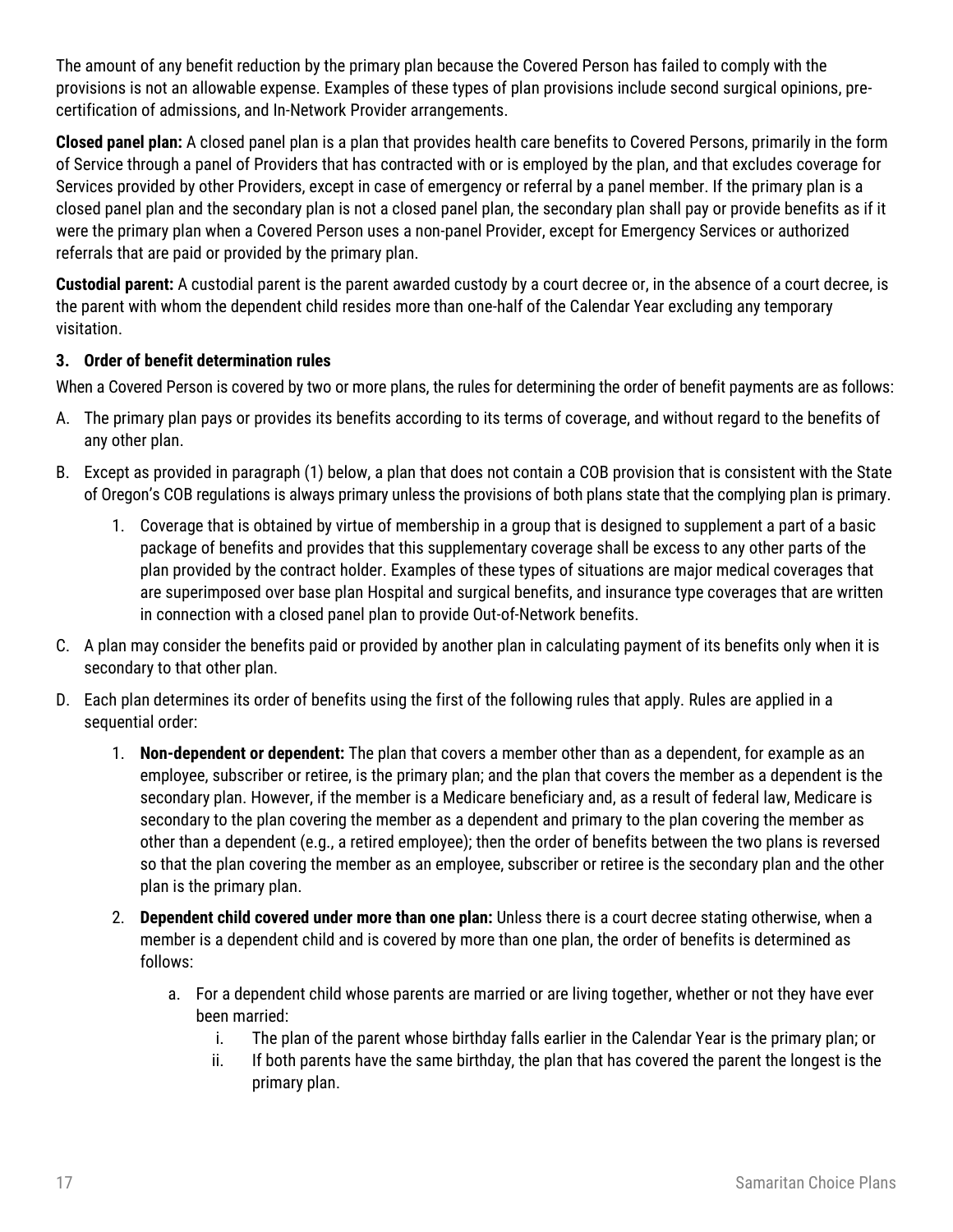- b. For a dependent child whose parents are divorced or separated or not living together, whether or not they have ever been married:
	- i. If a court decree states that one of the parents is responsible for the dependent child's health care expenses or health care coverage and the plan of that parent has actual knowledge of those terms, that plan is primary. If the parent with responsibility has no health care coverage for the dependent child's health care expenses, but that parent's spouse does, that parent's spouse's plan is the primary plan. This rule applies to plan years commencing after the plan is given notice of the court decree.
	- ii. If a court decree states that both parents are responsible for the dependent child's health care expenses or health care coverage, the provisions of subparagraph (a) above shall determine the order of benefits.
	- iii. If a court decree states that the parents have joint custody without specifying that one parent has responsibility for the health care expenses or health care coverage of the dependent child, the provisions of subparagraph (a) above shall determine the order of benefits; or
	- iv. If there is no court decree allocating responsibility for the dependent child's health care expenses or health care coverage, the order of benefits for the dependent child are as follows:
		- The plan covering the custodial parent, first.
		- The plan covering the spouse of the custodial parent, second.
		- The plan covering the non-custodial parent, third.
		- The plan covering the dependent spouse of the non-custodial parent, last.
	- c.For a dependent child covered under more than one plan of individuals who are not the parents of the dependent child, the provisions of subparagraph (a) or (b) above shall determine the order of benefits as if those individuals were the parents of the dependent child.

**Active employee or retired or laid-off employee:** The plan that covers a member as an active employee, that is, an employee who is neither laid-off nor retired, is the primary plan. The plan covering that same member as a retired or laid-off employee is the secondary plan. The same would hold true if a Covered Person is a dependent of an active employee and that same person is a dependent of a retired or laid-off employee. If the other plan does not have this rule, and as a result, the plans do not agree on the order of benefits, this rule is ignored. This rule does not apply if the rule labeled D (1) can determine the order of benefits.

**COBRA or state continuation coverage:** If a member whose coverage is provided pursuant to COBRA or under a right of continuation provided by state or other federal law is covered under another plan, the plan covering the member as an employee, subscriber, or retiree, or covering the member as a dependent of an employee, subscriber, or retiree is the primary plan, and the COBRA or state or other federal continuation coverage is the secondary plan. If the other plan does not have this rule, and as a result, the plans do not agree on the order of benefits, this rule is ignored. This rule does not apply if the rule labeled D (1) can determine the order of benefits.

**Longer or shorter length of coverage:** The plan that covered the member as an employee, subscriber, or retiree longer is the primary plan and the plan that covered the member the shorter period of time is the secondary plan.

If the preceding rules do not determine the order of benefits, the allowable expenses shall be shared equally between the plans meeting the definition of plan. In addition, the Plan will not pay more than Samaritan Choice Plans would have paid had Samaritan Choice Plans been the primary plan.

#### **4. Effect on the benefits of this Plan**

When the Plan is secondary, Samaritan Choice Plans may reduce our benefits so that the total benefits paid or provided by all plans during a plan year are not more than the total allowable expenses. In determining the amount to be paid for any Claim, the secondary plan will calculate the benefits it would have paid in the absence of other health care coverage and apply that calculated amount to any allowable expense under its plan that is unpaid by the primary plan. The secondary plan may then reduce its payment by the amount so that, when combined with the amount paid by the primary plan, the total benefits paid or provided by all plans for the Claim do not exceed the total allowable expense for that Claim. In addition, the secondary plan shall credit to its plan Deductible any amounts it would have credited to its Deductible in the absence of other health care coverage.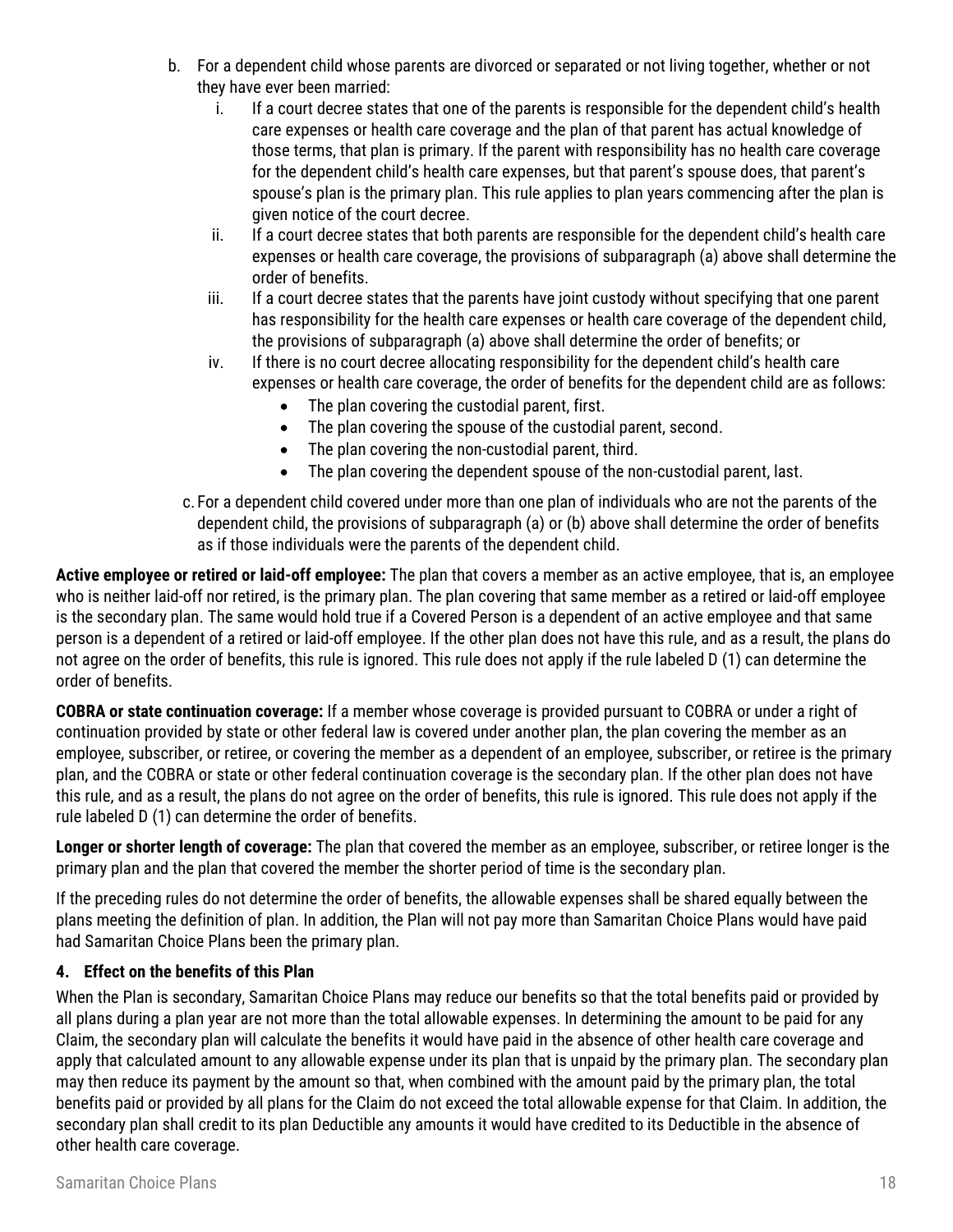If a Covered Person is enrolled in two or more closed panel plans and if, for any reason, including the provision of services by a non-panel Provider, benefits are not payable by one closed panel plan, COB shall not apply between that plan and other closed panel plans.

#### **5. Right to receive and release needed information**

Certain facts about health care coverage and Services are needed to apply this COB section and to determine benefits payable under "The Plan" and other plans. Samaritan Choice Plans may get the facts we need from, or give them to, other organizations or persons for the purpose of applying this section and determining benefits payable under the Plan and other plans covering a member claiming benefits. Samaritan Choice Plans need not tell or get the consent of any person to do this. Each Covered Person claiming benefits under this Plan must give Samaritan Choice Plans any facts we need to apply this section and determine benefits payable.

#### **6. Facility of payment**

A payment made under another plan may include an amount that should have been paid under this Plan. If it does, Samaritan Choice Plans may pay that amount to the organization that made that payment. That amount will then be treated as though it were a benefit paid under the Plan. Samaritan Choice Plans will not have to pay that amount again. The term "payment made" includes providing benefits in the form of Services, in which case "payment made" means the reasonable cash value of the benefits provided in the form of Services.

#### **7. Right of recovery**

If the amount of the payments made by Samaritan Choice Plans is more than we should have paid under this COB section, Samaritan Choice Plans may recover the excess from one or more of the persons we have paid or for whom we have paid; or any other person or organization that may be responsible for the benefits or Services provided for the Covered Person. The "amount of the payments made" includes the reasonable cash value of any benefits provided in the form of Services.

**This language replaces the applicable language in the Member Grievance and Appeal process section on pages 38-42 in your Samaritan Choice Plans' 2020 Medical and Pharmacy Benefits Member Handbook and on pages 18-22 in your Samaritan Choice Plans' 2020 Vision Benefits Member Handbook.**

# Member Grievance and Appeal process

### Authorized Representative

You or someone you name to act on your behalf (Authorized Representative) may file a written Grievance and/or Appeal with Samaritan Choice Plans (SCP). An expedited Appeal may be filed verbally or in writing.

Your Authorized Representative can be a relative, friend, advocate, attorney, doctor, or someone else who is already authorized under state law.

**Please note: In order for SCP to process a request received from your Authorized Representative, we must have proof of such designation. Proof can include a signed representative form, other appropriate legal papers supporting an Authorized Representative's status, or Durable Power of Attorney document**.

SCP has an Authorized Representative form that you can request by calling Customer Service. Please refer to the **Member Resources section** to contact Customer Service.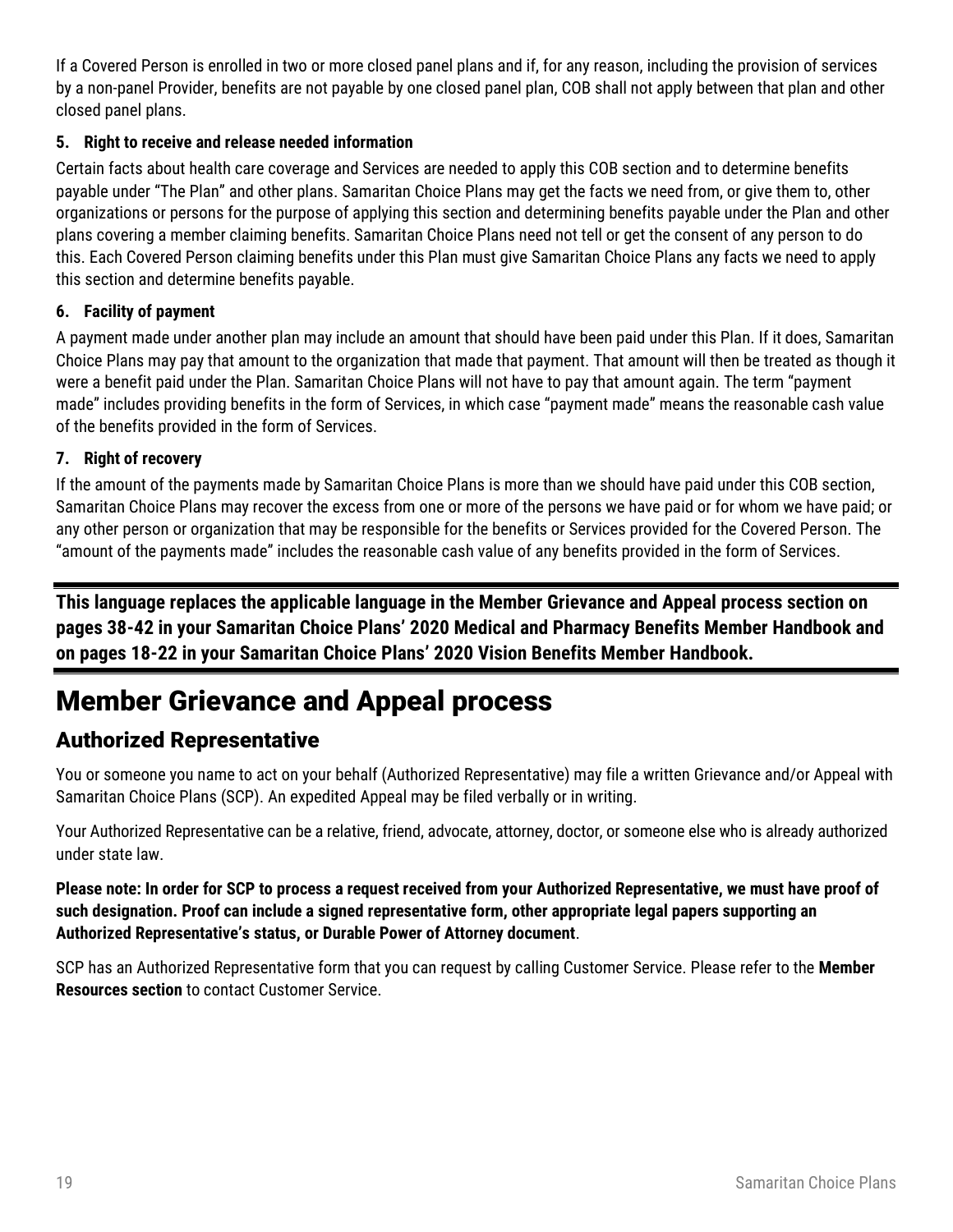# Filing a Grievance

Grievance means a written complaint regarding:

- Availability, delivery or quality of health care Services, including a complaint regarding an adverse determination based on the decision of the Plan through a Prior Authorization.
- Claims payment, handling or reimbursement for health care Services.
- Matters pertaining to the contractual relationship between the member and the Plan.

You or your Authorized Representative may file a written Grievance. Send the written Grievance to us at the following address:

Samaritan Choice Plans Grievance Team PO Box 1310 Corvallis, OR 97339 Fax: 541-768-9765 Email: SHPOgrvcteam@samhealth.org

You have the **option** to file a Grievance (complaint) through Samaritan Choice Plans' Grievance Team or you may choose to move straight to the Appeal process without submitting a Grievance.

Upon receiving a Grievance, we will send you or your Authorized Representative an acknowledgement letter. If the Grievance cannot be resolved within five business days of receipt, we will notify you in writing that additional time is required. You or your Authorized Representative will then receive a written decision within 30 days from your initial call or letter.

If you remain dissatisfied with the outcome of your Grievance, you or your Authorized Representative may file a written Appeal within 180 days of the denial or other action giving rise to the Grievance.

# Filing an internal Appeal

If you remain dissatisfied after the initial adverse benefit decision or Grievance decision, you or your Authorized Representative have the right to file an Appeal. The Appeal request must be: 1) In writing. 2) Signed. 3) Include the Appeal reason. 4) Received by us within 180 days of the denial or other action giving rise to the Grievance. You may submit your Appeal in writing with a brief explanation as to why you would like to Appeal. You or your Authorized Representative have the right to appear in-person to talk about your Appeal.

Within five business days of receiving the Appeal, we will send you or your Authorized Representative an acknowledgement letter.

The Internal Appeal decision will be determined by an appropriate health care professional not previously involved in your case.

During the internal review, we may require an extension for processing your preservice Appeal. If so, a letter will be sent to you explaining the circumstances requiring the extension and a description of any additional information needed from you or your Providers. In no event will this extension exceed the timeframes explained in the **Appeal Timelines section**. If you do not agree with our decision to extend the timeframe to process your Appeal, you may file a Grievance.

You or your Authorized Representative will receive a written decision within 30 days (preservice, plus extension if needed) or 60 days (post-service) of our receiving your Appeal request.

**Please note: If you, your Authorized Representative, or your treating Provider believes that the request to Appeal is urgent; meaning, a review decision made within the standard timeframe of 30 days could seriously jeopardize your life or health, or your ability to regain maximum function, your Appeal will be processed in an expedited manner (three days after receipt of the request). Only preservice requests qualify for expedited processing**.

Urgent is determined when the member's life or health would be in serious jeopardy, or the member's ability to regain maximum function would be impaired, or the member would be subjected to severe pain that cannot be adequately managed without the care or treatment that is the subject of the Appeal.

**You, your Authorized Representative or your treating Provider may request a simultaneous expedited external review**.

For more information, please refer to the **Expedited Appeals section**.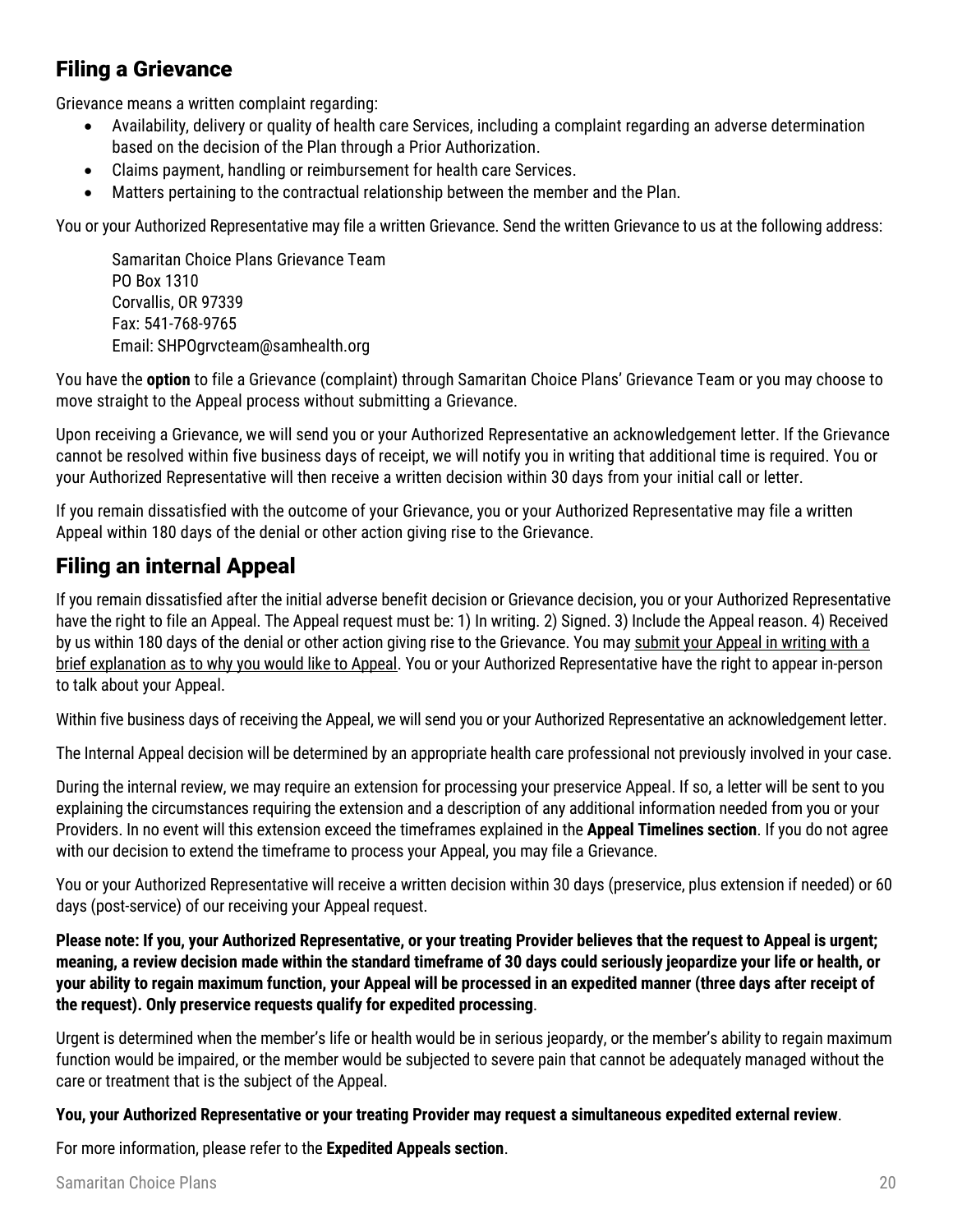# External review

If you are still dissatisfied with our final adverse determination, your Appeal may qualify for an external review (at no cost to you) if:

- The Plan does not adhere to the rules and guidelines of the process defined for the internal review; or
- The internal review has been completed; and, the reason for the adverse decision was:
	- $\circ$  based on medical necessity; or
	- $\circ$  for treatment determined to be Experimental or investigational; or
	- $\circ$  for the purpose of continuity of care; or
- You and the Plan have mutually agreed to waive the internal Appeal requirement.

Your request for an external review must be received in writing to us within 120 days of our final adverse determination. Within five business days of receiving your request for external review, we will send you or your Authorized Representative a confirmation letter that your request is eligible for external review. (If your request is not eligible for external review, the Plan will notify you or your Authorized Representative in writing and include the reasons for the ineligibility.)

To apply for an external review, you must send your written request or the Appeal Request form to us at the following address:

Samaritan Choice Plans Appeals Team PO Box 1310 Corvallis, OR 97339 Fax: 541-768-9765 Email: SHPOappealsteam@samhealth.org

External review decisions are made by randomly assigned Independent Review Organizations (IRO) who are not associated with Samaritan Health Services.

**Please note: When you request an external review, the Plan will send you or your Authorized Representative a waiver that allows the IRO access to your medical records pertaining to the internal Appeal adverse decision. It is important for you to know that the Plan can only continue to process your request if the signed waiver is returned**.

The Plan, upon receiving notification of the assigned IRO, will forward your request within five business days. You will receive a letter from the IRO informing you that your request for external review has been received. You will have 10 business days to submit additional information directly to the IRO.

The IRO will return a written decision to you or your Authorized Representative and to the Plan within the following timeframes:

- **Expedited** external review: **Three days** after receipt of the request.
- **Standard** external review: **45 days** after receipt of the request.

IRO decisions are final and we are bound by their decisions. If you want more information regarding external review, please refer to the **Member Resources section** to contact Customer Service.

# Expedited Appeals

Urgent is determined when the member's life or health would be in serious jeopardy, or the member's ability to regain maximum function would be impaired, or the member would be subjected to severe pain that cannot be adequately managed without the care or treatment that is the subject of the Appeal.

If you believe your Appeal is urgent, you, your Authorized Representative, or your treating Provider may request an expedited Appeal. If the Appeal request meets the definition of urgent; meaning, a decision made within the standard timeframe of 30 days could seriously jeopardize your life or health, or your ability to regain maximum function, the Appeal will be processed in an expedited manner (within three days after receipt of the request).

**For urgent Appeals, your treating Provider may act as your Authorized Representative without a signed Authorized Representative form**.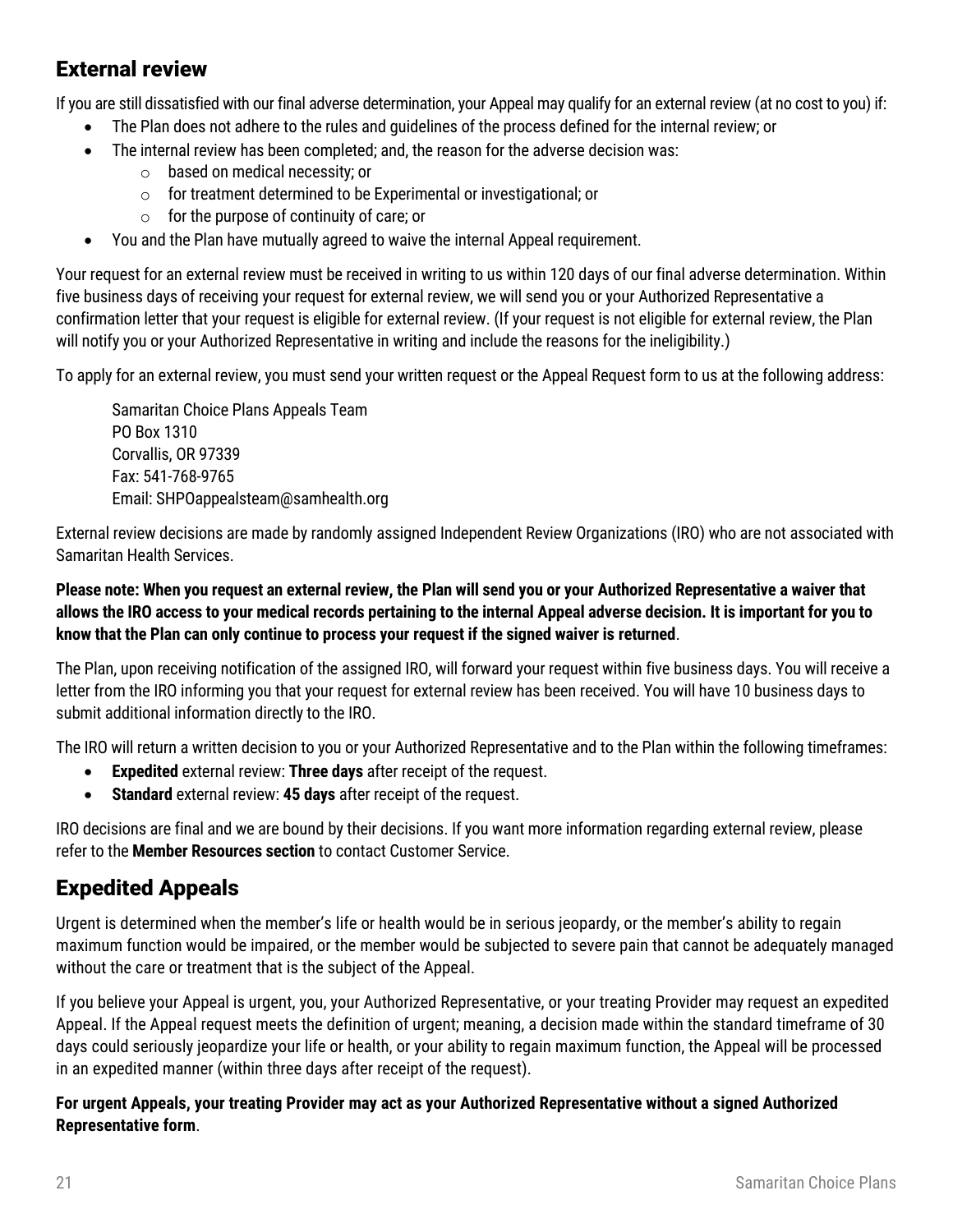If the Appeal does not meet the definition of urgent, you will be notified immediately, and the Appeal will then be processed within the standard timeframe.

When applicable, you may **simultaneously** request an expedited external review, in addition to an expedited internal review.

An expedited external review may be filed verbally or in writing within 120 days of our initial or final adverse determination.

An expedited internal review may be filed verbally or in writing within 180 days after you receive notice of the initial adverse determination.

The expedited Appeal request must:

- Be based on a preservice adverse determination.
- State the reason for the Appeal request.
- State the reason an expedited decision is needed.
- Include supporting documentation necessary for the Plan to make a decision.

The internal expedited review decision will be determined by an appropriate health care professional not previously involved in your case. A verbal notice of the decision will be provided to you, your Authorized Representative, and your treating Provider as soon as possible, but no later than three days after receipt of the request. A written notice will be mailed within one working day following the verbal notification.

For an expedited external review, the randomly assigned IRO will have three days to make their decision from the time they receive the Appeal information from the Plan.

#### **To apply for an internal or external expedited review, send your written request along with a completed Authorization to Release Health Plan Records for External Review form to**:

Samaritan Choice Plans Appeals Team PO Box 1310 Corvallis, OR 97339 Fax: 541-768-9765 Email: SHPOappealsteam@samhealth.org

#### **Call Customer Service**:

541-768-4550; toll free 800-832-4580 (TTY 800-735-2900).

# Appeal timelines

Samaritan Choice Plans (SCP) adheres to the following timeframes for making decisions for an internal Appeal:

- Three days for urgent.
- 30 days for preservice.
- 60 days for post-service.

SCP may take an extension of up to 14 days for preservice Appeals. You will be notified in writing if an extension is necessary.

#### **Forms:**

You may obtain the following forms for your Appeal by contacting Customer Service at: 541-768-4550; toll free 800-832-4580 (TTY 800-735-2900), or online at **choice.samhealthplans.org**:

- Authorized Representative.
- Appeal Request.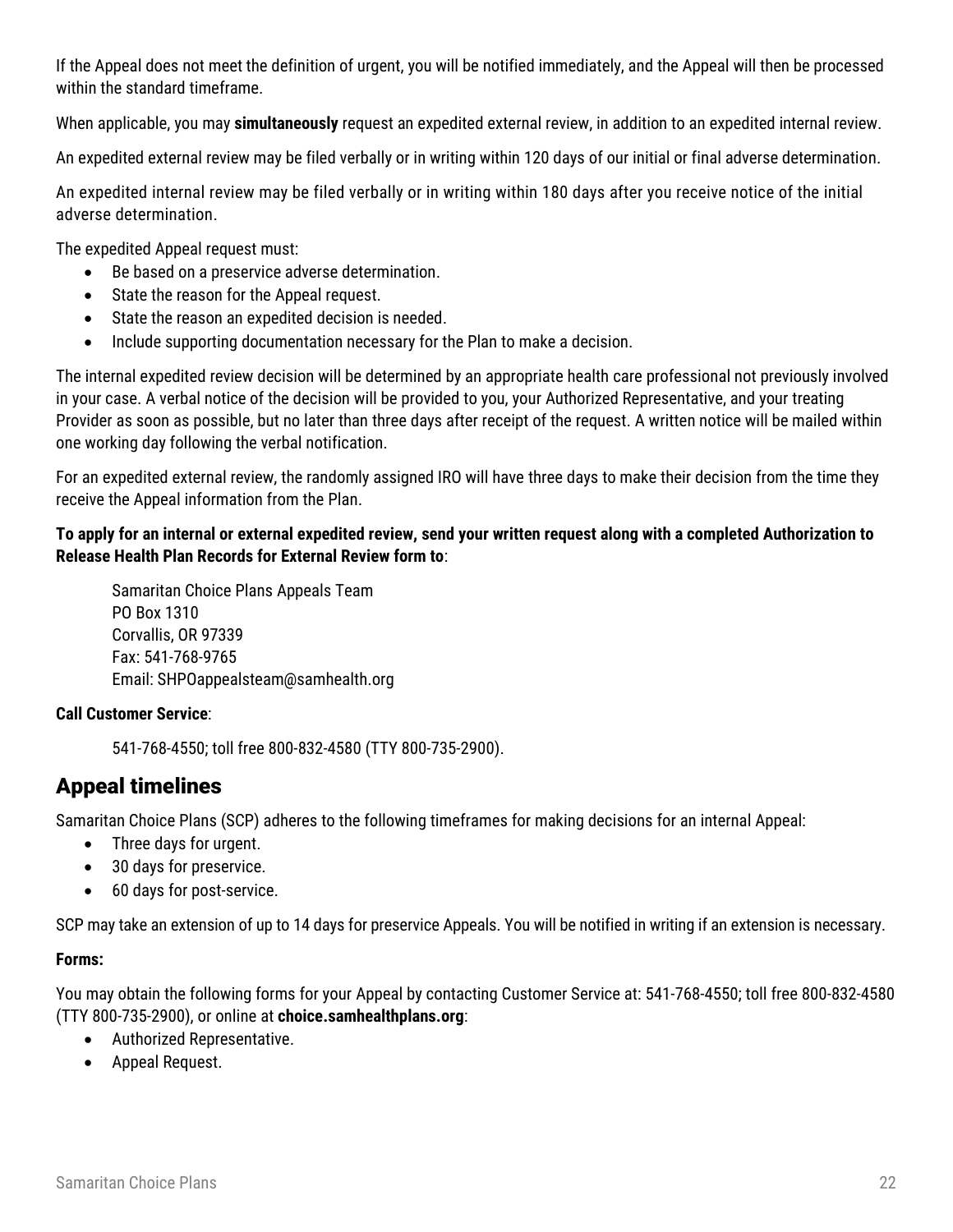# Your Appeal rights

#### **You have the right to:**

- File a Grievance about and Appeal any decision we make regarding availability, delivery, or quality of health care Services, including a complaint regarding an adverse determination based on the decision of the Plan through a Prior Authorization; Claims payment, handling, or reimbursement for health care Services or matters pertaining to the contractual relationship between the member and the Plan.
- Contact us when you:
	- $\circ$  Do not understand the reason for the denial.
	- o Do not understand why the health care Service or treatment was not fully covered.
	- $\circ$  Do not understand why a request for coverage of a health care Service or treatment was not approved.
	- $\circ$  Cannot find the applicable provision in your Plan document.
	- $\circ$  Want a copy (free of charge) of the guideline, criteria, or clinical rationale that we used to make our decision.
- A full and fair internal review of your Appeal by individuals associated with us, but who were not involved in the adverse decision.
- Provide us with additional information that relates to your Appeal.
- Appear in-person to talk about your internal Appeal.
- An internal review decision within 30 days for preservice Appeals, 60 days for post-service Appeals, and three days for an expedited Appeal.
- File an external review (at no cost to you), if applicable.
- An external review decision within 45 days of the IRO receiving your standard request and three days for an expedited request.
- Send additional information, in writing, directly to the IRO.
- An expedited review if you, your Authorized Representative, or your treating Provider believes that waiting the standard 30-day timeframe would seriously jeopardize your life or health or would jeopardize your ability to regain maximum function if treatment is delayed. (**Urgent** is determined when the member's life or health would be in serious jeopardy, or the member's ability to regain maximum function would be impaired, or the member would be subjected to severe pain that cannot be adequately managed without the care or treatment that is the subject of the Appeal.)
- A simultaneous expedited internal and external review, if applicable.

#### **For more information about our Grievance and Appeals processes, contact Customer Service:**

#### **By phone**:

541-768-4550; toll free 800-832-4580 (TTY 800-735-2900).

#### **In writing**:

Samaritan Choice Plans Appeals Team PO Box 1310 Corvallis, OR 97339 Fax: 541-768-9765 Email: SHPOappealsteam@samhealth.org

**You also have the right to file a complaint and seek further assistance if you are unsatisfied with how your Appeal or Grievance was handled by Samaritan Health Plans or if you remain unsatisfied with the outcome of your Appeal or Grievance**:

U.S. Department of Labor Seattle District Office 300 Fifth Avenue, Ste. 1110 Seattle, WA 98104 Phone: 206-757-6781 Fax: 206-757-6662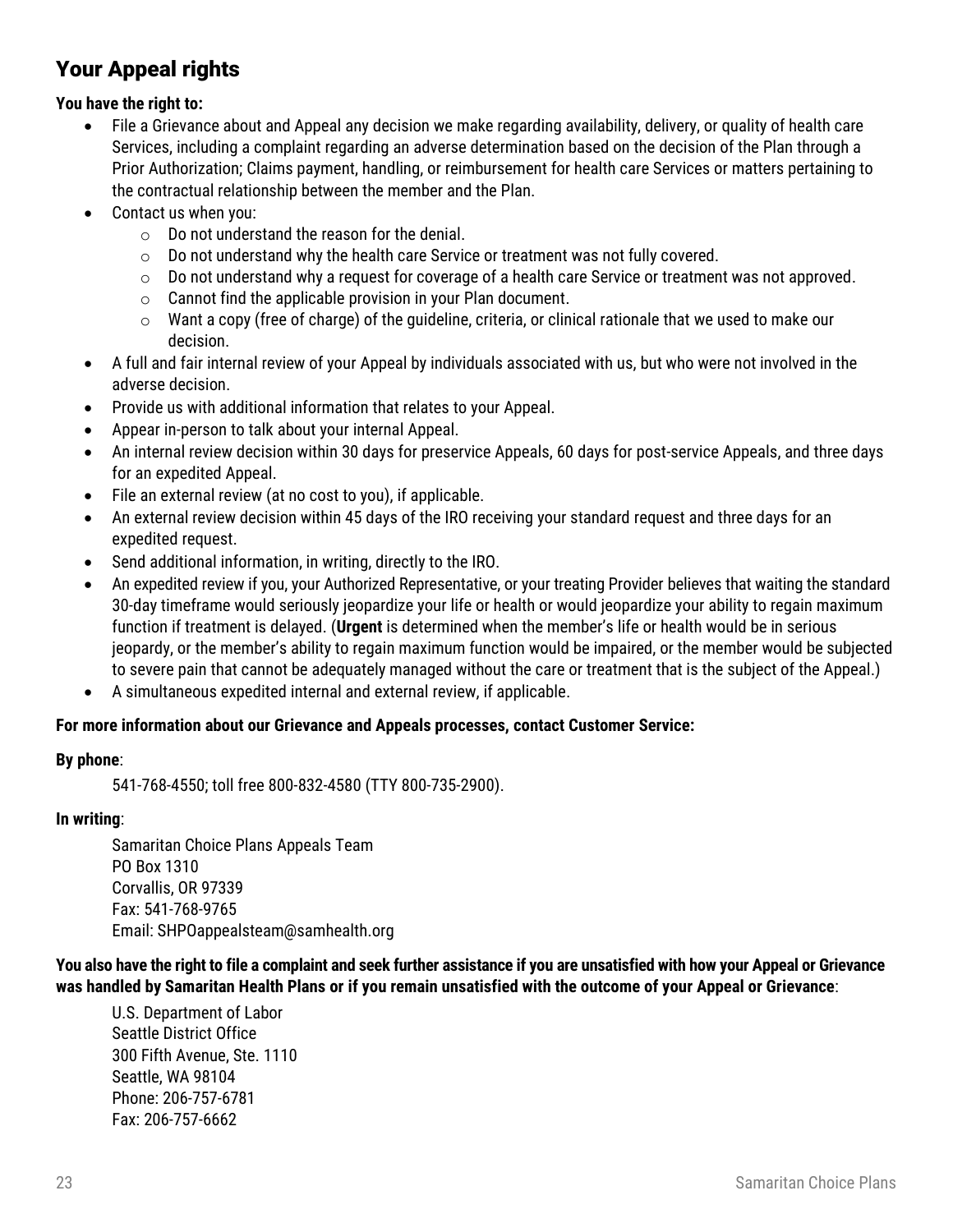#### **These definitions were added to the Definitions section on pages 53-54 in your Samaritan Choice Plans' 2020 Medical and Pharmacy Benefits Member Handbook and on page 30 in your Samaritan Choice Plans' 2020 Vision Benefits Member Handbook.**

**Family Deductible:** For the Wellness Plan, the Family Deductible is the amount shown in the Schedule of Benefits that applies when three or more family members are enrolled in this Plan and is the maximum Deductible that enrolled family members must pay. For the HSA Eligible High-Deductible Plan, the Family Deductible is the amount shown in the Schedule of Benefits that applies when two or more family members are enrolled in this Plan and is the maximum Deductible that enrolled family members must pay. All amounts paid by family members toward their Individual Deductibles apply toward the Family Deductible. When the Family Deductible is met, no further Individual Deductibles will need to be met by any enrolled family members.

**Note**: No member will ever pay more than an Individual Deductible before the Plan begins paying for Covered Services for that member.

**Individual Deductible:** An Individual Deductible is the amount shown in the Schedule of Benefits that must be paid by the member before the Plan provides benefits for Covered Services for that member.

**Maximum Plan Allowable (MPA):** The amount that we use to calculate what we pay for Covered Services and Medical Supplies provided by an Out-of-Network Provider. MPA may be less than the amount billed for those Covered Services and Medical Supplies. MPA is calculated as the lesser of the amount billed by the Out-of-Network Provider or the amount determined in the order set forth below. MPA is not the amount that we pay for a Covered Service or supply; the actual payment will be reduced by applicable Coinsurance, Copayments, Deductibles and other applicable amounts set forth in your Copayment and Coinsurance schedule.

- The MPA for Out-of-Network emergency care will be the greatest of: (1) The amount negotiated with In-Network Providers for the Emergency Service provided, excluding any In-Network Copayment or Coinsurance. (2) The amount calculated using the same method we generally use to determine payments for Out-of-Network Provider, excluding any In-Network Copayment or Coinsurance. (3) The amount paid under Medicare Part A or B, excluding any In-Network Copayment or Coinsurance.
- The MPA for covered outpatient pharmaceuticals (including but not limited to injectable medications) dispensed and administered to the patient by an Out-of-Network Provider, in an outpatient setting, including, but not limited to, physician office, outpatient Hospital facilities, and Services in the patient's home, will be the lesser of billed charges or the "Average Wholesale Price" for the drug or medication. "Average Wholesale Price" is the amount listed in a national pharmaceutical pricing publication and accepted as the standard price for that drug by Samaritan Health Plans.
- The MPA for Covered Services and Medical Supplies, excluding Emergency Medical Care and outpatient pharmaceuticals, received from an Out-of-Network Provider is a percentage of what Medicare would pay (known as the Medicare allowable amount). Medicare pays 100% of the Medicare allowable amount.
- The MPA for facility Services, including but not limited to Hospital, Skilled Nursing Facility, and outpatient surgery, is determined by applying 165% of the Medicare allowable amount.
- The MPA for Physician and all other types of Services and supplies is the lesser of the billed charge or 165% of the Medicare allowable amount.
- In the event that the billed charges for Covered Services and Medical Supplies received from an Out-of-Network Provider are more than the MPA, you are responsible for any amounts charged in excess of the MPA, in addition to applicable Deductibles, Copayments or Coinsurance.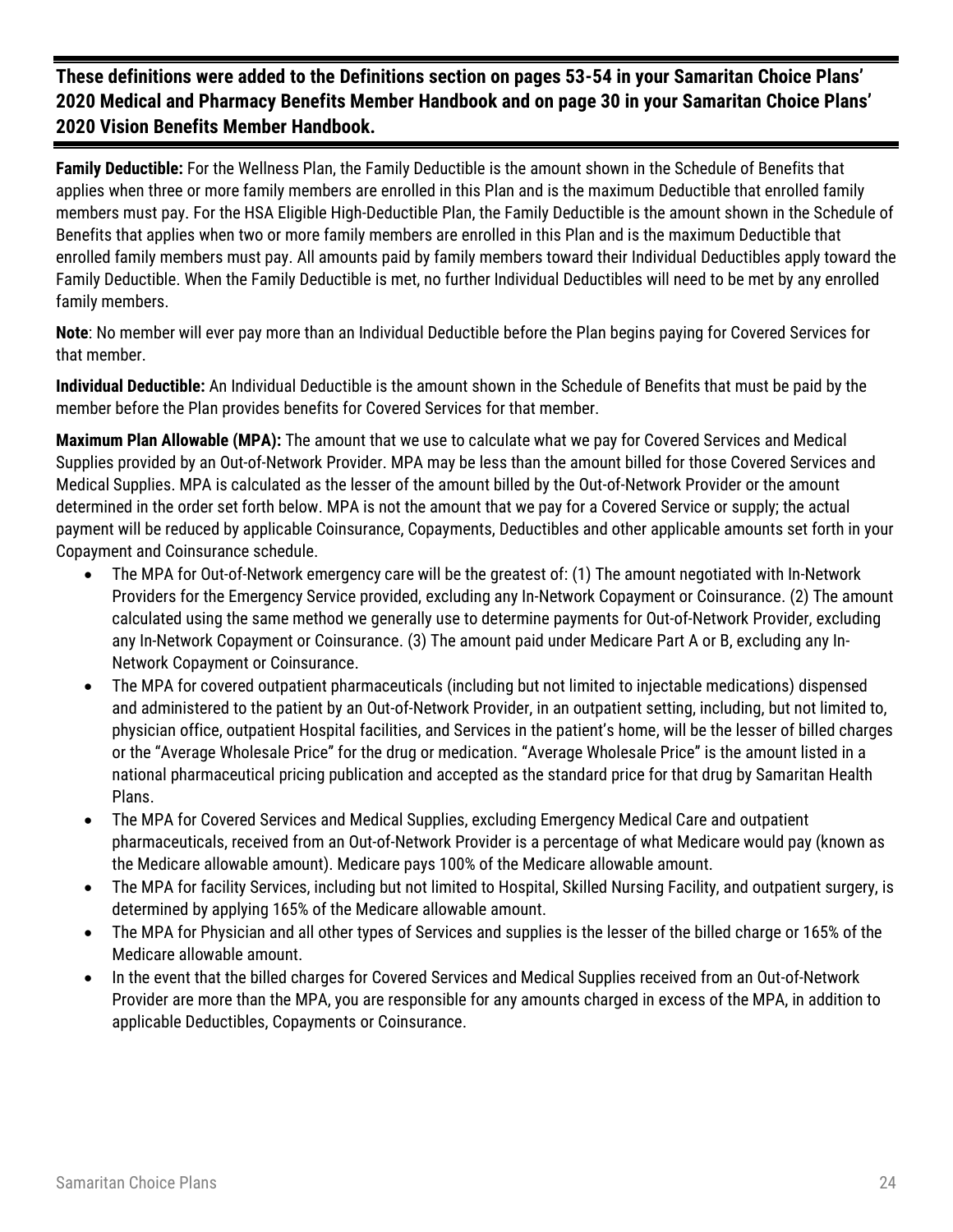**This language replaces the applicable language in the Definitions section on page 55 in your Samaritan Choice Plans' 2020 Medical and Pharmacy Benefits Member Handbook and on page 31 in your Samaritan Choice Plans' 2020 Vision Benefits Member Handbook.**

**Out-of-Network Provider:** A Provider who does not have a contract with your health insurer or Plan to provide Services to you. You'll pay more to see an Out-of-Network Provider. Also called "Non-Preferred Provider," "Nonparticipating Provider" or "Non-Contracted Provider." When Services are performed by or received from an Out-of-Network Provider, your expenses include a Calendar Year Deductible (if any), fixed dollar amounts for certain Services, and the amount by which billed charges exceed the Maximum Plan Allowable (MPA) for other Services. The definition of MPA is set forth in the "Definitions" section of this document. The MPA for Covered Services and supplies may not be the same as what an Out-of-Network Provider bills.

### **The following definition was removed from the Definitions section on page 56 in your Samaritan Choice Plans' 2020 Medical and Pharmacy Benefits Member Handbook and on pages 31-31 in your Samaritan Choice Plans' 2020 Vision Benefits Member Handbook.**

**Usual, Customary and Reasonable (UCR) Charges:** The UCR is a method the Plan will utilize to determine the Allowed Amount for a Service, product, or Claim for an Out-of-Network Provider or facility for a Covered Service. The UCR is determined solely at the discretion of the Plan by taking into consideration the following factors: what the Plan could expect to pay if the Service or product was received from an In-Network Provider or facility, the fee(s) which the Out-of-Network Provider or facility most frequently charges the majority of patients for the Service or supply, the cost to the Out-of-Network Provider or facility for providing the Services, the prevailing range of fees charged in the same geographic area by Out-of-Network Providers or facilities of similar training and experience for the Service or supply, and the Medicare reimbursement rates. The term "same geographic area" shall be defined as a metropolitan area, county, or such greater area as is necessary to obtain a representative cross-section of Out-of-Network Providers or facilities, persons or organizations rendering such treatment, Services, or supplies for which a specific charge is made. To be "Usual, Customary and Reasonable," charge(s) must be in compliance with generally accepted billing practices for unbundling or multiple procedures.

The term "usual" refers to the amount of a charge made for medical Services, care or supplies, to the extent that the charge does not exceed the common level of charges made by other medical professionals with similar credentials, or health care facilities, pharmacies, or equipment suppliers of similar standing, which are located in the same geographic locale in which the charge is incurred.

The term "customary" refers to the form and substance of a Service, supply or treatment provided in accordance with generally accepted standards of medical practice to one individual, which is appropriate for the care or treatment of the same sex, comparable age, and who receive such Services or supplies within the same geographic locale.

UCR charges may, at the Plan's discretion, alternatively be determined and established by the Plan using normative data including Medicare cost-to-charge ratios, average wholesale price (AWP) for prescriptions and/or manufacturer's retail pricing (MRP) for supplies and devices.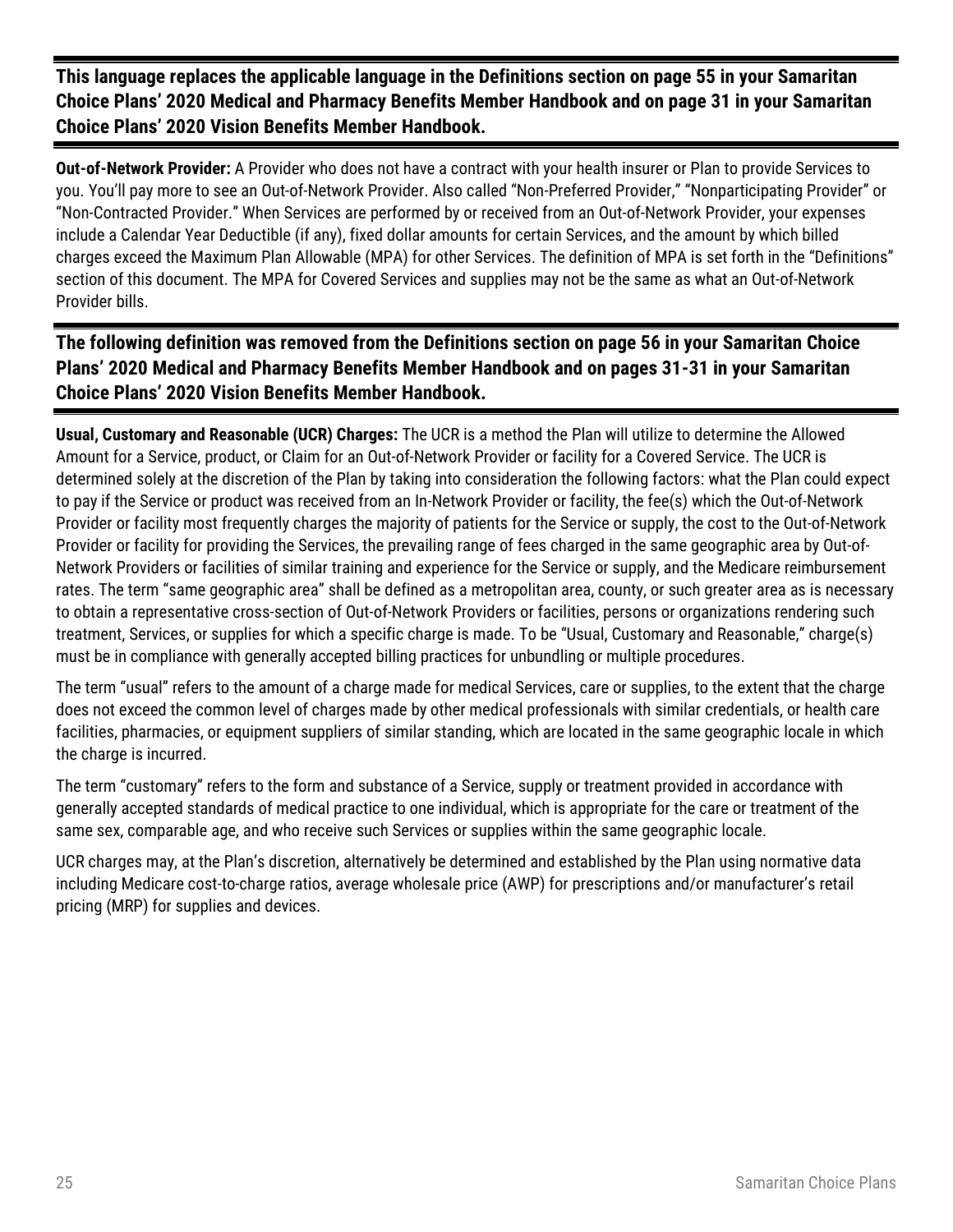**This language replaces the applicable language in the Plan Disclosures section on pages 43-50 in your Samaritan Choice Plans' 2020 Medical and Pharmacy Benefits Member Handbook and on pages 23-27 in your Samaritan Choice Plans' 2020 Vision Benefits Member Handbook.**

# Samaritan Choice Plans disclosures

The following are Federal laws and Plan notices that apply to your health benefits coverage and are found in appropriate sections of this document. You may access your Plan documents online at **choice.samhealthplans.org**.

# Family and Medical Leave Act of 1993 (FMLA)

Employees are eligible for leave if they have at least 12-months of service and have worked at least 1,250 hours during the previous 12-month period. Eligible employees are entitled to request FMLA leave for up to a maximum of 12 workweeks within a 12-month period for the following reasons:

- To care for a child following a birth or placement of a child with the employee for adoption or foster care.
- To bond with a child (leave must be taken within one year of the child's birth or placement).
- To care for the spouse, child, or parent of the employee who has a serious health condition, or the employee is unable to perform the essential functions of his or her own job because of the employee's own serious health condition.
- For any qualifying exigency arising out of the fact that a spouse, son, daughter, or parent is a military member on covered active duty or call to covered active duty status.
- An eligible employee may also take up to 26 workweeks of leave during a "single 12-month period" to care for a covered service member with a serious Injury or Illness when the employee is the spouse, son, daughter, parent or next of kin of the service member.

If both parents work for the Employer, they are entitled to a total of 12 weeks of leave for the birth of a newborn or the placement of an adopted or foster child, and they may decide how to divide the leave. An entitled family and medical leave (FMLA) is NOT considered a COBRA qualifying event unless coverage is reinstated at the end of the leave (please refer to the Continuation Coverage section).

If the employee chooses to continue coverage while on an approved FMLA leave, he or she may do so by paying any required contribution rates that would have been paid by payroll deduction if they had been working. All contributions are due the first of each month and if the employee fails to pay any required contribution, coverage will terminate on the last day of the month that contributions were paid.

If the employee returns to active employment after an entitled FMLA leave, group coverage will be reinstated. Waiting periods satisfied prior to an employee's approved leave would be reinstated when an employee returns to work. This is true even if coverage was terminated due to lapse of contribution payments on the employee's part. Benefits will be restored to the benefits equivalent to those the employee would have had if leave had not been taken and contribution payments had not been missed.

If the employee chooses not to participate while on a FMLA leave but subsequently returns to active working status on or before the expiration of the leave, the employee and all eligible dependents will immediately become covered under the Plan without being required to give evidence of insurability.

If the employee fails to return from leave (except because of your own or a relative's serious health condition, or another circumstance beyond your control), SHS has the right to recover contributions it paid during the leave. If the employee does not return from a FMLA leave, health coverage will cease, and a COBRA qualifying event will occur on the earlier of the:

- End of the leave period, or
- Day the Employer learns the employee does not plan to return.

Also, Oregon has a family leave law that has been revised to substantially parallel the federal FMLA law. However, there are a few provisions that differ between the Oregon Leave law and FMLA. Please contact the Human Resources office for details on the policies and procedures of these laws, and to obtain the required leave request forms.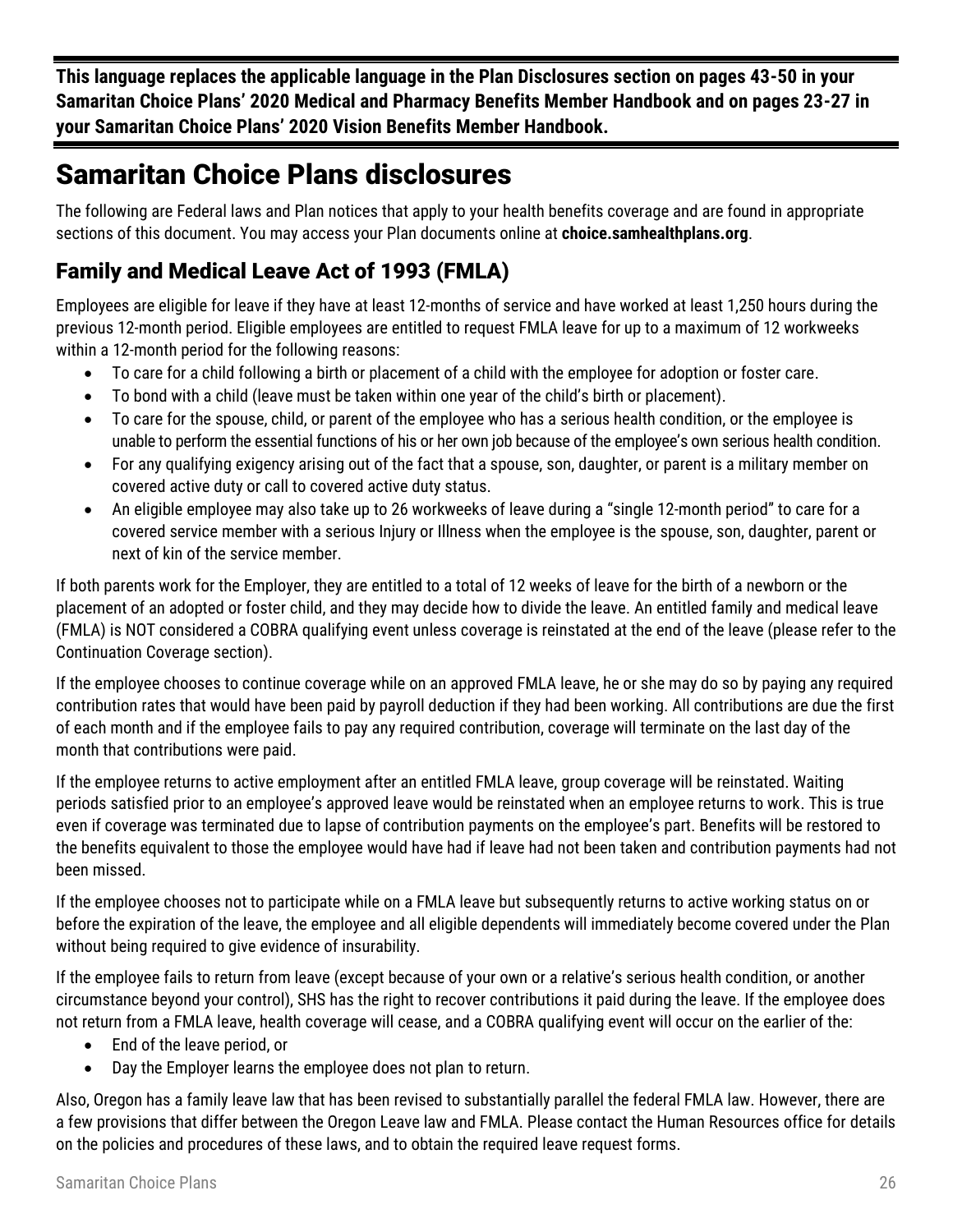# Oregon Family Leave Act (OFLA)

An OFLA covered Employer (25 or more employees) that provides a group health plan must continue to offer an employee the same coverage under the same terms as if they had continued to work while on OFLA. If family member coverage is provided to the employee, family member coverage must be maintained during the period of family leave. The employee must continue to make any normal contributions to the cost of the Health Insurance Premiums. House Bill 2600 aligns OFLA with FMLA's continuation of group Health Insurance coverage. Please contact the Human Resources office for details on the policies and procedures of these laws, and to obtain the required leave request forms.

# Uniformed Services Employment and Reemployment Rights Act (USERRA)

Coverage will terminate if you are called to active duty by any of the armed forces of the United States of America. However, coverage can be continued for up to 24 months or the period of uniformed service leave, whichever is shortest, if you request to continue coverage and pay any required contributions toward the cost of the coverage during the leave. If the leave is less than 30 days, the contribution rate will be the same as for active employees. If the leave is longer than 30 days, the required contribution will not exceed 102% of the cost of coverage.

If you do not elect continuation coverage under the Uniformed Services Employment and Reemployment Rights Act or if continuation coverage is terminated or exhausted, coverage will be reinstated on the first day you return to active employment with the group if you are released under honorable conditions, but only if you return to active employment:

- On the first full business day following completion of your military service for a leave of 30 days or less.
- Within 14 days of completing your military service for a leave of 31 to 180 days; or
- Within 90 days of completing your military service for a leave of more than 180 days.

Regardless of the length of the leave, a reasonable amount of travel time or recovery time for an Illness or Injury, determined by the Veteran's Administration (VA) to be service connected, will be allowed.

When coverage under this Plan is reinstated, all provisions and limitations of this Plan will apply to the extent that they would have applied if you had not taken military leave and your coverage had been continuous under this Plan. There will be no additional Deductible owed for the year as if you had been continuously covered under this Plan from your original effective date. (This waiver of limitations does not provide coverage for any Illness or Injury caused or aggravated by your military service, as determined by the VA. For complete information regarding your rights under the Uniformed Services Employment and Reemployment Rights Act, contact your Employer.)

**Leave of absence:** If you are granted an approved non-FMLA or USERRA leave of absence, you can arrange to continue coverage for yourself and your family for up to three months. You must continue any Premium contribution payments you were making prior to the leave.

#### **Strike or lockout**

If you are covered by a collective bargaining agreement and are involved in a strike or lockout, coverage for you and your family may be able to be continued. You must pay the full cost of coverage directly to the union or organization that represents you.

#### **Enforcement**

The U.S. Department of Labor Veterans' Employment and Training Service (VETS) is authorized to investigate and resolve complaints of USERRA violations. For assistance in filing a complaint, or for any other information on USERRA, contact VETS at 866-4-USA-DOL or visit its website at **www.dol.gov/vets**. An interactive online USERRA advisor can be viewed at **www.dol.gov/elaws/userra.htm**.

- If you file a complaint with VETS and VETS is unable to resolve it, you may request that your case be referred to the Department of Justice for representation.
- You may also bypass the VETS process and bring a civil action against an Employer for violations of USERRA.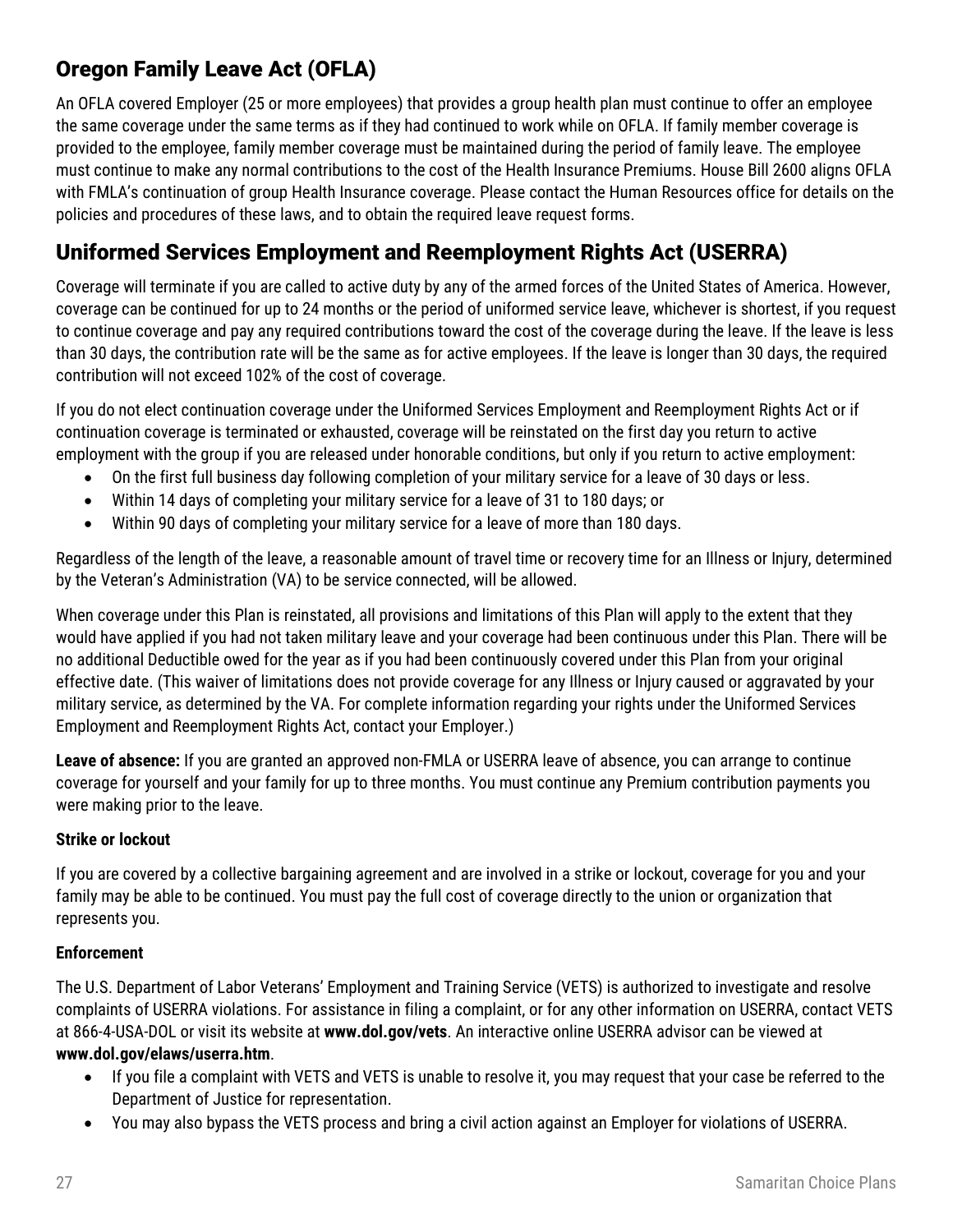# Mental Health Parity and Addiction Equity Act (MHPAEA) of 2008

MHPAEA, as amended by the Patient Protection and Affordable Care Act (ACA), generally requires that group health plans and Health Insurance issuers offering group or individual Health Insurance coverage ensure that the financial requirements and treatment limitations on mental health or Substance Use Disorder (MH/SUD) benefits they provide are no more restrictive than those on medical or surgical benefits. This is commonly referred to as providing MH/SUD benefits in parity with medical/surgical benefits.

MHPAEA generally applies to group health plans and group and individual Health Insurance issuers that provide coverage for mental health or Substance Use Disorder and benefits in addition to medical/surgical benefits.

# Premium assistance under Medicaid and the Children's Health Insurance Program (CHIP)

If you or your children are eligible for Medicaid or CHIP and you're eligible for health coverage from your Employer, your state may have a Premium assistance program that can help pay for coverage, using funds from their Medicaid or CHIP programs. If you or your children aren't eligible for Medicaid or CHIP, you won't be eligible for these Premium assistance programs, but you may be able to buy individual coverage through the Health Insurance Marketplace. For more information, visit **www.healthcare.gov**.

If you or your dependents are already enrolled in Medicaid or CHIP and you live in Oregon, contact your State Medicaid or CHIP office to find out if Premium assistance is available. For more information, visit **healthcare.oregon.gov/pages/index.aspx** or call: 800-699-9075.

If you or your dependents are NOT currently enrolled in Medicaid or CHIP, and you think you or any of your dependents might be eligible for either of these programs, you can contact your State Medicaid or CHIP office or dial 877-KIDS NOW or **insurekidsnow.gov** to find out how to apply. If you qualify, ask your state if it has a program that might help you pay the Premiums for an Employer-sponsored plan.

If you or your dependents are eligible for Premium assistance under Medicaid or CHIP, as well as eligible under your Employer Plan, your Employer must allow you to enroll in your Employer Plan if you aren't already enrolled. This is called a "special enrollment" opportunity, and you must request coverage within 60 days of being determined eligible for Premium assistance. If you have questions about enrolling in your Employer Plan, contact the Department of Labor at **www.askebsa.dol.gov** or call 866-444-EBSA (3272).

# Genetic Information Nondiscrimination Act of 2008 (GINA) (H.R. 493 (110<sup>th</sup>))

GINA expands the genetic information nondiscrimination protections included in Title I of the Health Insurance Portability and Accountability Act of 1996 (HIPAA). Under GINA, group health plans cannot base Premiums for a plan or a group of similarly situated individuals on genetic information. GINA generally prohibits plans from requesting or requiring an individual to undergo genetic tests and prohibits a plan from collecting genetic information (including family medical history) prior to or in connection with enrollment, or for underwriting purposes.

GINA applies generally to group health plans. Unlike the provision under Title I of HIPAA, there is no exception for very small health plans with less than two Participants who are current employees.

Samaritan Choice Plans' coverage and benefit provisions will comply with the Genetic Information Nondiscrimination Act of 2008; therefore, Samaritan Choice Plans' members will not be discriminated against based on genetic information.

## WHCRA full annual notice

The Women's Health and Cancer Rights Act of 1998 provides protections for individuals who elect breast reconstruction after a Mastectomy. Under WHCRA, group health plans offering Mastectomy coverage must provide coverage for certain Services relating to the Mastectomy, in a manner determined in consultation with the attending physician and patient.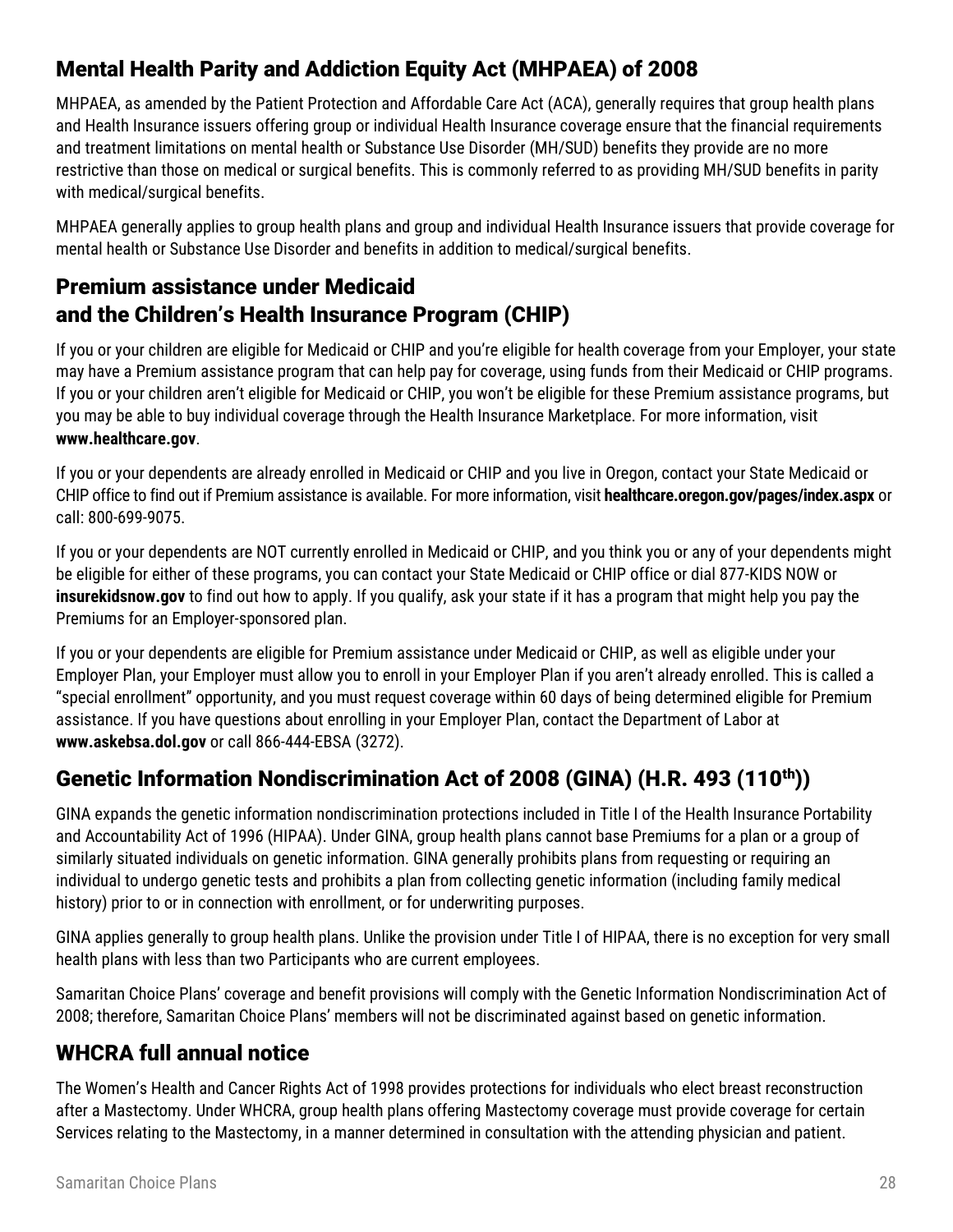The required coverage includes:

- All stages of reconstruction of the breast on which the Mastectomy was performed.
- Surgery and reconstruction of the other breast to produce a symmetrical appearance.
- Prostheses.
- Treatment of physical complications of the Mastectomy, including lymphedema.

Under WHCRA, Mastectomy benefits may be subject to an annual Deductible and Coinsurance consistent with those established for other benefits under the Plan or coverage. Please refer to the **Schedule of Benefits** for details.

Keep this notice for your records and call your Plan Administrator, Samaritan Choice Plans, for more information.

# The Newborn's and Mothers' Health Protection Act of 1996

Group health plans and Health Insurance issuers generally may not, under Federal law, restrict benefits for any Hospital length of stay in connection with childbirth for the mother or newborn child to less than 48 hours following a vaginal delivery, or less than 96 hours following a cesarean section. However, Federal law generally does not prohibit the mother's or newborn's attending Provider, after consulting with the mother, from discharging the mother or her newborn earlier than 48 hours (or 96 hours as applicable). In any case, plans and issuers may not, under Federal law, require that a Provider obtain authorization from the Plan or the insurance issuer for prescribing a length of stay not in excess of 48 hours (or 96 hours).

# Notice of opportunity to enroll in connection with extension of dependent coverage to age 26 (Section 2714, Patient Protection and Affordable Care Act of 2010 (PPACA))

Individuals whose coverage ended or who were denied coverage (or were not eligible for coverage), because the availability of dependent coverage of children ended before attainment of age 26, are eligible to enroll with Samaritan Choice Plans. Individuals may request enrollment for such children for 30 days from the date of notice. For more information, please refer to the **Member Resources section** to contact Customer Service.

## Lifetime limit no longer applies and enrollment opportunity notice (PPACA, 2010)

The lifetime limit on the dollar value of benefits under Samaritan Choice Plans no longer applies. Individuals whose coverage ended by reason of reaching a lifetime limit under the Plan are eligible to enroll in the Plan. Individuals have 30 days from the date of this notice to request enrollment. For more information, please refer to the **Member Resources section** to contact Customer Service.

# Patient protections notice (PPACA, 2010)

Samaritan Choice Plans generally allows the designation of a Primary Care Provider\*. You have the right to designate any Primary Care Provider who participates in our Network and who is available to accept you or your family members. For information on how to select a Primary Care Provider, and for a list of the participating Primary Care Providers, please refer to the **Member Resources section** to contact Customer Service.

For children, you may designate a pediatrician as the Primary Care Provider.

You do not need Prior Authorization from Samaritan Choice Plans or from any other person (including a Primary Care Provider) in order to obtain access to obstetrical or gynecological care from a health care professional in our Network, who specializes in obstetrics or gynecology. The health care professional, however, may be required to comply with certain procedures, including obtaining Prior Authorization for certain Services, following a pre-approved treatment plan, or procedures for making referrals. For a list of participating health care professionals who specialize in obstetrics or gynecology, please refer to the **Member Resources section** to contact Customer Service.

\* Primary Care Provider is defined under Samaritan Choice Plans' provisions as a pediatric, family medicine, and internal medicine or OB-GYN Provider.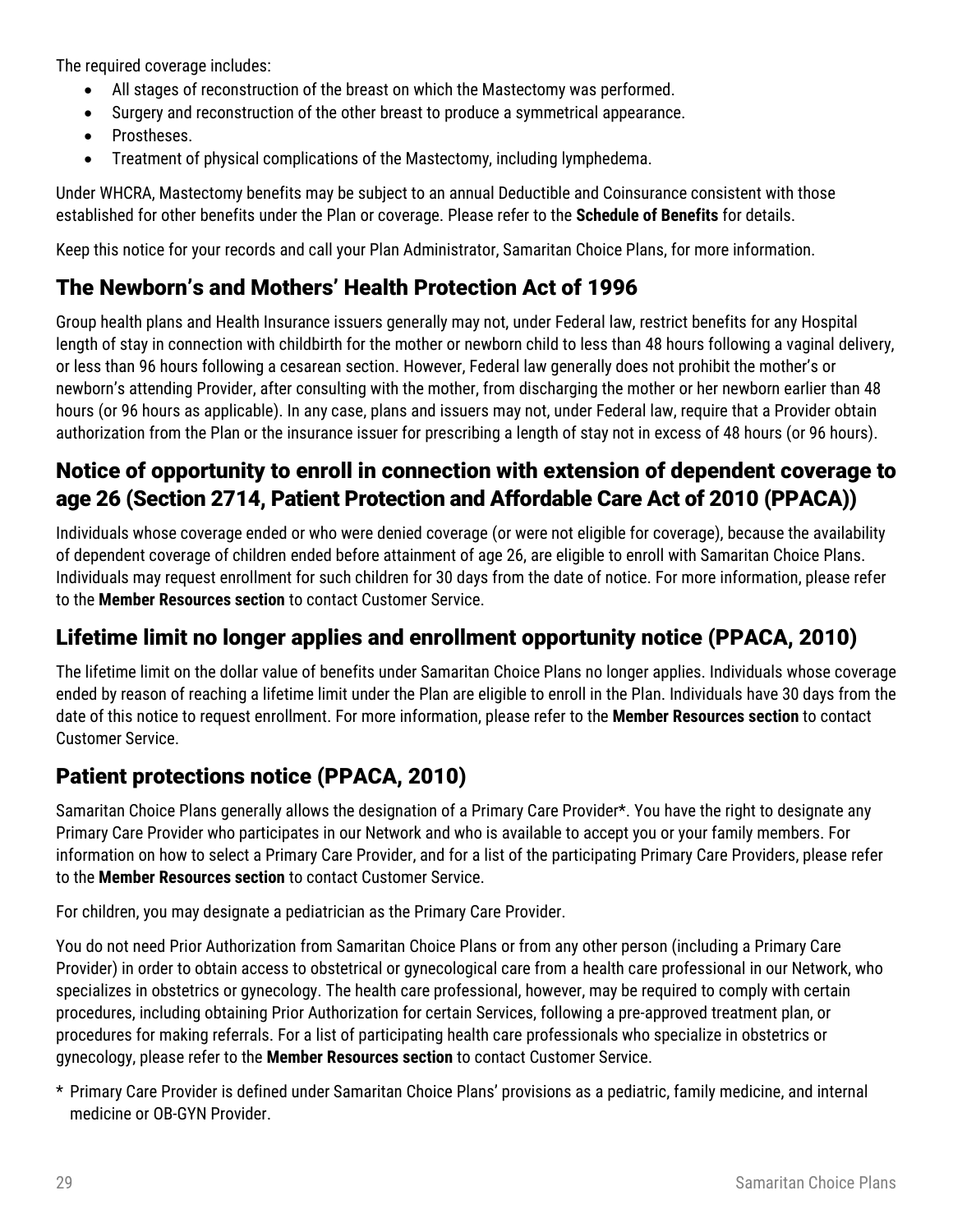# Statement of ERISA rights

As a Participant in Samaritan Choice Plans, you are entitled to certain rights and protections under the Employee Retirement Income Security Act of 1974 (ERISA). ERISA provides that all Plan Participants shall be entitled to:

#### **Receive information about your Plan and benefits**

- Examine, without charge, at the Plan Administrator's office and at other specified locations such as worksites and union halls, all documents governing the Plan, including insurance contracts and collective bargaining agreements, and a copy of the latest annual report (Form 5500 Series) filed by the Plan with the U.S. Department of Labor and available at the Public Disclosure Room of the Pension and Welfare Benefit Administration.
- Obtain, upon written request to the Plan Administrator, copies of documents governing the operation of the Plan, including insurance contracts and collective bargaining agreements, and copies of the latest annual report (Form 5500 Series) and updated summary plan description. Copies must be furnished no later than 30 days after a written request. The Plan Administrator may make a reasonable charge for the copies.
- Receive a summary of the Plan's annual financial report. The Plan Administrator is required by law to furnish each Participant with a copy of this summary annual report.

#### **Continue group health plan coverage**

Continue health care coverage for yourself, spouse or dependents if there is a loss of coverage under the Plan as a result of a qualifying event. You or your dependents may have to pay for such coverage. Review this summary plan description and the documents governing the Plan on the rules governing your COBRA Continuation Coverage rights.

Reduction or elimination of exclusionary periods of coverage for preexisting conditions under your group health plan, if you have creditable coverage from another plan. You should be provided a certificate of creditable coverage, free of charge, from your group health plan or Health Insurance issuer when you lose coverage under the Plan, when you become entitled to elect COBRA Continuation Coverage, when your COBRA Continuation Coverage ceases -- if you request it before losing coverage, or if you request it up to 24 months after losing coverage. Without evidence of creditable coverage, you may be subject to a preexisting condition exclusion for 12 months (18 months for late enrollees) after your enrollment date in your coverage, if applicable.

#### **Prudent actions by Plan fiduciaries**

In addition to creating rights for Plan Participants, ERISA imposes duties upon the people who are responsible for the operation of the employee benefit plan. The people who operate your Plan, called "fiduciaries" of the Plan, have a duty to do so prudently and in the interest of you and other Plan Participants and beneficiaries. No one, including your Employer, your union, or any other person, may fire you or otherwise discriminate against you in any way to prevent you from obtaining a welfare benefit or exercising your rights under ERISA.

#### **Enforce your rights**

If your Claim for a welfare benefit is denied in whole or in part, you have a right to know why this was done, to obtain copies of documents relating to the decision without charge, and to Appeal any denial, all within certain time schedules.

Under ERISA, there are steps you can take to enforce the above rights. For instance, if you request a copy of plan documents or the latest annual report from the Plan and do not receive them within 30 days, you may file a suit in a Federal court. In such a case, the court may require the Plan Administrator to provide the materials and pay you up to \$110 a day until you receive the materials, unless the materials were not sent because of reasons beyond the control of the Plan Administrator. If you have a Claim for benefits that is denied or ignored, in whole or in part, you may file suit in a state or Federal court. In addition, if you disagree with the Plan's decision or lack thereof concerning the qualified status of a domestic relations order or a medical child support order, you may file suit in Federal court. If it should happen that the Plan fiduciaries misuse the Plan's money, or if you are discriminated against for asserting your rights, you may seek assistance from the U.S. Department of Labor, or you may file suit in a Federal court. The court will decide who should pay court costs and legal fees. If you are successful, the court may order the person you have sued to pay these costs and fees. If you lose, the court may order you to pay these costs and fees, for example, if it finds your Claim is frivolous.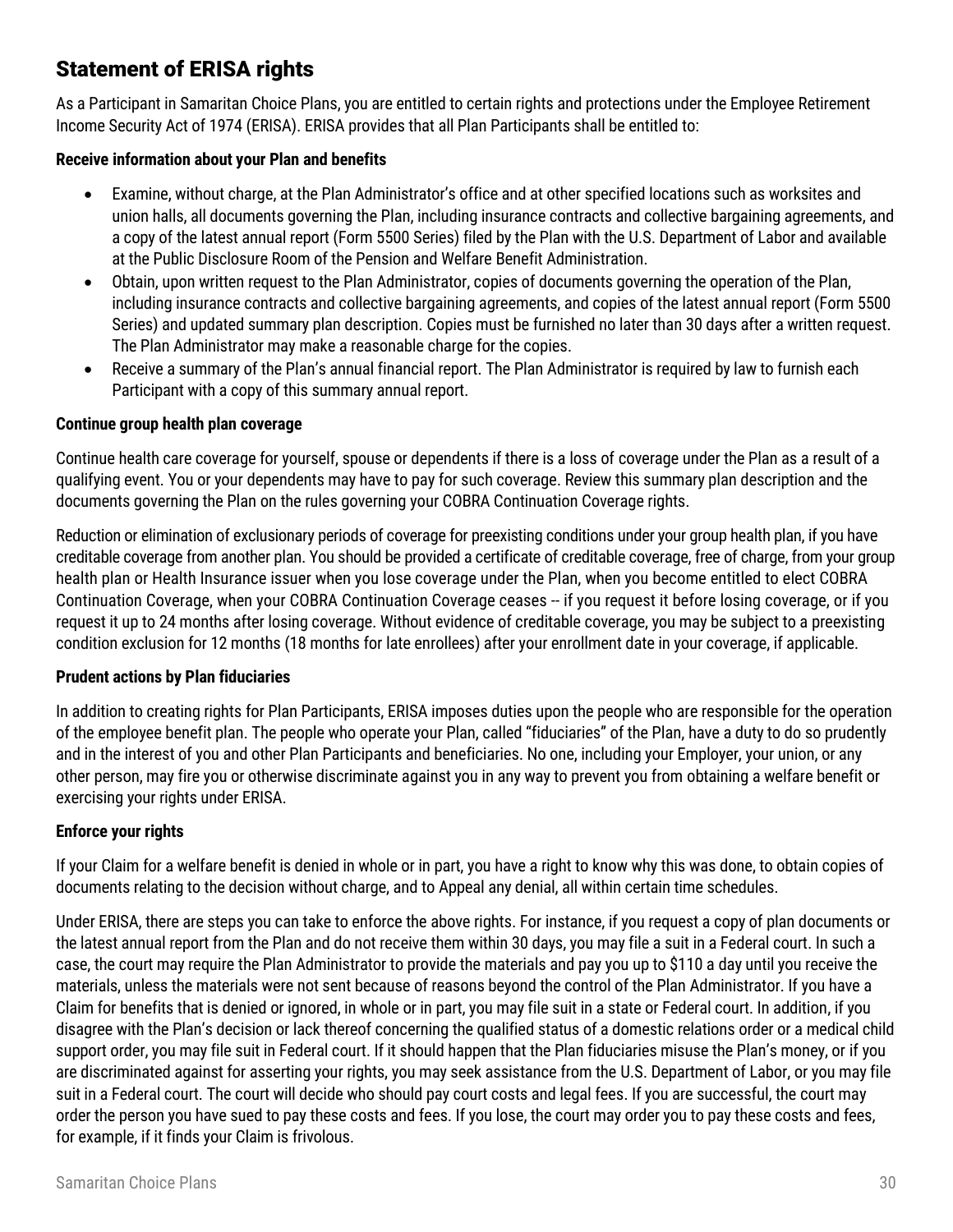#### **Assistance with your questions**

**This document provides only essential guidance as required by Federal Guidelines and may not include all rules and requirements.** If you have any questions about your Plan, you should contact the Plan Administrator. If you have any questions about this statement or about your rights under ERISA, or if you need assistance in obtaining documents from the Plan Administrator, you should contact the nearest office of the Employee Benefits Security Administration, U.S. Department of Labor, listed in your telephone directory, or the Division of Technical Assistance and Inquiries, Employee Benefits Security Administration, U.S. Department of Labor, 200 Constitution Avenue NW, Washington, D.C. 20210. You may also obtain certain publications about your rights and responsibilities under ERISA by calling the publications hotline of the Employee Benefits Security Administration.

### Certificate of creditable coverage

A Covered Person who ceases to be covered under the Plan will be provided a certificate that evidences the Covered Person's creditable coverage and the period of that creditable coverage. The time as of which the certificate will be provided, and the contents of the certificate are explained below.

#### **Rights to receive certificates**

A certificate of creditable coverage will automatically be provided to a Covered Person upon the occurrence of certain events. In certain cases, a Covered Person, or someone on behalf of the Covered Person, may also request a certificate.

#### **Automatic provision of certificate**

A Covered Person whose coverage under the Plan is to end (or which would end but for the right to elect COBRA Continuation Coverage) will automatically be provided a creditable coverage certificate. In that event, the certificate will be provided at the time the Covered Person will lose coverage under the Plan or within a reasonable time after such date.

In the case of a Covered Person who has elected COBRA Continuation Coverage, a certificate of creditable coverage will be provided upon request.

A certificate automatically provided to a Covered Person will disclose the last period of the Covered Person's continuous coverage under the Plan.

#### **Provision of certificate upon request**

A Covered Person, or someone on behalf of a Covered Person, may request a certificate of creditable coverage at any time within 24 months of the date that coverage under the Plan ended. A request for a certificate can be made even if a certificate was previously provided, including upon a prior request.

A certificate, provided upon request, will disclose each period of continuous coverage that ceased during the 24-month period ending on the date of the request, or which was continuing on the date of the request. A separate certificate may be provided for each period of continuous coverage.

#### **Specification of benefits**

A group health plan or issuer may request, on behalf of a Covered Person who was previously provided a certificate of creditable coverage, for specific information regarding categories of benefits that had been provided under the Plan to the Covered Person. The Claims Administrator may charge the requesting plan or issuer for the reasonable cost of providing such benefit information. Subject to the payment of such costs, the Claims Administrator will promptly provide to the requesting entity all requested information that is reasonably available to the Claims Administrator.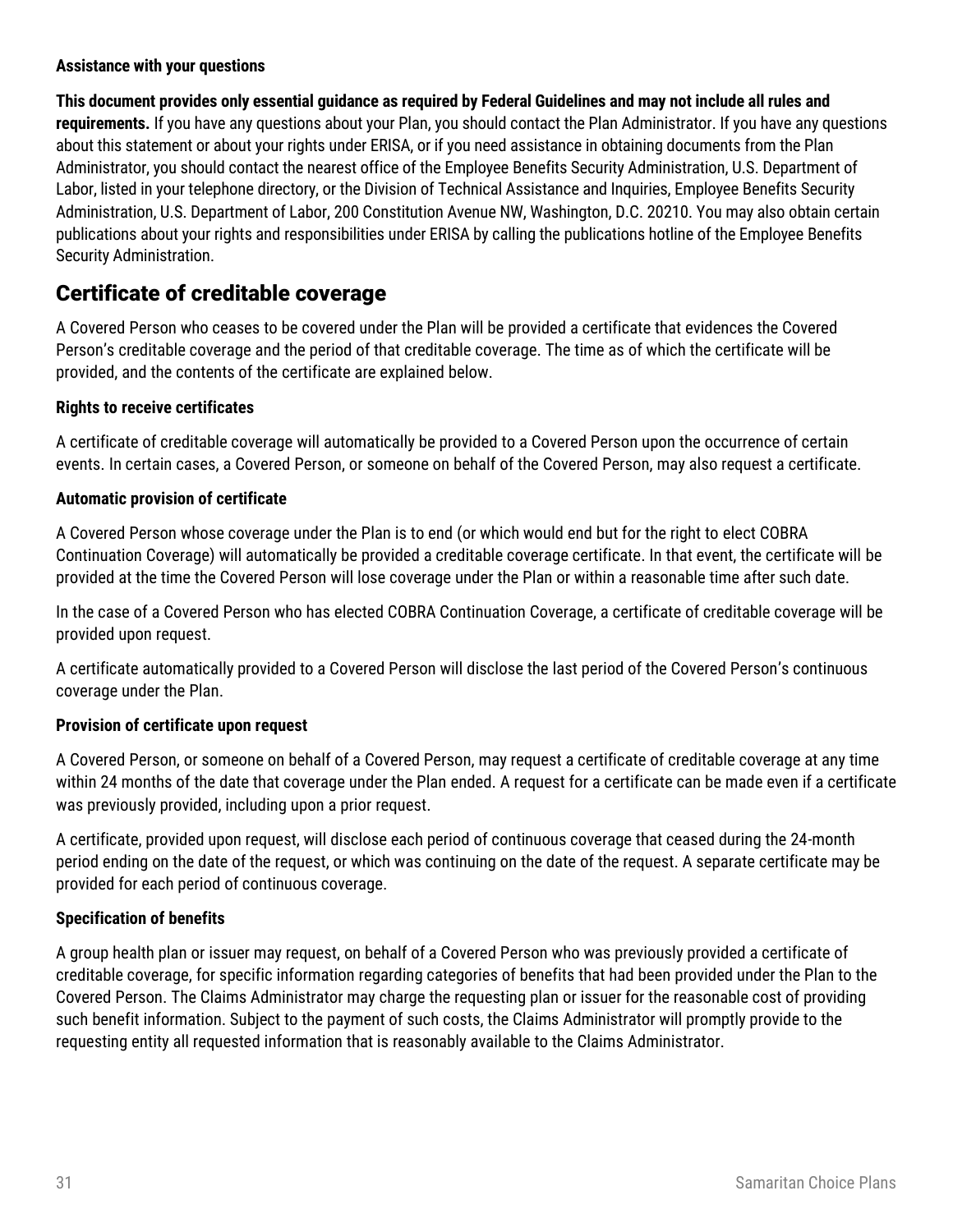# Nondiscrimination notice

#### **Discrimination is against the law**

Samaritan Health Plans (SHP) complies with applicable Federal civil rights laws and does not discriminate on the basis of race, color, national origin, age, disability, or sex. Samaritan Health Plans does not exclude people or treat them differently because of race, color, national origin, age, disability, or sex.

Samaritan Health Plans:

- Provides free aids and Services to people with disabilities to communicate effectively with us, such as:
	- o Qualified sign language interpreters.
	- $\circ$  Written information in other formats (large print, audio, accessible electronic formats, other formats).
- Provides free language Services to people whose primary language is not English, such as:
	- o Qualified interpreters.
	- o Information written in other languages.

If you need these Services, contact the SHP Compliance Officer.

If you believe that Samaritan Health Plans has failed to provide these Services or discriminated in another way on the basis of race, color, national origin, age, disability, or sex, you can file a Grievance with:

SHP Compliance Officer PO Box 1310 Corvallis, OR 97339 Phone: 541-768-4550, toll free 800-832-4580 (TTY 800-735-2900) Fax: 541-768-9791 Email: SHPOCompliance@samhealth.org

You can file a Grievance in-person or by mail, fax, or email. If you need help filing a Grievance, the SHP Compliance Officer is available to help you.

You can also file a civil rights complaint with the U.S. Department of Health and Human Services, Office for Civil Rights, electronically through the Office for Civil Rights Complaint Portal, available at **ocrportal.hhs.gov/ocr/portal/lobby.jsf**, or by mail or phone at:

U.S. Department of Health and Human Services 200 Independence Avenue SW, Room 509F, HHH Building Washington, DC 20201 800-368-1019; 800-537-7697 (TDD)

Complaint forms are available at **hhs.gov/ocr/office/file**.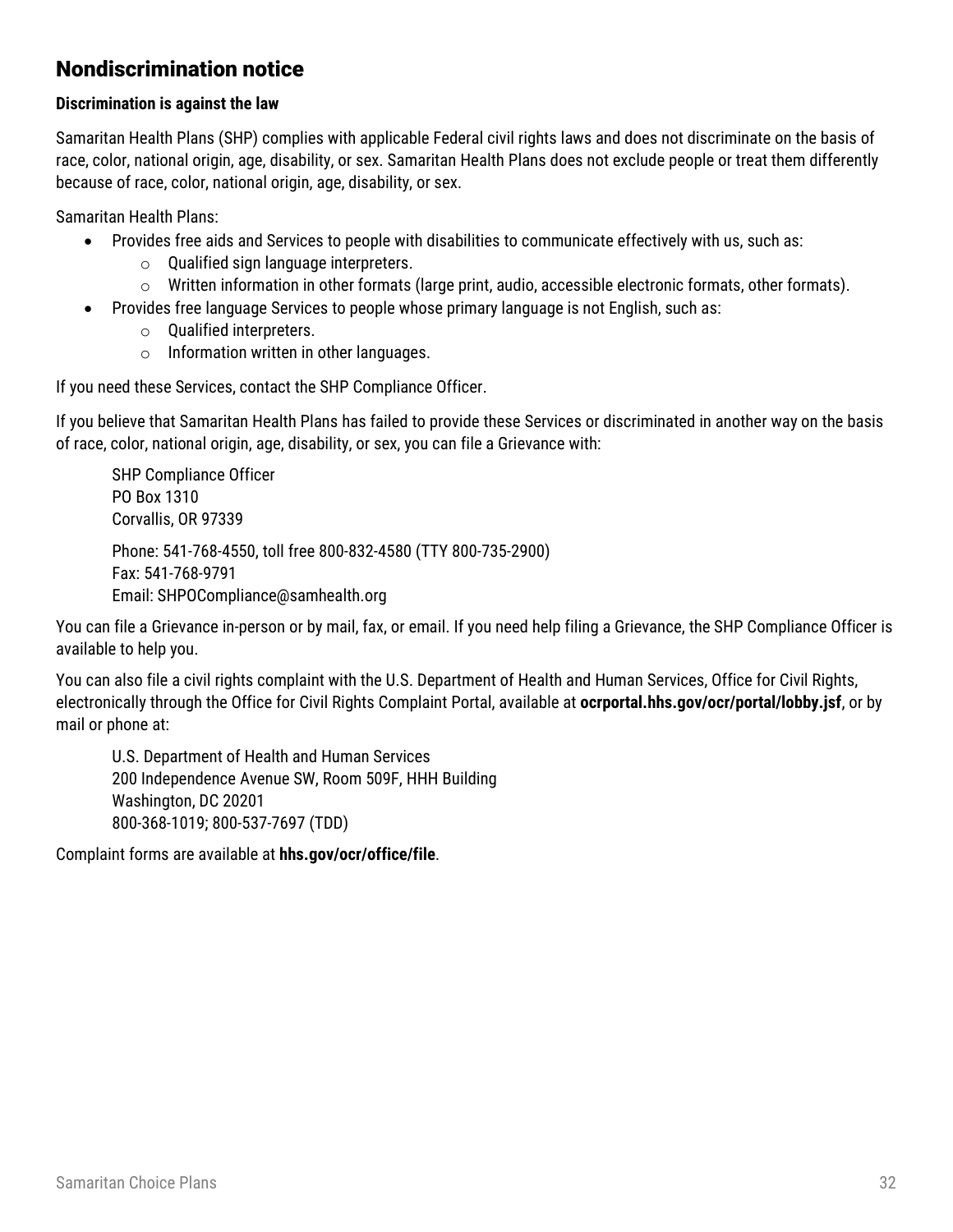# Important notice from Samaritan Health Services about your Prescription Drug Coverage and Medicare

**Please read this notice carefully and keep it where you can find it. This notice has information about your current Prescription Drug Coverage with Samaritan Choice Plans and about your options under Medicare's Prescription Drug Coverage. This information can help you decide whether or not you want to join a Medicare drug plan. If you are considering joining, you should compare your current coverage, including which drugs are covered at what cost, with the coverage and costs of the plans offering Medicare Prescription Drug Coverage in your area. Information about where you can get help to make decisions about your Prescription Drug Coverage is at the end of this notice.**

**There are two important things you need to know about your current coverage and Medicare's Prescription Drug Coverage:**

- **1. Medicare Prescription Drug Coverage became available in 2006 to everyone with Medicare. You can get this coverage if you join a Medicare Prescription Drug Plan or join a Medicare Advantage Plan (like an HMO or PPO) that offers Prescription Drug Coverage. All Medicare drug plans provide at least a standard level of coverage set by Medicare. Some plans may also offer more coverage for a higher monthly Premium.**
- **2. Samaritan Health Services has determined that the Prescription Drug Coverage offered by Samaritan Choice Plans is, on average for all Plan Participants, expected to pay out as much as standard Medicare Prescription Drug Coverage pays and is therefore considered Creditable Coverage. Because your existing coverage is Creditable Coverage, you can keep this coverage and not pay a higher Premium (a penalty) if you later decide to join a Medicare drug plan.**

## When can you join a Medicare drug plan?

You can join a Medicare drug plan when you first become eligible for Medicare, and each year from Oct. 15 through Dec. 7.

However, if you lose your current creditable Prescription Drug Coverage, through no fault of your own, you will also be eligible for a two (2) month Special Enrollment Period (SEP) to join a Medicare drug plan.

## What happens to your current Coverage if you decide to join a Medicare drug plan?

If you decide to join a Medicare drug plan, your current Samaritan Choice Plans coverage may be affected.

Samaritan Choice Plans' Prescription Drug Coverage includes the following:

#### **1. Samaritan Choice Wellness Pharmacy Plan**

Tier 1: Preventive with no charge, Deductible does not apply. Tier 2: Low-cost therapeutic with no charge, Deductible does not apply. Tier 3: Preferred with \$7 Copay or 20% Coinsurance (whichever is greater), Deductible does not apply. Tier 4: High-cost preferred with \$25 Copay or 25% Coinsurance (whichever is greater), Deductible does not apply. Tier 5: Non-preferred with 50% Coinsurance, Deductible does not apply. Tier 6: High-cost specialty with 15% Coinsurance, Deductible does not apply.

#### **2. Samaritan Choice HSA Eligible High-Deductible Pharmacy Plan**

Tier 1: Preventive with no charge, Deductible does not apply. Tier 2: Low-cost therapeutic with no charge, Deductible applies. Tier 3: Preferred with \$7 Copay or 20% Coinsurance (whichever is greater), Deductible applies. Tier 4: High-cost preferred with \$25 Copay or 25% Coinsurance (whichever is greater), Deductible applies. Tier 5: Non-preferred with 50% Coinsurance, Deductible applies. Tier 6: High-cost specialty with 15% Coinsurance, Deductible applies.

In addition to Prescription Drugs, your current coverage pays for other health expenses. You will still be eligible to receive all of your current health and Prescription Drug benefits if you choose to enroll in a Medicare Prescription Drug plan.

If you do decide to join a Medicare drug plan and drop your current Samaritan Choice Plans coverage, be aware that you and your dependents may not be able to get this coverage back.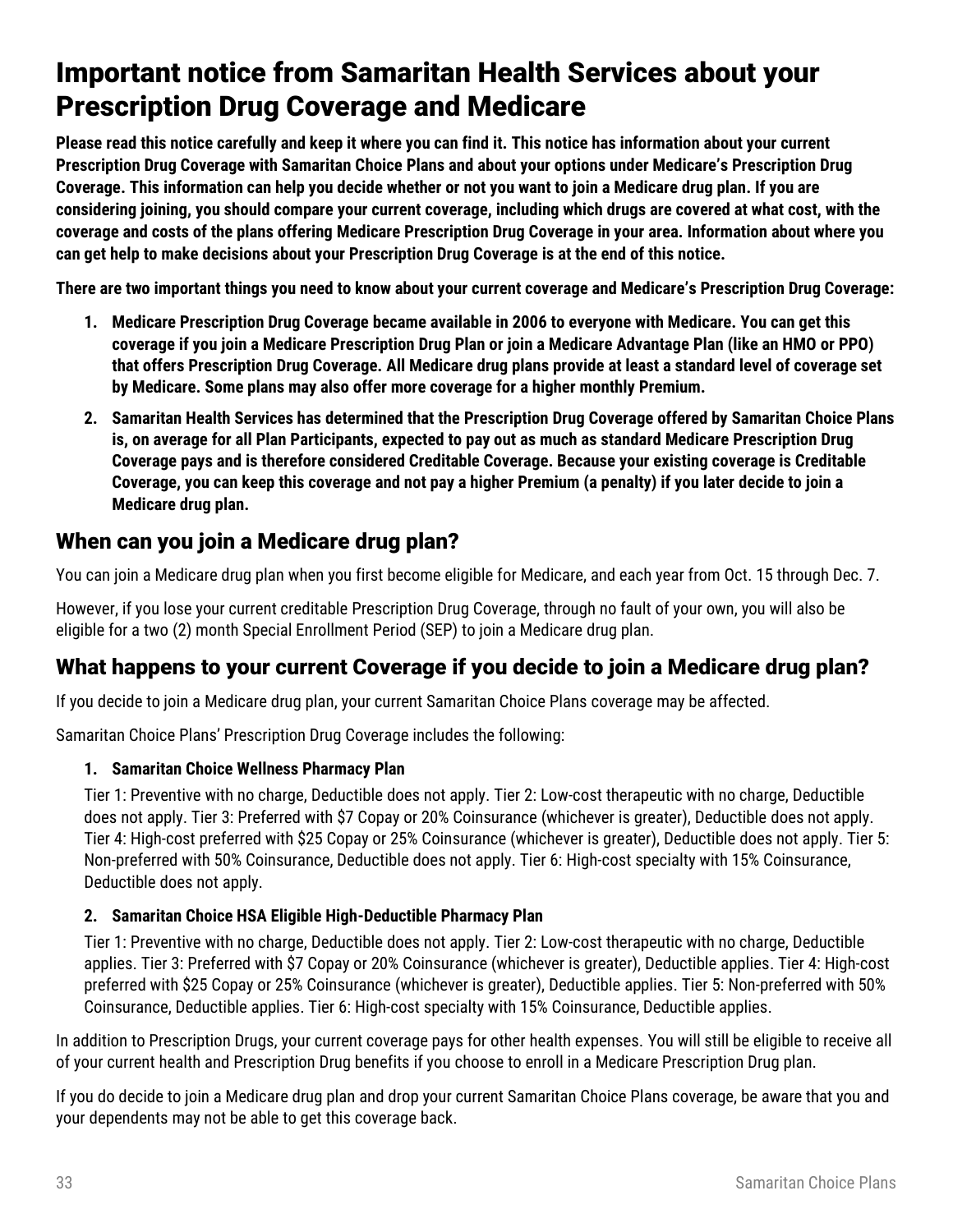# When will you pay a higher Premium (Penalty) to join a Medicare drug plan?

You should also know that if you drop or lose your current coverage with Samaritan Choice Plans and don't join a Medicare drug plan within 63 continuous days after your current coverage ends, you may pay a higher Premium (a penalty) to join a Medicare drug plan later.

If you go 63 continuous days or longer without creditable Prescription Drug Coverage, your monthly Premium may go up by at least 1% of the Medicare base beneficiary Premium per month, for every month that you did not have coverage. For example, if you go 19 months without creditable coverage, your Premium may consistently be at least 19% higher than the Medicare base beneficiary Premium. You may have to pay this higher Premium (a penalty), as long as you have Medicare Prescription Drug Coverage. In addition, you may have to wait until the following October to join.

### For more information about this notice or your current Prescription Drug Coverage

Please call Samaritan Choice Plans at 541-768-4550, toll free 800-832-4580 (TTY 800-735-2900). **NOTE**: You'll get this notice each year. You will also get it before the next period you can join a Medicare drug plan and if this coverage through Samaritan Choice Plans changes. You also may request a copy of this notice at any time.

# For more information about your options under Medicare Prescription Drug Coverage

More detailed information about Medicare plans that offer Prescription Drug Coverage is in the "Medicare & You" handbook. You'll get a copy of the handbook in the mail every year from Medicare. You may also be contacted directly by Medicare drug plans.

For more information about Medicare Prescription Drug Coverage:

- Visit **Medicare.gov**
- Call your State Health Insurance Assistance Program (see the inside back cover of your copy of the "Medicare & You" handbook for their telephone number) for personalized help.
- Call 800-MEDICARE (800-633-4227). TTY 877-486-2048.

If you have limited income and resources, extra help paying for Medicare Prescription Drug Coverage is available. For information about this extra help, visit Social Security on the web at **socialsecurity.gov**, or call 800-772-1213 (TTY 800-325-0778).

**Remember: Keep this Creditable Coverage notice. If you decide to join one of the Medicare drug plans, you may be required to provide a copy of this notice when you join to show whether or not you have maintained creditable coverage and, therefore, whether or not you are required to pay a higher Premium (a penalty).**

# Plan administration

# Other authorities and responsibilities

Samaritan Health Services has the discretionary authority to interpret the Plan, in order to make eligibility and benefit determinations, as it may determine in its sole discretion. Samaritan Health Services also has the discretionary authority to make factual determinations as to whether any individual is entitled to receive any benefits under the Plan.

Samaritan Health Services, as the Plan Administrator, may give other decision-makers the authority to interpret the Plan, to resolve and interpret any ambiguities that exist, and to make factual determinations on behalf of Samaritan Choice Plans.

The Plan is administered by Samaritan Health Plans, a division of Samaritan Health Services, the Plan Administrator, and the named fiduciary for all purposes except deciding benefit Claims. The Human Resources Vice President of Samaritan Health Services is the person who acts on behalf of the Plan Administrator. Samaritan Health Services has agreed to indemnify the Human Resources Vice President for any liability that he or she Incurs as a result of acting on behalf of the Plan Administrator, unless such liability is due to his or her gross negligence or misconduct. Samaritan Health Services and Samaritan Health Plans share a responsibility for administering the Plan as discussed in this document.